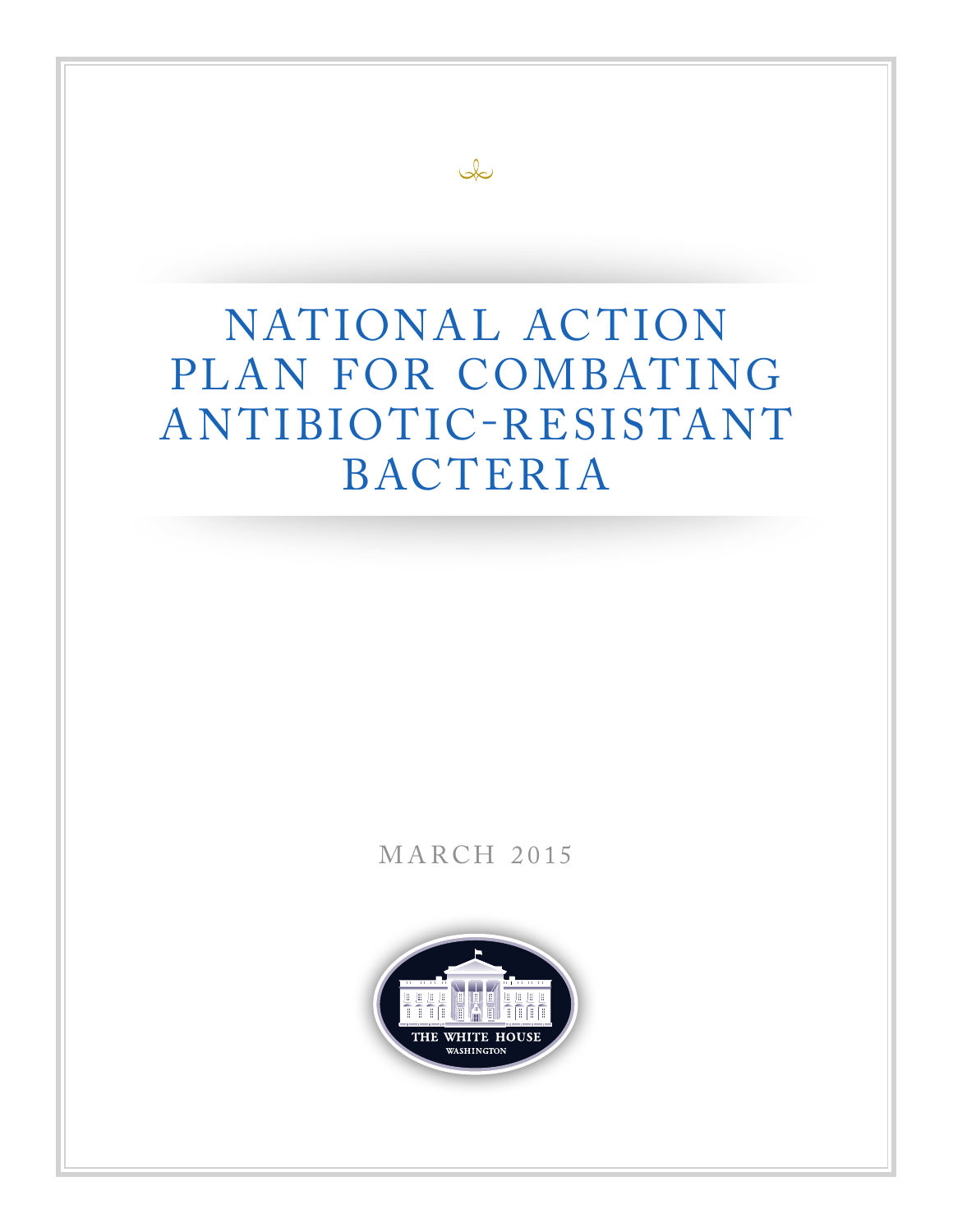

# **Table of Contents**

| Goals         |                                                                                                                                                               |
|---------------|---------------------------------------------------------------------------------------------------------------------------------------------------------------|
| 1.            | Slow the Emergence of Resistant Bacteria and Prevent the Spread of Resistant                                                                                  |
| 2.            | 24. 24. Strengthen National One-Health Surveillance Efforts to Combat Resistance 24                                                                           |
| 3.            | Advance Development and Use of Rapid and Innovative Diagnostic Tests for<br>Identification and Characterization of Resistant Bacteria 36                      |
| 4.            | Accelerate Basic and Applied Research and Development for New Antibiotics,                                                                                    |
| 5.            | Improve International Collaboration and Capacities for Antibiotic-resistance<br>Prevention, Surveillance, Control, and Antibiotic Research and Development 49 |
| <b>Tables</b> |                                                                                                                                                               |
| 1.            | National Targets for Combating Antibiotic-Resistant Bacteria 6                                                                                                |
| 2.            |                                                                                                                                                               |
| 3.            | Antibiotic-Resistant Threats in the United States 60                                                                                                          |
|               |                                                                                                                                                               |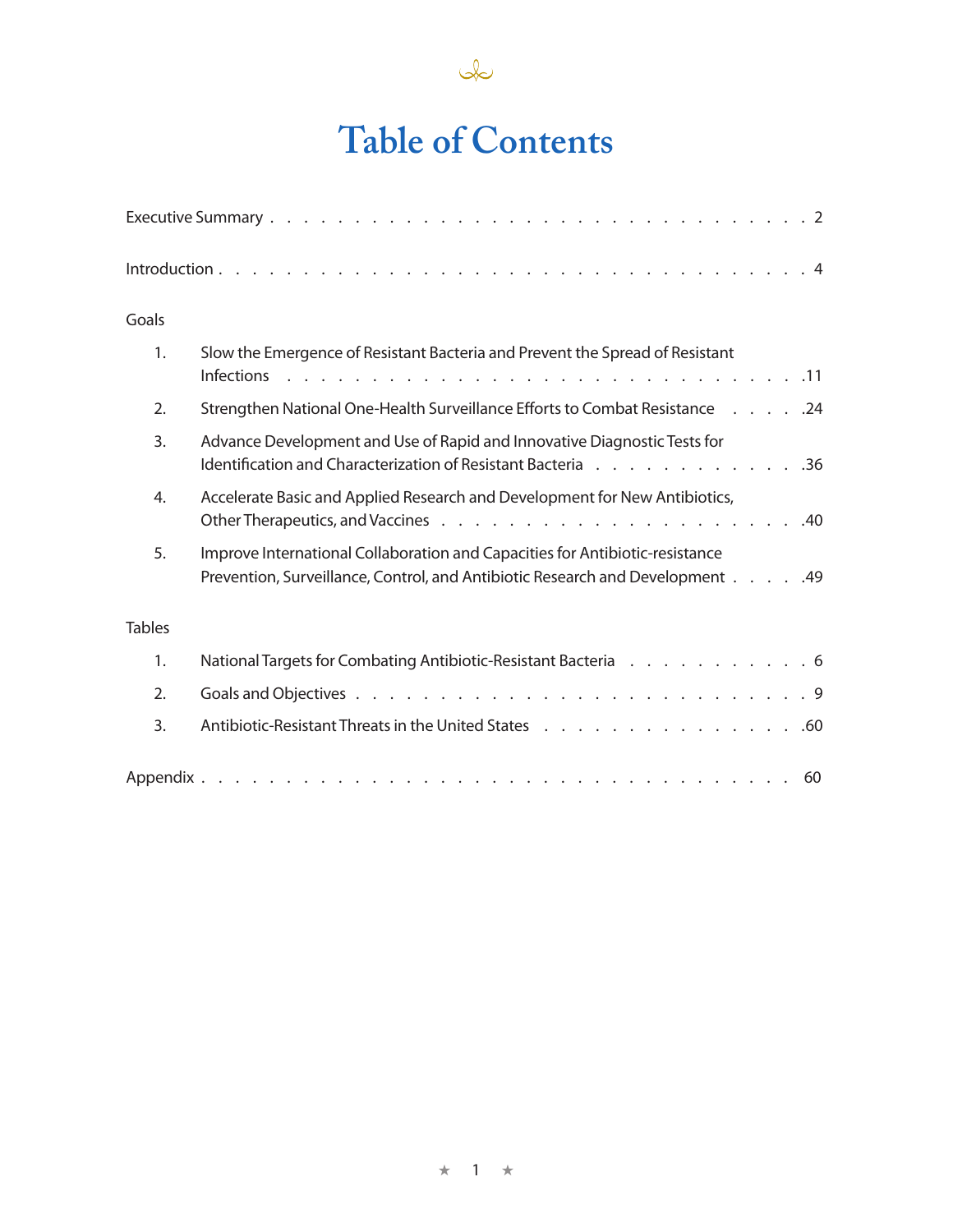# **Executive Summary**

Antibiotics have been a critical public health tool since the discovery of penicillin in 1928, saving the lives of millions of people around the world. Today, however, the emergence of drug resistance in bacteria is reversing the miracles of the past eighty years, with drug choices for the treatment of many bacterial infections becoming increasingly limited, expensive, and, in some cases, nonexistent. The Centers for Disease Control and Prevention (CDC) estimates that drug-resistant bacteria cause two million illnesses and approximately 23,000 deaths each year in the United States alone.

The *National Action Plan for Combating Antibiotic-resistant Bacteria* provides a roadmap to guide the Nation in rising to this challenge. Developed in response to Executive Order 13676: Combating Antibiotic-Resistant Bacteria—issued by President Barack Obama on September 18, 2014—the *National Action Plan* outlines steps for implementing the *National Strategy for Combating Antibiotic-Resistant Bacteria* and addressing the policy recommendations of the President's Council of Advisors on Science and Technology (PCAST). Although its primary purpose is to guide activities by the U.S. Government, the *National Action Plan* is also designed to guide action by public health, healthcare, and veterinary partners in a common effort to address urgent and serious drug-resistant threats that affect people in the U.S. and around the world. Implementation of the National Action Plan will also support World Health Assembly resolution 67.25 (Antimicrobial Resistance), which urges countries to take urgent action at the national, regional, and local levels to combat resistance.

## **The goals of the** *National Action Plan* **include:**

- **1.** Slow the Emergence of Resistant Bacteria and Prevent the Spread of Resistant Infections.
- **2.** Strengthen National One-Health Surveillance Efforts to Combat Resistance.
- **3.** Advance Development and Use of Rapid and Innovative Diagnostic Tests for Identification and Characterization of Resistant Bacteria.
- **4.** Accelerate Basic and Applied Research and Development for New Antibiotics, Other Therapeutics, and Vaccines.
- **5.** Improve International Collaboration and Capacities for Antibiotic-resistance Prevention, Surveillance, Control, and Antibiotic Research and Development.

By 2020, implementation of the *National Action Plan* will lead to major reductions in the incidence of urgent and serious threats, including carbapenem-resistant *Enterobacteriaceae* (CRE), methicillinresistant *Staphylococcus aureus* (MRSA), and *Clostridium difficile* (see Table 1). The *National Action Plan* will also result in improved antibiotic stewardship in healthcare settings, prevention of the spread of drug-resistant threats, elimination of the use of medically-important antibiotics for growth promotion in food animals, and expanded surveillance for drug-resistant bacteria in humans and animals. Other significant outcomes include creation of a regional public health laboratory network, establishment of a specimen repository and sequence database that can be accessed by industrial and academic researchers, development of new diagnostic tests through a national challenge, and development of two or more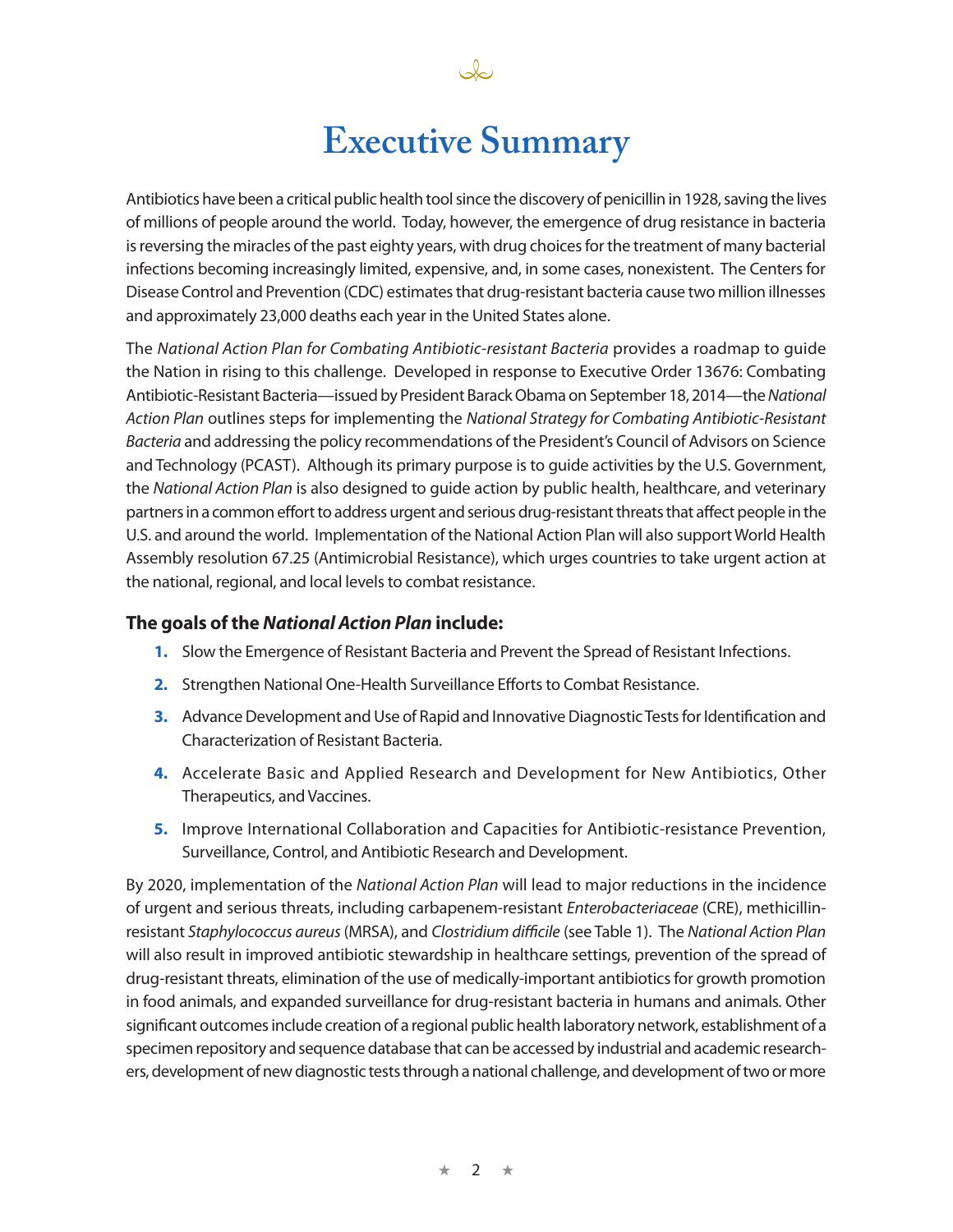antibiotic drug candidates or non-traditional therapeutics for treatment of human disease. In addition, the effort to combat resistant bacteria will become an international priority for global health security.

Progress towards achieving these outcomes will be monitored by the U.S. Government Task Force that developed the *National Action Plan.* The Task Force, which is co-chaired by the Secretaries of Defense, Agriculture, and Health and Human Services, includes representatives from the Departments of State, Justice, Veterans Affairs, and Homeland Security, as well as the Environmental Protection Agency, the United States Agency for International Development, the Office of Management and Budget, the Domestic Policy Council, the National Security Council, the Office of Science and Technology Policy, and the National Science Foundation. Additionally, the Presidential Advisory Council on Combating Antibiotic-Resistant Bacteria, created by Executive Order 13676, will provide advice, information, and recommendations to the Secretary of Health and Human Services regarding the *National Action Plan's*  programs and policies and their impact on the threat.

Implementation of the objectives and activities in the *National Action Plan* requires sustained, coordinated, and complementary efforts of individuals and groups around the world, including healthcare providers, healthcare leaders, veterinarians, agriculture industry leaders, manufacturers, policymakers, and patients. All of us who depend on antibiotics must join in a common effort to detect, stop, and prevent the emergence and spread of resistant bacteria.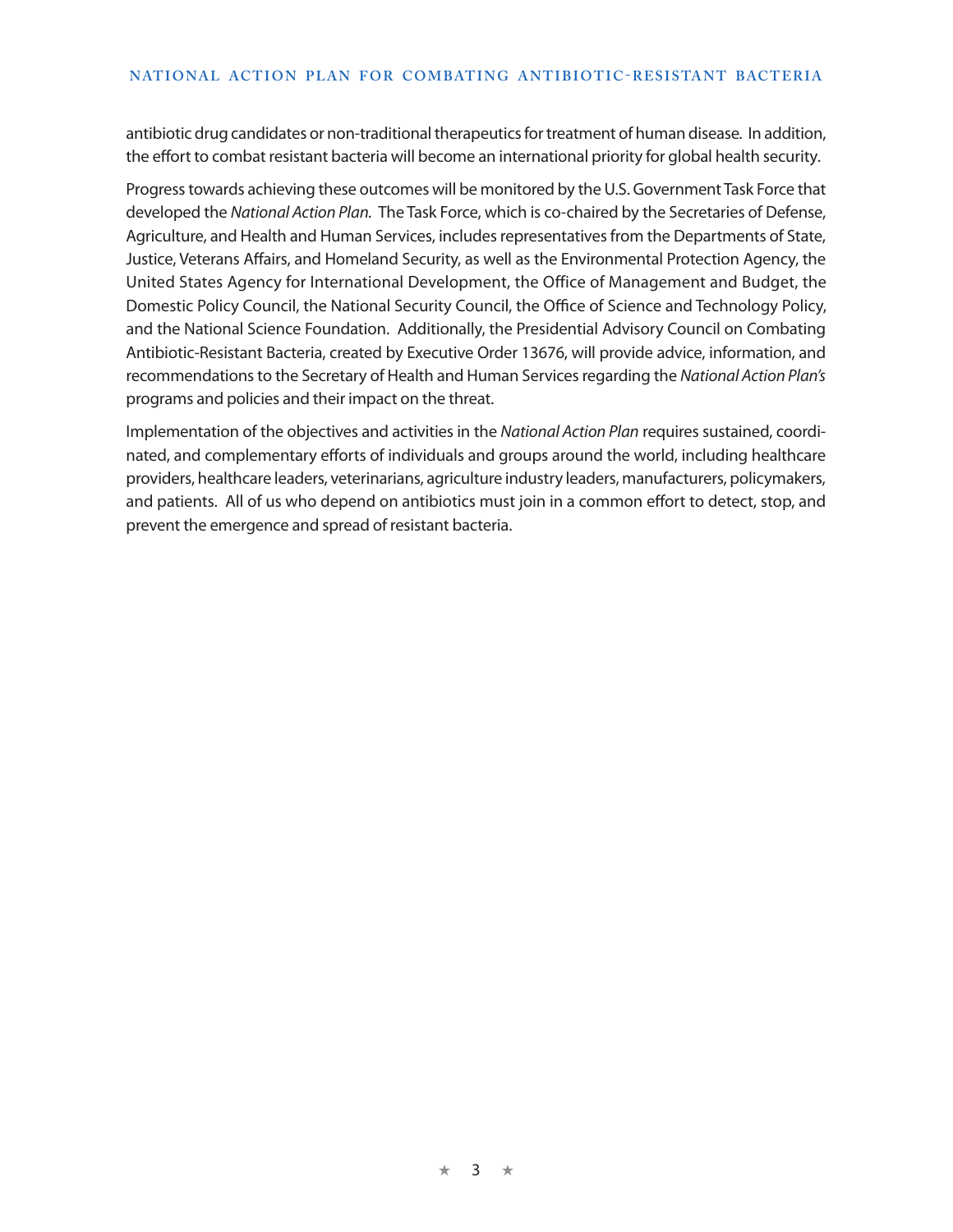# **Introduction**

*Vision:* **The United States will work domestically and internationally to prevent, detect, and control illness and death related to infections caused by antibiotic-resistant bacteria by implementing measures to mitigate the emergence and spread of antibiotic-resistance and ensuring the continued availability of therapeutics for the treatment of bacterial infections.**

Antibiotics have been a critical public health tool since the discovery of penicillin in 1928, saving the lives of millions of people around the world. Today, however, the emergence of drug resistance in bacteria is reversing the gains of the past eighty years, with many important drug choices for the treatment of bacterial infections becoming increasingly limited, expensive, and, in some cases, nonexistent. The Centers for Disease Control and Prevention (CDC) estimates that each year at least two million illnesses and 23,000 deaths are caused by drug-resistant bacteria in the United States alone.

The loss of antibiotics that kill or inhibit the growth of bacteria means that we can no longer take for granted quick and reliable treatment of rare or common bacterial infections, including bacterial pneumonias, foodborne illnesses, and healthcare-associated infections. As more strains of bacteria become resistant to an ever larger number of antibiotics, we will also lose the benefits of a range of modern medical procedures—from hip replacements to organ transplants—whose safety depends on our ability to treat bacterial infections that may arise as post-surgical complications. Moreover, antibiotic-resistance also threatens animal health, agriculture, and the economy.

The *National Action Plan for Combating Antibiotic-resistant Bacteria* provides a roadmap to guide the Nation in rising to this challenge. The *National Action Plan* outlines steps for implementing the *National Strategy for Combating Antibiotic-Resistant Bacteria* and addressing the policy recommendations of the President's Council of Advisors on Science and Technology. Although its primary purpose is to guide activities by the U.S. Government, the *National Action Plan* is also designed to guide action by public health, healthcare, and veterinary partners in a common effort to address urgent and serious drugresistant threats (Table 3) that affect people in the U.S. and around the world.

**Scope of the** *National Action Plan:* "Antibiotic resistance" results from mutations or acquisition of new genes in bacteria that reduce or eliminate the effectiveness of antibiotics. "Antimicrobial resistance" is a broader term that encompasses resistance to drugs to treat infections caused by many different types of pathogens, including bacteria, viruses (e.g., influenza and the human immunodeficiency virus (HIV)), parasites (e.g., the parasitic protozoan that causes malaria), and fungi (e.g., *Candida spp.*). While all of these pathogens are dangerous to human health, the *National Action Plan* focuses on resistance in bacteria that present an urgent or serious threat to public health.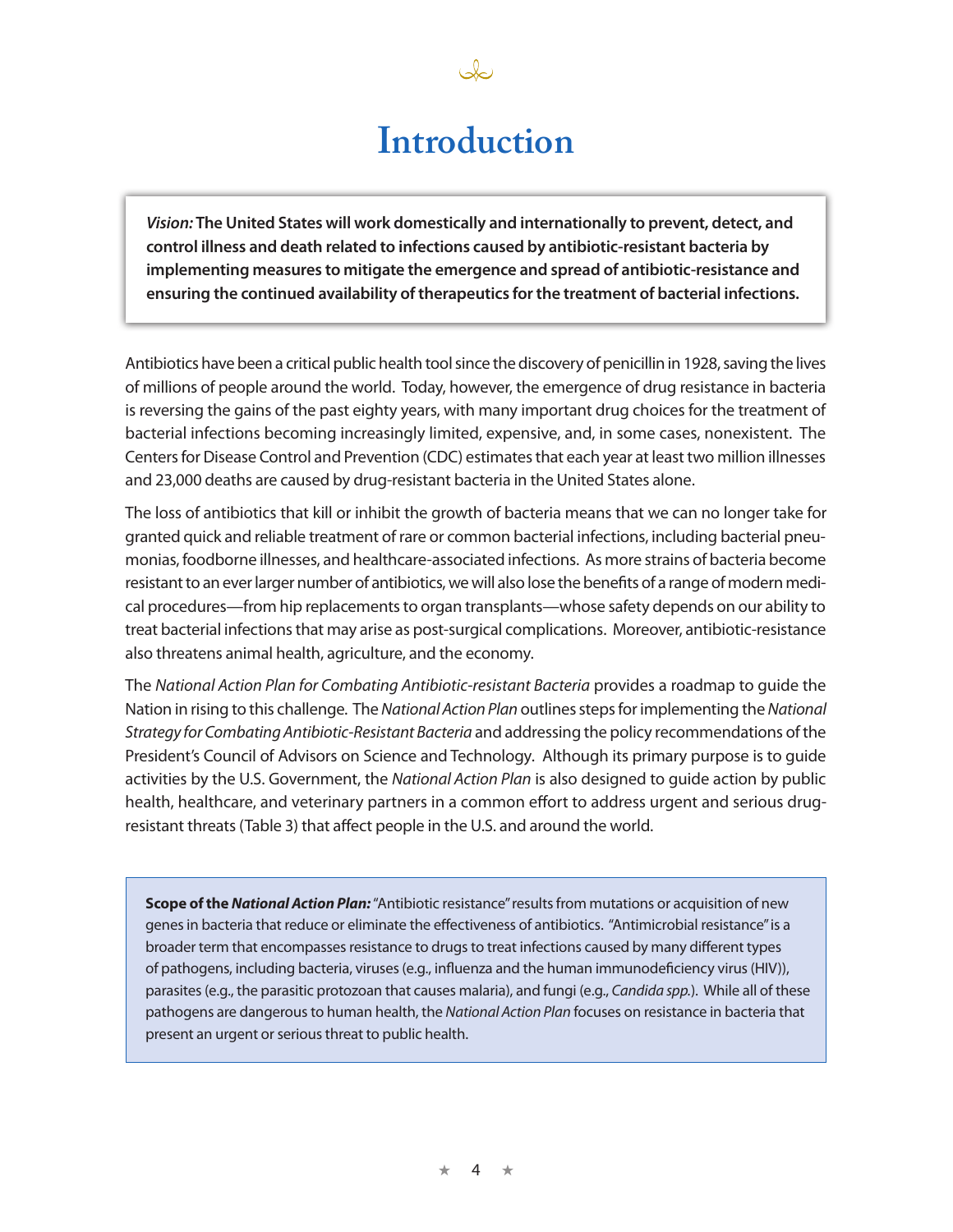## **Goals of the** *National Action Plan*

The *National Action Plan—*informed by the guiding principles in Table 2*—*is organized around five goals for collaborative action by the U.S. Government, in partnership with foreign governments, individuals, and organizations aiming to strengthen healthcare, public health, veterinary medicine, agriculture, food safety, and research and manufacturing. Aggressive action will move the nation towards major reductions in the incidence of urgent and serious drug-resistant threats (Table 3), including carbapenemresistant *Enterobacteriaceae* (CRE), methicillin-resistant *Staphylococcus aureus* (MRSA), and *Clostridium difficile.*

- Misuse and over-use of antibiotics in healthcare and food production continue to hasten the development of bacterial drug resistance, leading to loss of efficacy of existing antibiotics.
- Detecting and controlling antibiotic-resistance requires the adoption of a "One-Health" approach to disease surveillance that recognizes that resistance can arise in humans, animals, and the environment.
- Implementation of evidence-based infection control practices can prevent the spread of resistant pathogens.
- Interventions are necessary to accelerate private sector investment in the development of therapeutics to treat bacterial infections because current private sector interest in antibiotic development is limited.
- Researchers can use innovations and new technologies—including whole genome sequencing, metagenomics, and bioinformatic approaches—to develop next-generation tools to strengthen human and animal health, including:
	- **−** Point-of-need diagnostic tests to distinguish rapidly between bacterial and viral infections as well as identify bacterial drug susceptibilities;
	- **−** New antibiotics and other therapies that provide much needed treatment options for those infected with resistant bacterial strains; and
	- **−** Antibiotic resistance is a global health problem that requires international attention and collaboration, because bacteria do not recognize borders.

★ 5 ★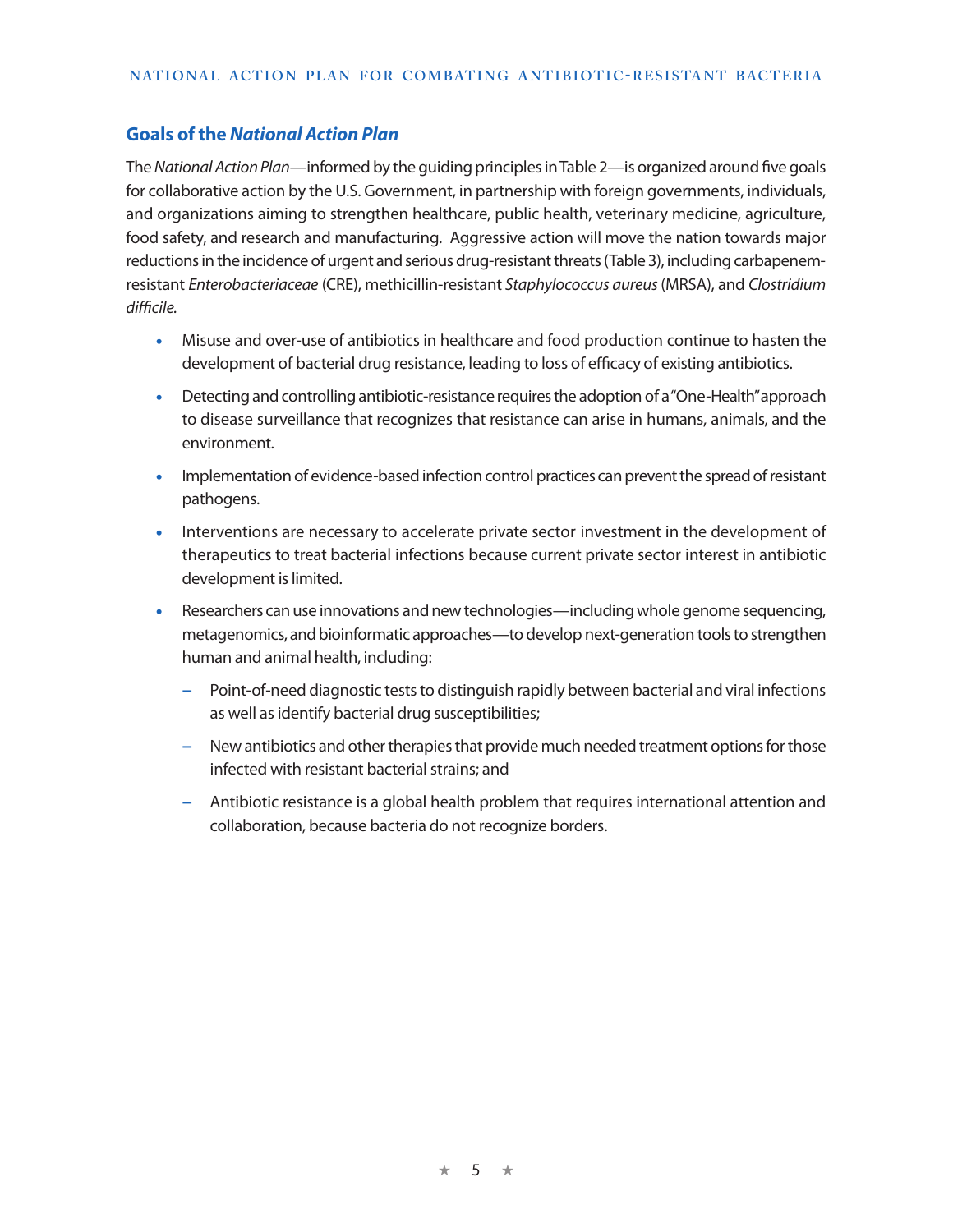#### **TABLE 1: National Targets to Combat Antibiotic-Resistant Bacteria**

#### **By 2020, the United States will: For CDC Recognized Urgent Threats:**

Reduce by 50% the incidence of overall *Clostridium difficile* infection compared to estimates from 2011.

Reduce by 60% carbapenem-resistant Enterobacteriaceae infections acquired during hospitalization compared to estimates.

Maintain the prevalence of ceftriaxone-resistant *Neisseria gonorrhoeae* below 2% compared to estimates from 2013.

#### **For CDC Recognized Serious Threats:**

Reduce by 35% multidrug-resistant *Pseudomonas sp*p. infections acquired during hospitalization compared to estimates from 2011.

Reduce by at least 50% overall methicillin-resistant *Staphylococcus aureus (*MRSA) bloodstream infections by 2020 as compared to 2011.\*

Reduce by 25% multidrug-resistant non-typhoidal *Salmonella i*nfections compared to estimates from 2010-2012.

Reduce by 15% the number of multidrug-resistant TB infections.<sup>1</sup>

Reduce by at least 25% the rate of antibiotic-resistant invasive pneumococcal disease among <5 year-olds compared to estimates from 2008.

Reduce by at least 25%the rate of antibiotic-resistant invasive pneumococcal disease among >65 year-olds compared to estimates from 2008.

\* This target is consistent with the reduction goal for MRSA bloodstream infections (BSI) in the *National Action Plan to Prevent Healthcare-Associated Infections (HAI): Road Map to Elimination,* which calls for a 75% decline in MRSA BSI from the 2007-2008 baseline by 2020. Additional information is available at http://www.health.gov/hai/prevent\_hai.asp#hai\_plan.

 $1$ . The TB activities identified in the NAP are included as they represent critical near-term public health activities that will support progress to reduce the burden of drug-resistant TB in the U.S. Additional domestic and global activities to address drug-resistant TB will be provided in a companion action plan specific to TB and will be submitted to the President no later than September, 2015. The companion action plan will build on recommendations of the Federal TB Task Force (http://www.cdc.gov/mmwr/pdf/rr/rr5803.pdf) as well the work of the interagency USG TB working group.

## **Those goals include:**

- **GOAL 1: Slow the Emergence of Resistant Bacteria and Prevent the Spread of Resistant Infections.** Judicious use of antibiotics in healthcare and agricultural settings is essential to slow the emergence of resistance and extend the useful lifetime of effective antibiotics. Antibiotics are a precious resource, and preserving their usefulness will require cooperation and engagement by healthcare providers, healthcare leaders, pharmaceutical companies, veterinarians, the agricultural industry, and patients. Goal 1 activities include the optimal use of vaccines to prevent infections, implementation of healthcare policies and antibiotic stewardship programs that improve patient outcomes, and efforts to minimize the development of resistance by ensuring that each patient receives *the right antibiotic at the right time at the right dose for the right duration.* Prevention of resistance also requires rapid detection and control of outbreaks and regional efforts to control transmission across community and healthcare settings.
- **GOAL 2: Strengthen National One-Health Surveillance Efforts to Combat Resistance.** Improved detection and control of drug-resistant organisms will be achieved through an integrated, "One-Health" approach that includes the enhancement and integration of data from surveil-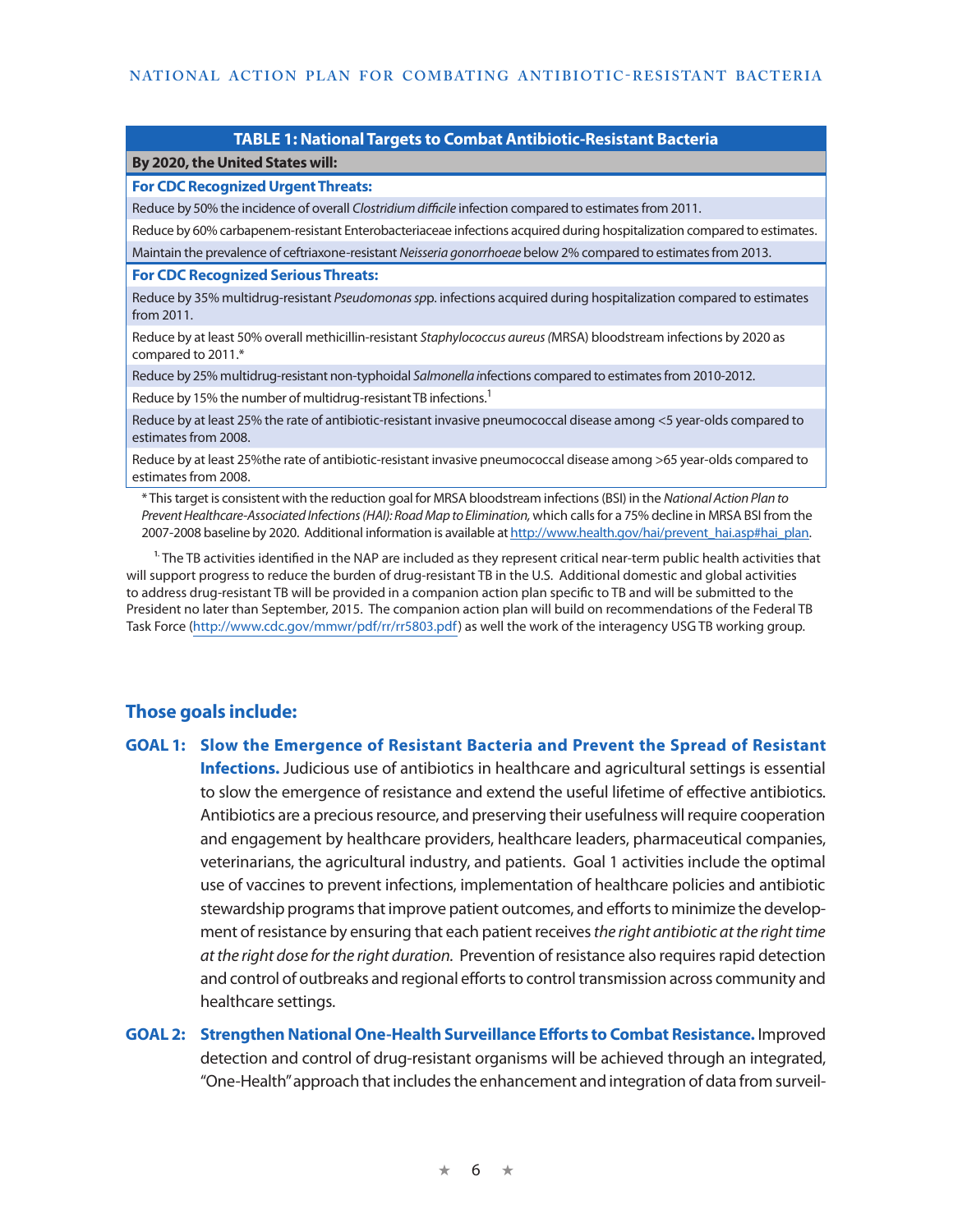lance systems that monitor human pathogens*—*including the National Healthcare Safety Network (NHSN), the Emerging Infections Program (EIP), and the National Antimicrobial Resistance Monitoring System (NARMS)*—*with data from surveillance systems that monitor animal pathogens—including the National Animal Health Monitoring System (NAHMS), the National Animal Health Laboratory Network (NAHLN), and the Veterinary Laboratory Investigation and Response Network (Vet-LIRN). Goal 2 activities include creation of a regional public health laboratory network that provides a standardized platform for resistance testing and advanced capacity for genetic characterization of bacteria (e.g., through whole genome sequencing). Goal 2 activities will also enhance monitoring of antibiotic sales, usage, resistance, and management practices at multiple points along in the food-production chain, from farms to processing plants to supermarkets.

**GOAL 3: Advance Development and Use of Rapid and Innovative Diagnostic Tests for Identification and Characterization of Resistant Bacteria.** Improved diagnostics for detection of resistant bacteria and characterization of resistance patterns will help healthcare providers make optimal treatment decisions and assist public health officials in taking action to prevent and control disease. Improved diagnostics will also help decrease unnecessary or inappropriate use of antibiotics. Goal 3 activities will accelerate the development of new diagnostics and expand their availability and use to improve treatment, enhance infection control, and achieve faster response to infections and outbreaks caused by resistant bacteria in hospitals and in the community.

**GOAL 4: Accelerate Basic and Applied Research and Development for New Antibiotics, Other Therapeutics, and Vaccines.** Despite the urgent need for new antibiotics, the number of products in the drug-development pipeline is small and commercial interest remains limited. The advancement of drug development—as well as non-traditional therapeutics and vaccines—will require intensified efforts to boost scientific research, attract private investment, and facilitate clinical trials of new drug candidates. Goal 4 activities will help accomplish these objectives by supporting basic and applied research, providing researchers with scientific services (e.g., specimens, sequence data, and regulatory guidance), and fostering publicprivate partnerships that strengthen the clinical trials infrastructure and reduce the risks, uncertainty, and obstacles faced by companies who are developing new antibiotics and/or other therapeutics and vaccines that can impact the use of antibiotics and the development of resistance.

**GOAL 5: Improve International Collaboration and Capacities for Antibiotic-resistance Prevention, Surveillance, Control, and Antibiotic Research and Development.** Antibiotic resistance is a worldwide problem that cannot be addressed by one nation in isolation. Goal 5 activities include working with foreign ministries of health and agriculture, the World Health Organization (WHO), the Food and Agriculture Organization (FAO), the World Organization for Animal Health (OIE), and other multinational organizations to enhance global capacity to detect, analyze, and report antibiotic use and resistance, create incentives for the development of therapeutics and diagnostics, and strengthen global efforts to prevent and control the emergence and spread of antibiotic-resistance. To advance these objectives, U.S. agencies will support development of a *WHO Global Action Plan on Antimicrobial Resistance*, enhance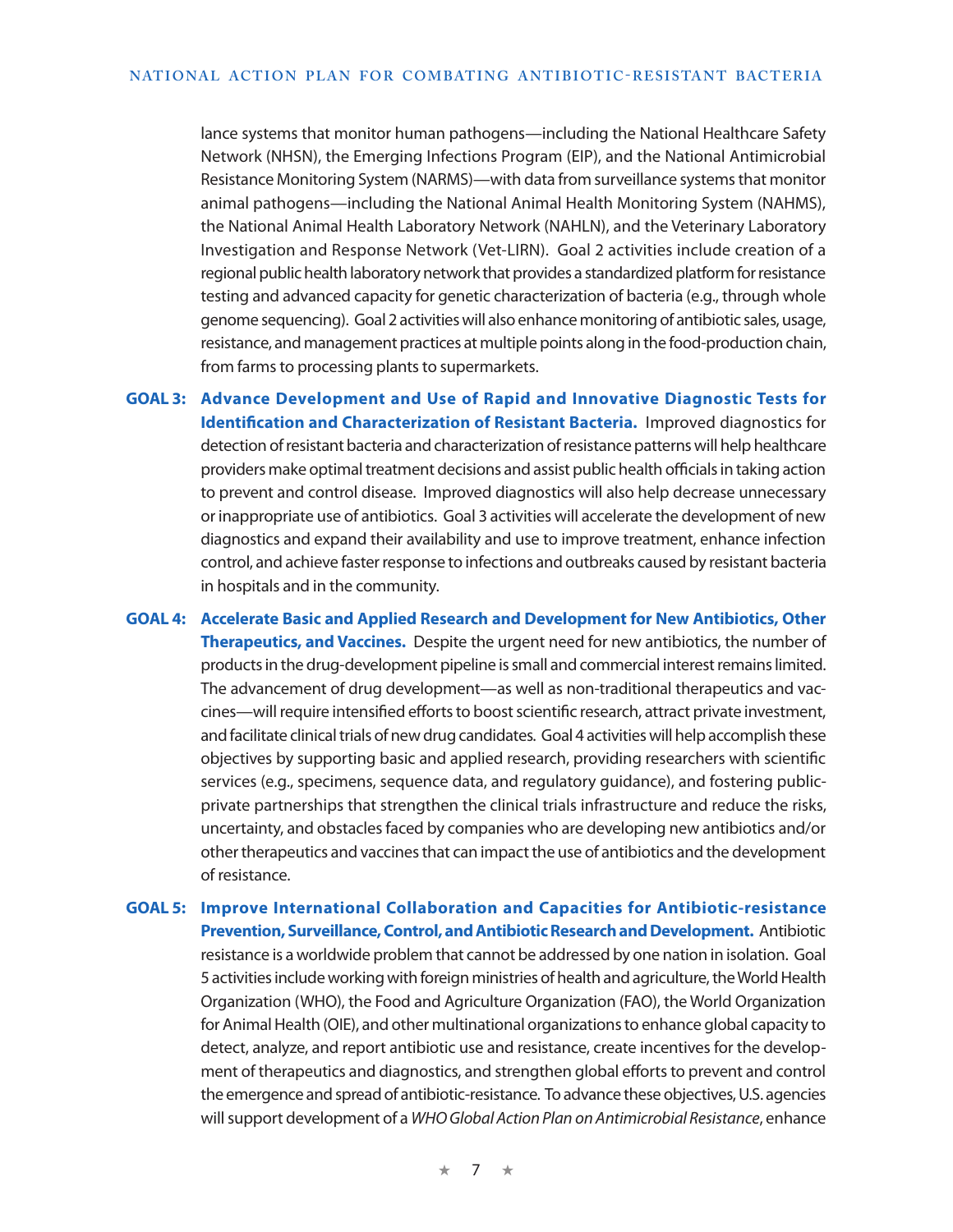international collaborations including cooperation under the European Union-United States Trans-Atlantic Task Force on Antimicrobial Resistance (TATFAR), and mobilize global health resources through the Global Health Security Agenda.

## **Development of the** *National Action Plan*

The *National Action Plan* was developed in response to Executive Order 13676: Combating Antibiotic-Resistant Bacteria (Appendix 2), which was issued by President Barack Obama on September 18, 2014 in conjunction with the *National Strategy for Combating Antibiotic-Resistant Bacteria.* 

The Executive Order calls for a U.S. Government Task Force to create a five-year action plan that lays out steps and milestones for achieving the *Strategy's* goals and objectives (Table 2) and addressing the PCAST recommendations. The Task Force, which is co-chaired by the Secretaries of Defense, Agriculture, and Health and Human Services, includes representatives from the Department of State, the Department of Justice, the Department of Veterans Affairs, the Department of Homeland Security, the Environmental Protection Agency, the United States Agency for International Development, the Office of Management and Budget, the Domestic Policy Council, the National Security Council staff, the Office of Science and Technology Policy, and the National Science Foundation.

Development of the *National Action Plan* also supports World Health Assembly (WHA) resolution 67.25 (Antimicrobial Resistance), which was endorsed in May 2014 and urges countries to develop and finance national plans and strategies and take urgent action at the national, regional, and local levels to combat resistance. The resolution urges WHA Member States to develop practical and feasible approaches to, among other actions, extend the lifespan of drugs, strengthen pharmaceutical management systems and laboratory infrastructure, develop effective surveillance systems, and encourage the development of new diagnostics, drugs, and treatment options.

These recommendations are intended to inform the policy development process, and are not intended as a budget document. The commitment of resources to support these activities will be determined through the usual Executive Branch budget processes. Implementation of some of the actions in this report will require additional resources and these resources could be new or redirected from lowerpriority Agency activities.

## **Monitoring and Evaluation**

The Task Force created under Executive Order 13676 is charged with providing the President with annual updates on Federal Government actions to combat antibiotic resistance, including progress made in implementing the *National Action Plan*, plans for addressing obstacles and challenges, and recommendations for new or modified actions. The Presidential Advisory Council on Combating Antibiotic-Resistant Bacteria will provide advice, information, and recommendations to the Secretary of Health and Human Services regarding the programs and policies developed in the National Action Plan.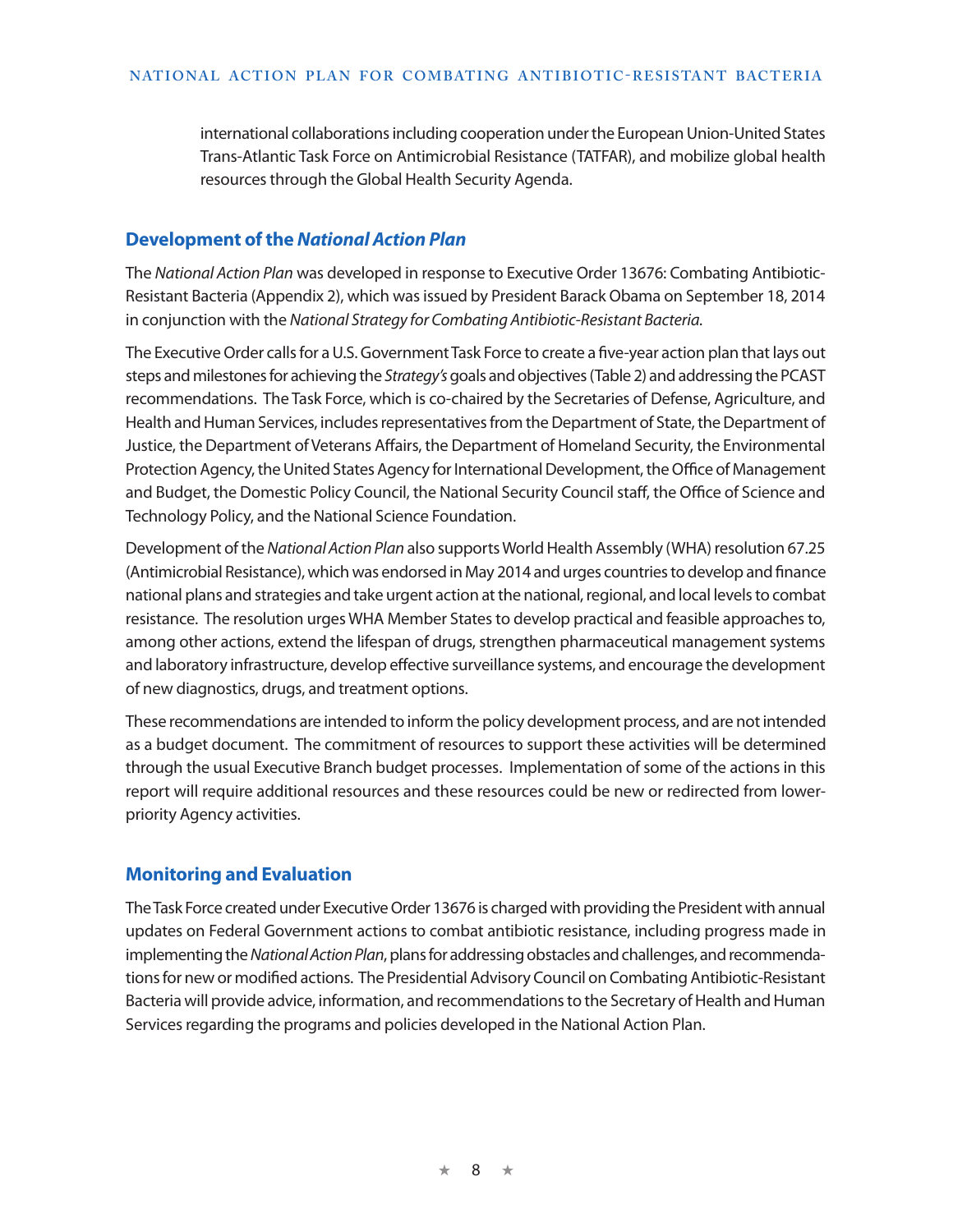#### **Partnerships and Implementation**

Implementation of the *National Action Plan* will require the sustained, coordinated, and complementary efforts of individuals and groups around the world, including public and private sector partners, healthcare providers, healthcare leaders, veterinarians, agriculture industry leaders, manufacturers, policymakers, and patients. All of us who depend on antibiotics must join in a common effort to detect, stop, and prevent the emergence and spread of resistant bacteria.

## **TABLE 2: GOALS AND OBJECTIVES: Combating Antibiotic-Resistant Bacteria GOAL 1: Slow the Emergence of Resistant Bacteria and Prevent the Spread of Resistant Infections Objectives** 1.1 Implement public health programs and reporting policies that advance antibiotic-resistance prevention and foster antibiotic stewardship in healthcare settings and the community. 1.2 Eliminate the use of medically-important antibiotics for growth promotion in food- producing animals and bring other agricultural uses of antibiotics, for treatment, control, and prevention of disease, under veterinary oversight. 1.3 Identify and implement measures to foster stewardship of antibiotics in animals. **GOAL 2 : Strengthen National One-Health Surveillance Efforts to Combat Resistance Objectives** 2.1 Create a regional public health laboratory network to strengthen national capacity to detect resistant bacterial strains and a specimen repository to facilitate development and evaluation of diagnostic tests and treatments. 2.2 Expand and strengthen the national infrastructure for public health surveillance and data reporting, and wprovide incentives for timely reporting of antibiotic-resistance and antibiotic use in all healthcare settings. 2.3 Develop, expand, and maintain capacity in State and Federal veterinary and food safety laboratories to conduct antibiotic susceptibility testing and characterize select zoonotic and animal pathogens. 2.4 Enhance monitoring of antibiotic-resistance patterns, as well as antibiotic sales, usage, and management practices, at multiple points in the production chain for food animals and retail meat. **GOAL 3:Advance Development and Use of Rapid and Innovative Diagnostic Tests for Identification and Characterization of Resistant Bacteria Objectives** 3.1 Develop and validate new diagnostics—including tests that rapidly distinguish between viral and bacterial pathogens and tests that detect antibiotic-resistance—that can be implemented easily in a wide range of settings. 3.2 Expand availability and use of diagnostics to improve treatment of antibiotic-resistant infections, enhance infection control, and facilitate outbreak detection and response in healthcare and community settings. **GOAL 4: Accelerate Research to Develop New Antibiotics, Other Therapeutics, Vaccines, and Diagnostics Objectives** 4.1 Conduct research to enhance understanding of environmental factors that facilitate the development of antibioticresistance and the spread of resistance genes that are common to animals and humans. 4.2 Increase research focused on understanding the nature of microbial communities, how antibiotics affect them, and how they can be harnessed to prevent disease. 4.3 Intensify research and development of new therapeutics and vaccines, first-in-class drugs, and new combination therapies for treatment of bacterial infections. 4.4 Develop non-traditional therapeutics and innovative strategies to minimize outbreaks caused by resistant bacteria in human and animal populations. 4.5 Expand ongoing efforts to provide key data and materials to support the development of promising antibacterial drug candidates.

★ 9 ★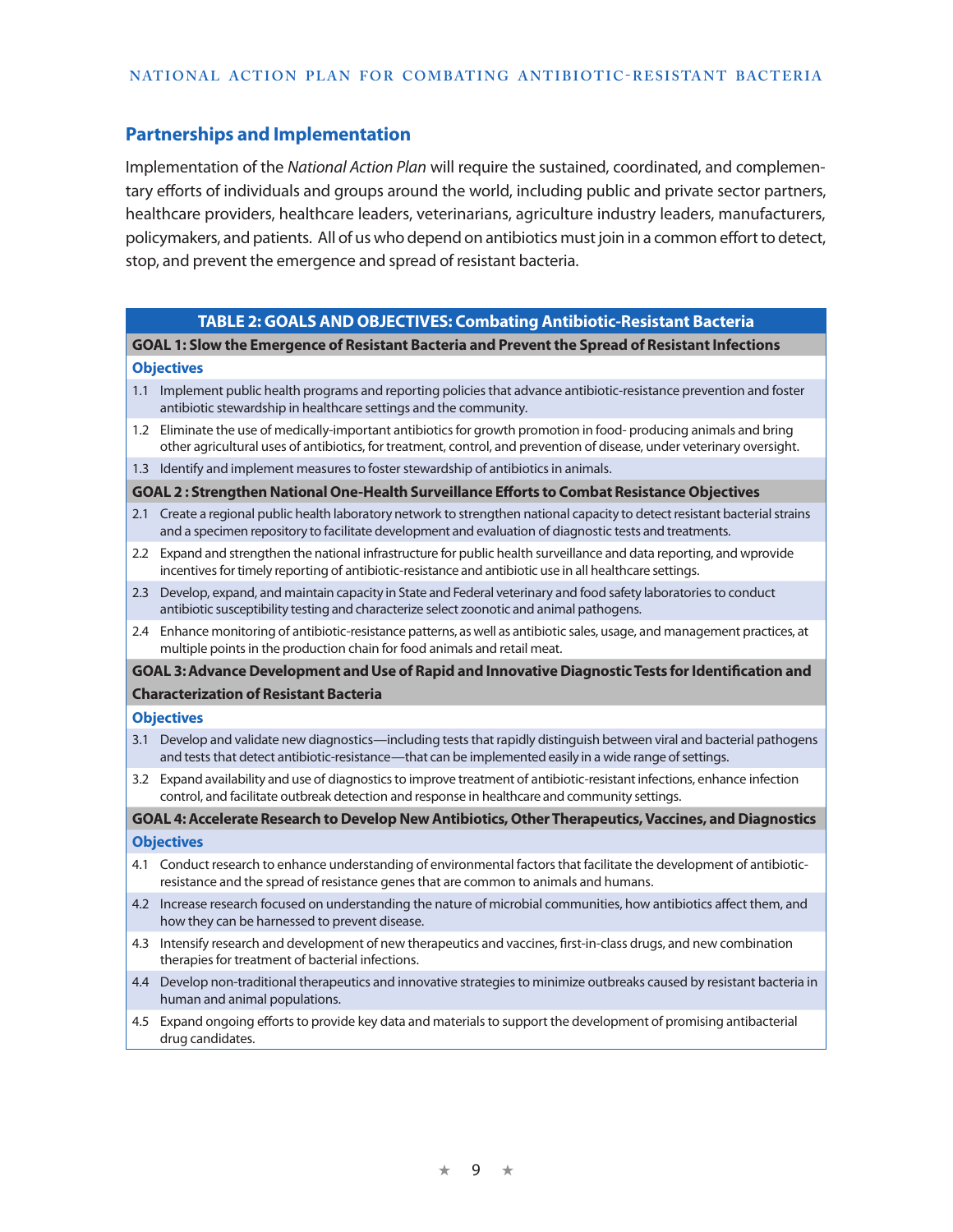#### **TABLE 2: GOALS AND OBJECTIVES: Combating Antibiotic-Resistant Bacteria**

**GOAL 5: Improve international collaboration and capacities for prevention, surveillance and antibiotic research and development**

#### **Objectives**

#### **Surveillance**

- 5.1 Promote laboratory capability to identify at least 3 of the 7 WHO priority antimicrobial resistant (AMR) pathogens<sup>2</sup> using standardized, reliable detection assays.
- 5.2 Collaborate with WHO, OIE, and other international efforts focused on the development of integrated, laboratorybased surveillance to detect and monitor antibiotic-resistance in relevant animal and human foodborne pathogens.
- 5.3 Develop a mechanism for international communication of critical events that may signify new resistance trends with global public and animal health implications.

5.4 Promote the generation and dissemination of information needed to effectively address antibiotic-resistance.

#### **Research and Development**

5.5 Establish and promote international collaboration and public-private partnerships to incentivize development of new therapeutics to counter antibiotic-resistance including new, next- generation, and other alternatives to antibiotics, vaccines, and affordable, rapidly deployable, point-of-need diagnostics.

#### **Prevention and Control**

- 5.6 Support countries to develop and implement national plans to combat antibiotic-resistance and strategies to enhance antimicrobial stewardship.
- 5.7 Partner with other nations to promote quality, safety, and efficacy of antibiotics and strengthen their pharmaceutical supply chains.
- 5.8 Coordinate regulatory approaches by collaborating with international organizations such as FAO and OIE to harmonize international data submission requirements and risk assessment.

<sup>2.</sup> The WHO priority AMR pathogens are a subset of the pathogens identified as urgent and serious threats in Table 3.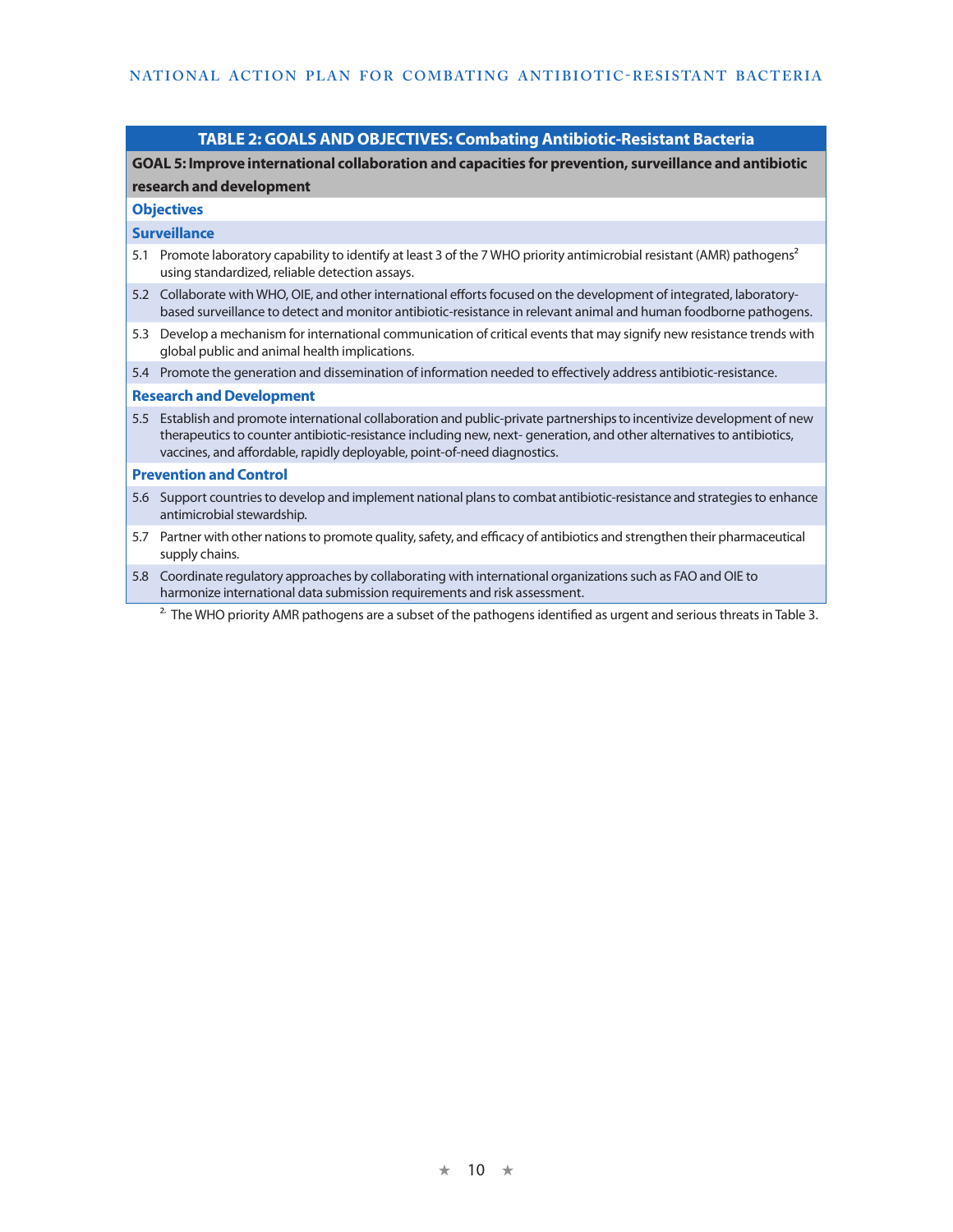

Actions taken to achieve Goal 1 will fulfill:

#### **• Executive Order 13676, Sections 5 and 7:**

- **−** *Improved Antibiotic Stewardship*
- **−** *Preventing and Responding to Infections and Outbreaks with Antibiotic-Resistant Organisms*
- Provisions in **PCAST Recommendations #2, #6, and #7:**
	- **−** *Effective Surveillance & Response for Antibiotic-resistance*
	- **−** *Improving Stewardship of Existing Antibiotics in Health Care*
	- **−** *Limit the Use of Antibiotics in Animal Agriculture*

Judicious use of antibiotics in healthcare and agricultural settings is essential to slow the emergence of resistance and extend the useful lifetime of effective antibiotics. Antibiotics are a precious resource, and preserving their usefulness will require cooperation and engagement by healthcare providers, healthcare leaders, pharmaceutical companies, veterinarians, the agricultural industry, and patients. Effective dissemination of information to the public is critical. Prevention of resistance also requires rapid detection and control of infections and outbreaks (see also Goal 2) and regional efforts to control transmission across community and healthcare settings.

Goal 1 includes activities to foster antibiotic stewardship by improving prescribing practices across all healthcare settings, prevent the spread of drug-resistant threats in healthcare facilities and communities, and reduce and eventually eliminate the use of medically-important antibiotics for growth promotion in animals.

By 2020, significant outcomes of Goal 1 will include:

- Establishment of antibiotic stewardship programs in all acute care hospitals and improved antibiotic stewardship across all healthcare settings.
- Reduction of inappropriate antibiotic use by 50% in outpatient settings and by 20% in inpatient settings.
- Establishment of State Antibiotic Resistance (AR) Prevention (Protect) Programs in all 50 states to monitor regionally important multidrug resistant organisms and provide feedback and technical assistance to healthcare facilities.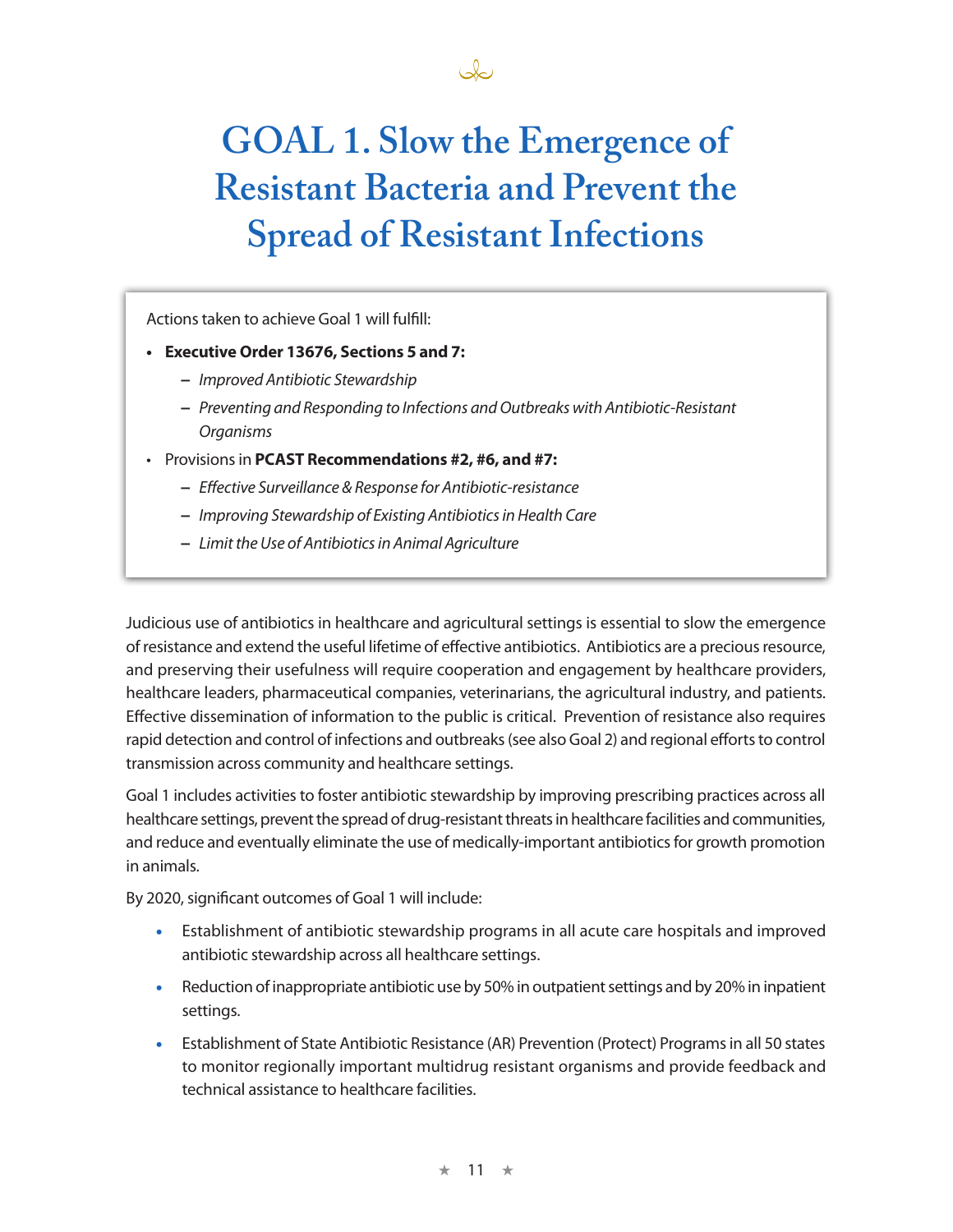- Elimination of the use of medically-important antibiotics for growth promotion in food-producing animals.
- Requirement of veterinary oversight for use of medically-important antibiotics in the feed or water of food-producing animals.

# **1.1 Implement public health programs and reporting policies that advance antibiotic resistance prevention and foster antibiotic stewardship in healthcare settings and the community.**

Perhaps the single most important action to slow the development and spread of antibiotic-resistant infections is to change the way antibiotics are used. Antibiotics are overprescribed in both human and animal settings, which makes everyone less safe. Investments in this area will be used to develop education and outreach programs to clarify and strengthen responsible, appropriate use of antibiotics in humans and animals. Efforts in this area will help greatly in slowing down the spread of resistant bacteria. This commitment to always use antibiotics appropriately and safely—to use *the right antibiotic at the right time at the right dose for the right duration*—is known as antibiotic stewardship.

**Sub-Objective 1.1.1A:** Strengthen antibiotic stewardship in inpatient, outpatient, and longterm care settings by expanding existing programs, developing new ones, and monitoring progress and efficacy.

The establishment and expansion of antibiotic stewardship programs will improve patient outcomes and minimize the development of resistance by ensuring judicious use of antibiotics.

Milestones for provision of educational materials to enhance antibiotic stewardship in outpatient settings are provided under Sub-Objective 1.1.1B.

## **Milestones**

## **Within one year:**

- The Departments of Health and Human Services (HHS), Defense (DOD), and Veterans Affairs (VA) will review existing regulations and propose new ones, as needed, requiring hospitals, ambulatory surgery centers, dialysis facilities, and other inpatient facilities to implement robust antibiotic stewardship programs that align with the CDC *Core Elements.* HHS, DOD, and VA will also work together to optimize standardization of stewardship programs and activities, including monitoring activities and reporting criteria.
- The National Healthcare Safety Network (NHSN) will begin tracking the number of healthcare facilities with stewardship policies and programs in place.
- DOD will establish a multidisciplinary group, under the purview of the Assistant Secretary of Defense for Health Affairs, to support and coordinate stewardship activities across DOD.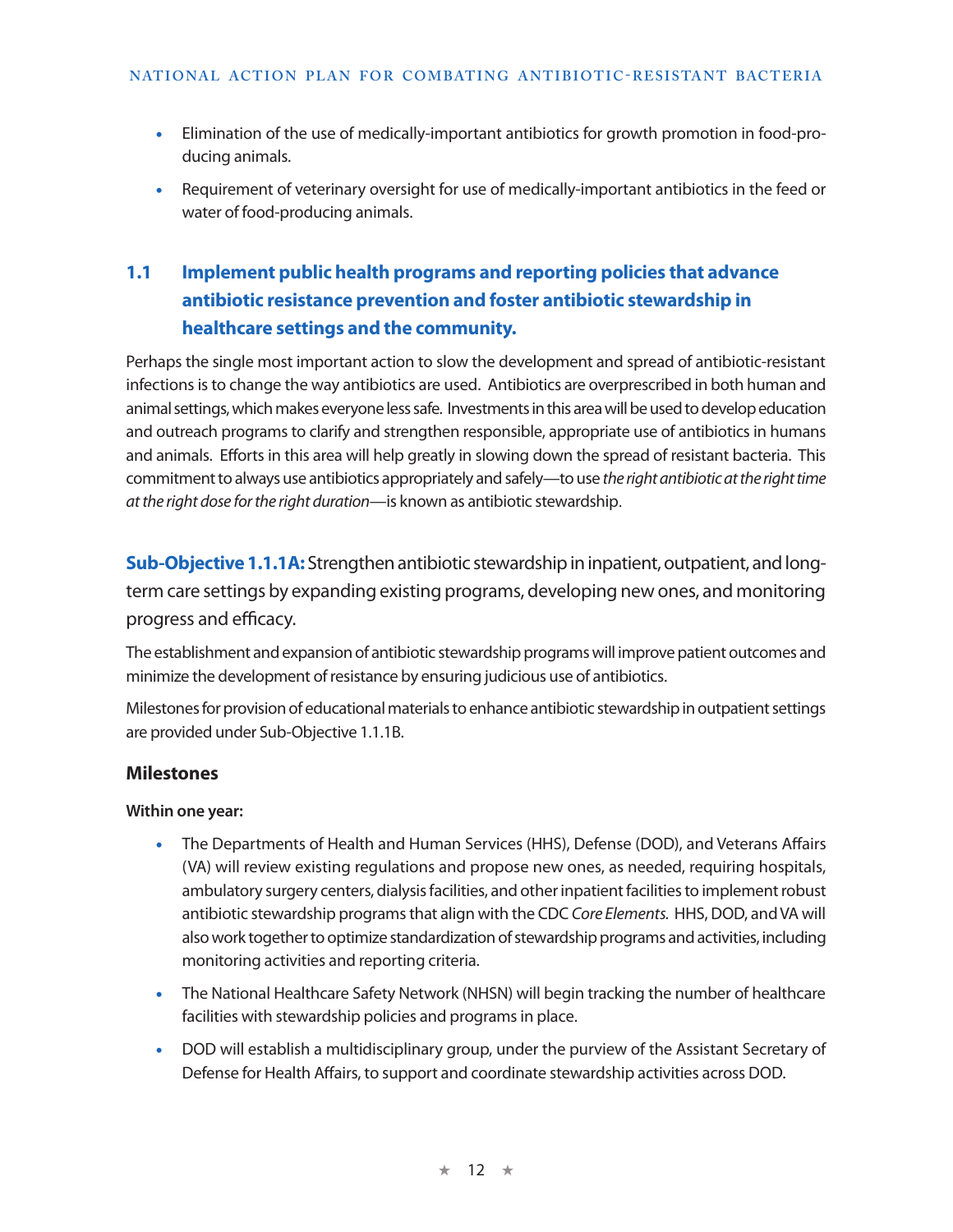#### **Within three years:**

- All hospitals that participate in Medicare and Medicaid programs must comply with Conditions of Participation (COP). The Centers for Medicare & Medicaid Services (CMS) will issue new COPs or revise current COP *Interpretive Guidelines* to advance compliance with recommendations in CDC's *Core Elements of Hospital Antibiotic Stewardship Programs.* HHS, DOD, and VA will also implement policies that:
	- **−** Encourage implementation of antibiotic stewardship programs as a condition for receiving Federal grants for health care delivery (e.g., in community healthcare centers).
	- **−** Require health facilities operated by the U.S. Government to develop and implement antibiotic stewardship programs and participate in NHSN reporting (see Objective 2.2).
- All acute care hospitals governed by the CMS COP will implement antibiotic stewardship programs. CMS will expand COP requirements to apply to long-term acute care hospitals, other post-acute facilities, ambulatory surgery centers, and dialysis centers.
- CMS will revise existing Interpretive Guidelines (IGs), as needed, to include antimicrobial stewardship improvements. For example, IGs on Quality Assurance and Performance Improvement for hospitals may incorporate antibiotic-stewardship performance measures developed by the CDC, the Agency for Healthcare Research and Quality (AHRQ), or other professional organizations.
- Training webinars for CMS surveyors will be updated to include information on antibiotic utilization in nursing homes, in accordance with existing IGs in the Infection Control Nursing Home regulations.
- CDC, CMS, AHRQ, and other partners will issue guidance on antibiotic stewardship and best practices for ambulatory surgery centers, dialysis centers, nursing homes and other long-term care facilities, doctors' offices and other outpatient settings, pharmacies, emergency departments, and medical departments at correctional facilities.
- At least 25 States, the District of Columbia, and Puerto Rico will establish or enhance antibiotic stewardship activities in inpatient healthcare delivery settings, in accordance with the CDC *Core Elements*. CDC will support these efforts via State AR Prevention (Protect) Programs for Healthcare ("AR Protect Programs"; see also Sub-Objective 1.1.2).

## **Within five years:**

- DOD will support antibiotic stewardship programs and interventions critical for maintaining quality health care throughout the Military Healthcare System (MHS).
- CDC will work with select hospital systems to expand antibiotic use reporting and stewardship implementation, and will partner with nursing organizations to develop and implement stewardship programs and interventions in a set of nursing homes.
- All states will establish or enhance antibiotic stewardship activities in healthcare delivery settings.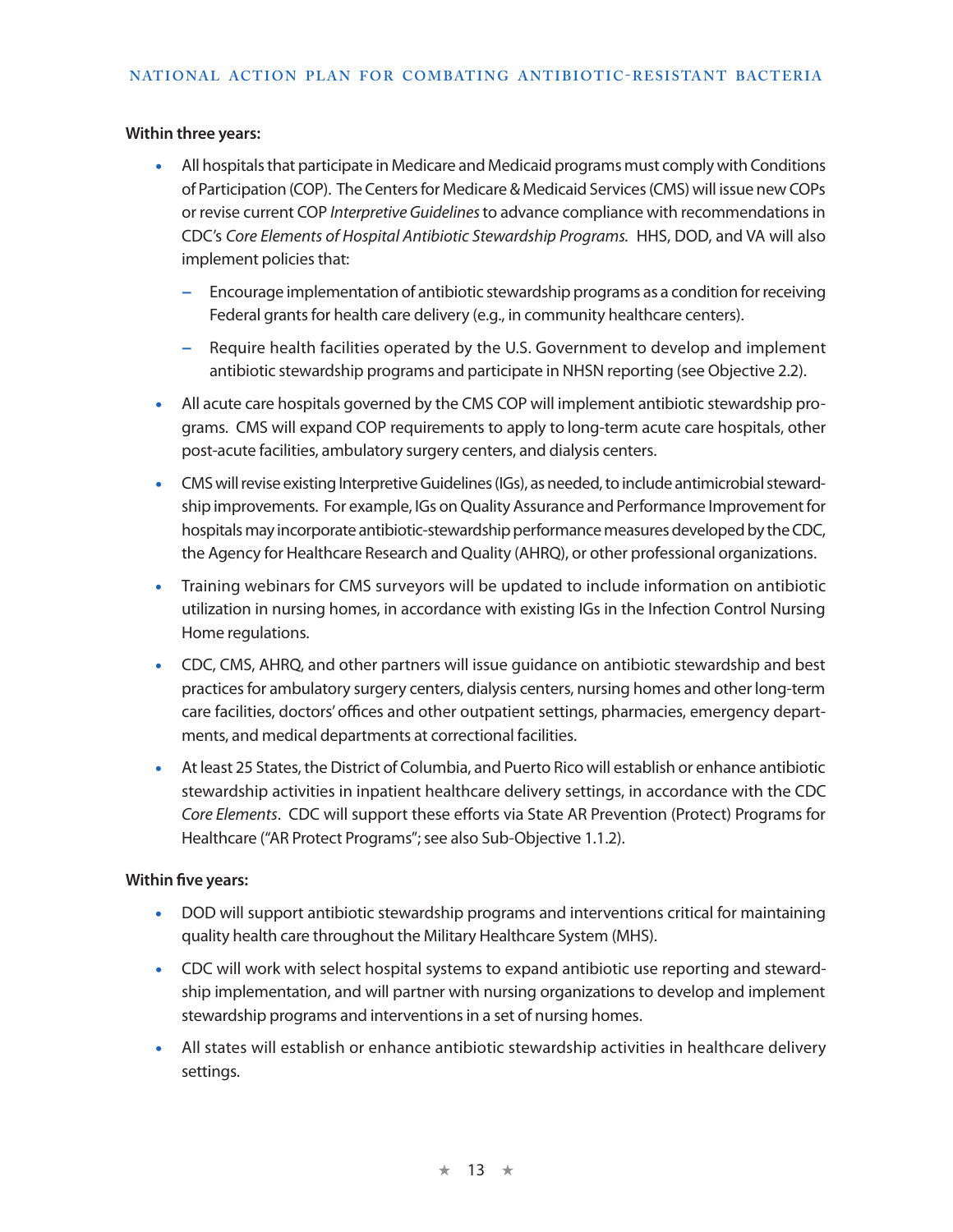**Sub-Objective 1.1.1B:** Strengthen educational programs that inform physicians, veterinarians, members of the agricultural industry, and the public about good antibiotic stewardship.

Educational programs that promote good antibiotic stewardship in healthcare settings include:

- *[Get Smart: Know When Antibiotics Work](http://www.cdc.gov/getsmart/community/index.html)*. Many antibiotics prescribed in doctors' offices, clinics, and other outpatient settings are not needed. This program focuses on appropriate antibiotic prescribing and use for common illnesses in children and adults.
- *[Get Smart for Healthcare](http://www.cdc.gov/getsmart/healthcare/index.html).* Many patients in hospitals, nursing homes, and other healthcare facilities receive antibiotics to fight infections, but these drugs are often prescribed incorrectly. This program helps clinicians prescribe *the right drugs for the right patients at the right doses and times*.

The United States Department of Agriculture (USDA), CDC, and the Food and Drug Administration (FDA) will also continue to work with partners in the agriculture industry to advance appropriate use of antibiotics in food animals and promote collaborations among partners in medicine, veterinary medicine, and public health.

Additional milestones for provision of educational materials to enhance antibiotic stewardship in agricultural settings are provided under Sub-Objectives 1.2.3 and 1.3.1.

## **Milestones**

#### **Within one year:**

• CDC and VA will apply lessons learned from the CDC and VA pilot project to provide clinicians with support for making prescribing decisions based on judicious use of antibiotics and will submit a manuscript for publication describing initial research findings from this effort.

## **Within three years:**

- CDC will support public health departments in establishing statewide programs for antibiotic stewardship and appropriate antibiotic use. These programs will identify healthcare facilities with high antibiotic-prescribing rates and use lessons learned from the CDC and VA pilot project (see above) and other best practices to improve antibiotic prescribing in these facilities. The success of these efforts will be assessed by measuring changes in prescribing rates and in clinicians' understanding of antibiotic stewardship activities and programs.
- CDC will provide technical assistance to Federal facilities (e.g., those operated by DOD, the VA, and the Indian Health Service) and other large health systems in scaling up implementation and assessment of interventions to improve outpatient antibiotic prescribing, extending effective interventions to long-term care settings, and ensuring long-term sustainability of antibiotic stewardship efforts.
- DOD will initiate the planning and approval process to modify clinical decision-support interventions in DOD facilities in targeted regions.
- CDC, CMS, and partners will propose expanded quality measures for antibiotic prescribing.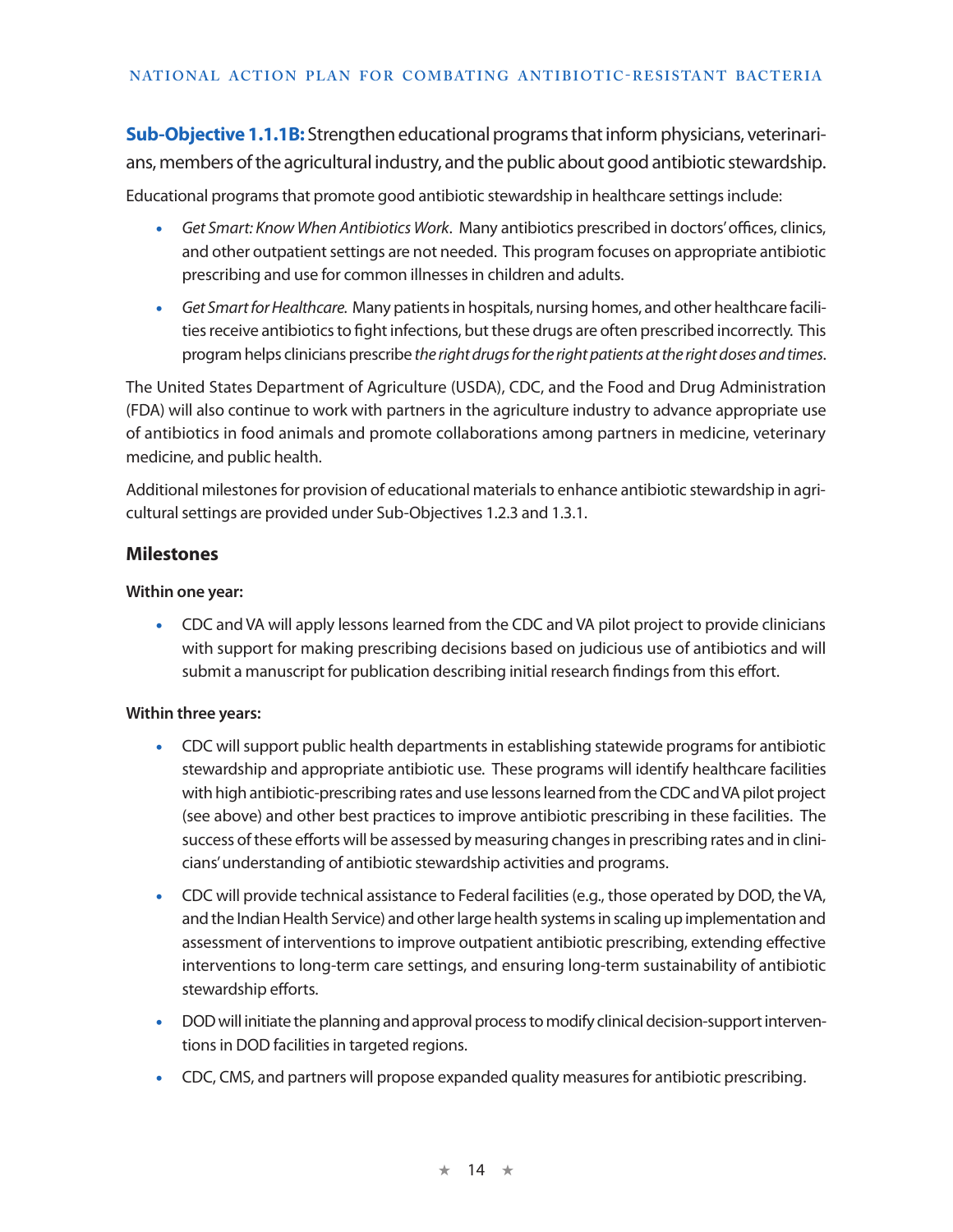- CMS will expand the Physician Quality Reporting System (PQRS) to include quality measures that discourage inappropriate antibiotic use to treat non-bacterial infections, such as respiratory tract infections.
- CDC will expand training and support to acute care facilities and nursing homes to improve antibiotic stewardship, as part of the *Get Smart for Healthcare* project.

• CDC will evaluate the impact of quality measures on antibiotic use and provide feedback to healthcare partners.

Additionally, CDC will continue to host a *Get Smart About Antibiotics Week* observance each November to raise public awareness about antibiotic-resistance and the importance of appropriate antibiotic prescribing.

**Sub-Objective 1.1.2:** Expand collaborative efforts by groups of healthcare facilities that focus on preventing the spread of antibiotic-resistant bacteria that pose a serious threat to public health (Table 3).

Public health action to prevent transmission of healthcare-associated infections—including drugresistant bacterial infections—has traditionally been taken by individual healthcare facilities. However, drug-resistant organisms—including multidrug resistant organisms (MDROs) such as CRE and MRSA, and *Clostridium difficile* infections that are associated with antibiotic use (Table 3)—can spread regionally from one healthcare facility to another when patients colonized or infected with resistant bacteria move between hospitals or long-term care facilities within a state or locality. It is therefore imperative that healthcare facilities work together, in close partnership with state health departments, to implement effective interventions that slow the regional spread of drug-resistant pathogens.

## **Milestones**

#### **Within one year:**

• The DOD Multidrug-Resistant Organism Repository & Surveillance Network (MRSN) will expand its detection and reporting capabilities to include *Clostridium difficile* and other high-risk drugresistant pathogens.

#### **Within three years:**

• At least 25 states, the District of Columbia, and Puerto Rico will establish or enhance State AR Prevention (Protect) Programs to improve antibiotic use and reduce transmission of resistant pathogens. Activities will include measuring the incidence of at least one regionally important MDRO, providing healthcare facilities with feedback on local and regional MDRO rates, and providing healthcare facilities with technical assistance to advance MDRO prevention. CDC and CMS Quality Improvement Networks (QINs) will work with state and large local health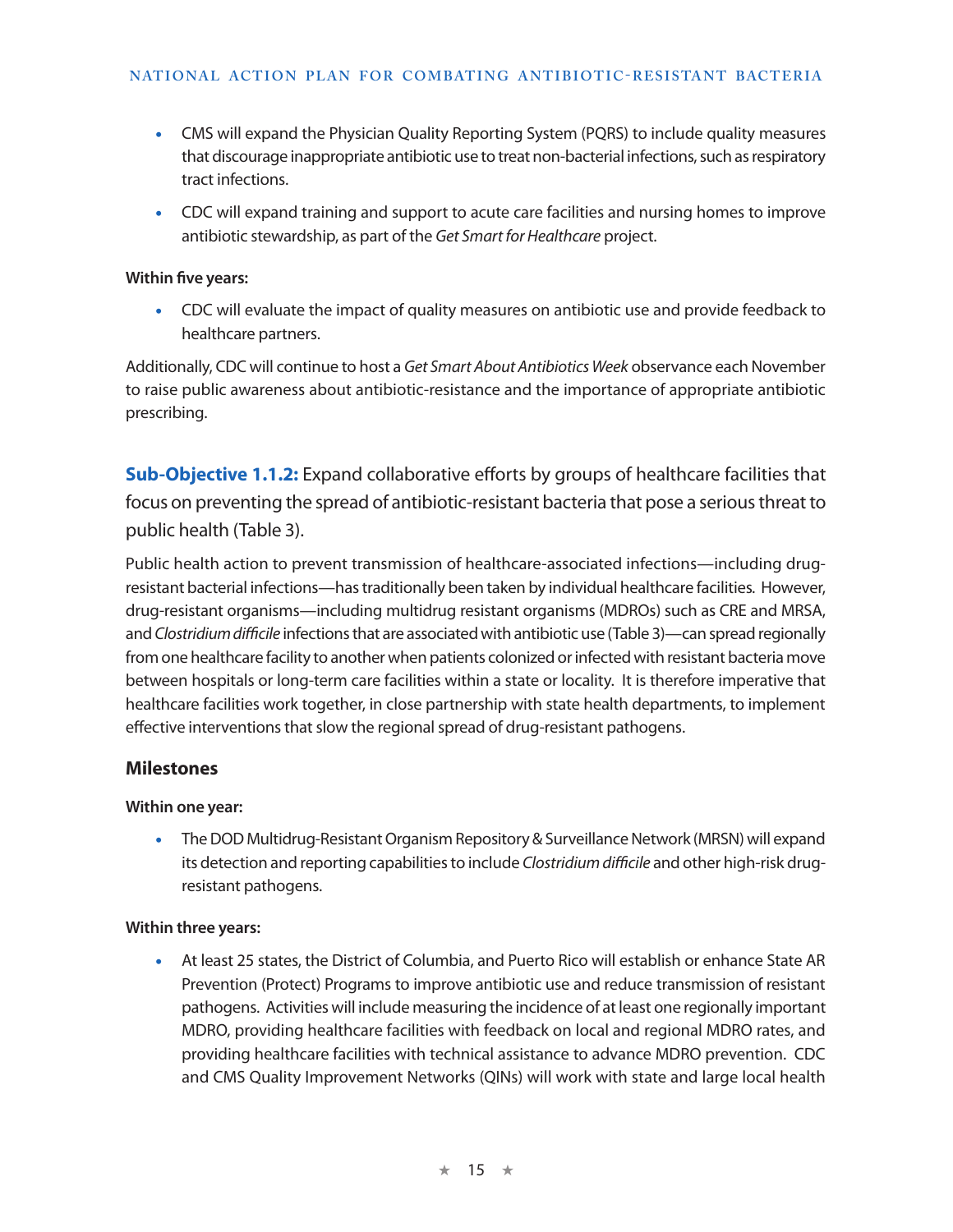departments to advance these efforts. QINs are groups of health quality experts, clinicians, and consumers who help improve the care delivered to people with Medicare.

• At least 20 state health departments will maintain advanced capacity for rapid response to drug-resistant gonorrhea, including capacity to detect, diagnose, and investigate suspected resistant cases within their state or region and assist healthcare providers in providing appropriate treatment of infected patients.

#### **Within five years:**

- CDC will expand capacity to prevent the importation of cases of multidrug resistant Tuberculosis (TB) (MDR-TB) by doubling TB screening among migrants from high-incidence countries from 500,000 to 1 million persons per year.
- State AR Prevention (Protect) Programs will be in place in all 50 states, as well as the District of Columbia and Puerto Rico.

**Sub-Objective 1.1.3:** Implement annual reporting of antibiotic use in inpatient and outpatient settings and identify geographic variations and/or variations at the provider and/ or patient level that can help guide interventions.

Antibiotic resistance in healthcare settings is a significant threat to public health. Because nearly all Americans receive care in a healthcare setting at some point in their lives, the problem can affect anyone. Patients undergoing chemotherapy for cancer and very sick patients in intensive care units are at special risk, because they are already vulnerable due to weakened immune systems and underlying illness.

Through its antibiotic use (AU) and antimicrobial resistance (AR) modules, the National Health Safety Network (NHSN) receives hospital data on:

- Amounts of specific antibiotics used to treat hospitalized patients (AU reporting).
- Cases of drug-resistant disease (AR reporting).

The AU and AR data allow healthcare facilities to target areas of concern, make needed improvements, and track the success of their efforts. NHSN data also allow CDC to track regional and national trends in drug resistant diseases and provide hospitals with feedback about prescribing practices and antibiotic stewardship.

Milestones for AU reporting are provided below, as part of the effort to foster antibiotic stewardship. Additional milestones for AR reporting and for strengthening the public health surveillance infrastructure that supports AU and AR reporting are provided in Goal 2.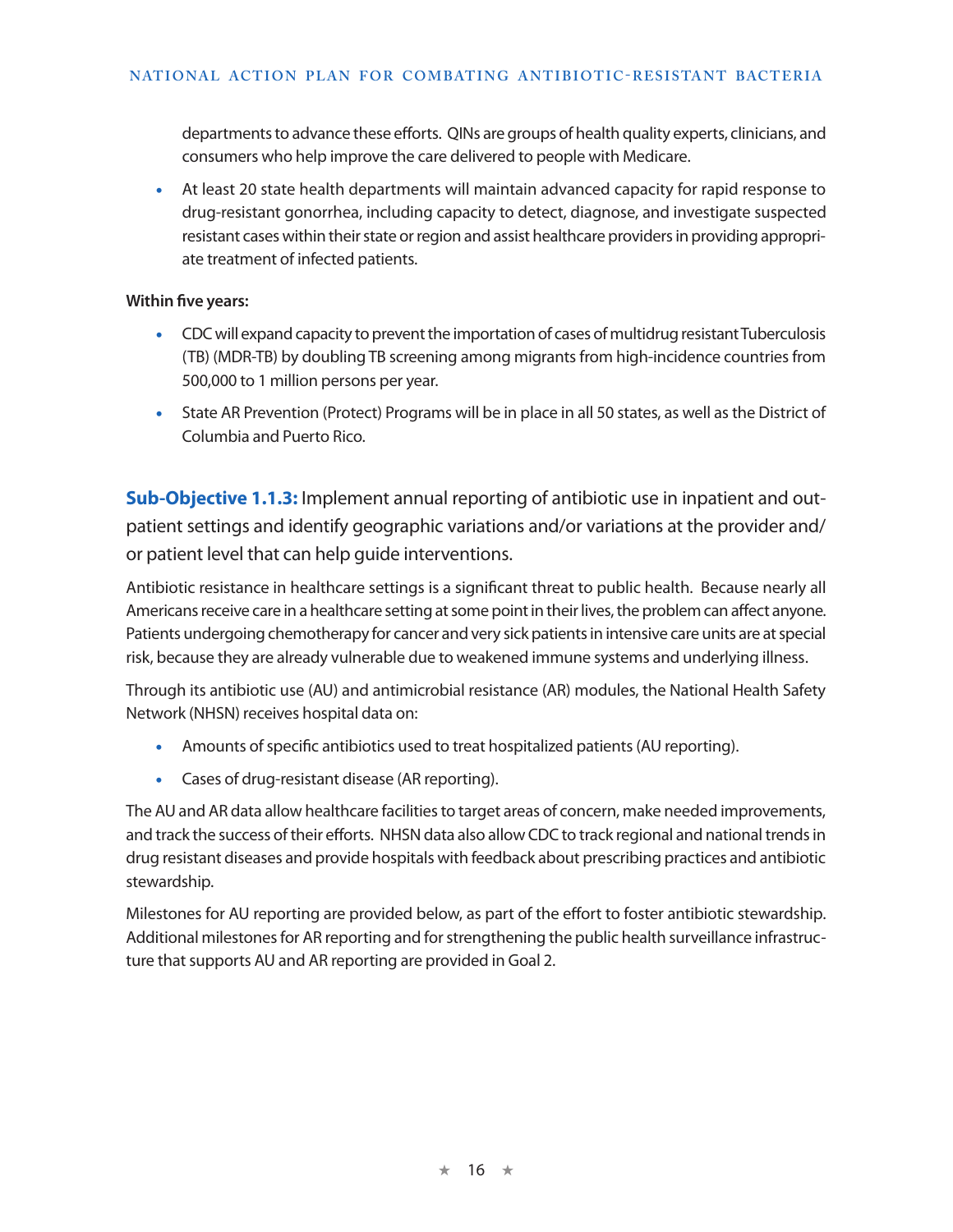## **Milestones: Reporting Antibiotic Use in Inpatient Settings**

#### **Within one year:**

- CDC will finalize arrangements for the purchase of proprietary data on inpatient antibiotic use to supplement NHSN data until a larger number of hospitals begin to utilize the NHSN module for antibiotic use reporting.
- CDC will work with healthcare and public health partners to propose new healthcare-facility antibiotic use measures to the National Quality Forum (NQF; see also Sub-Objective 2.2.1).

#### **Within three years:**

- CDC will use data collected through the NHSN AU module to provide annual national estimates of aggregated inpatient antibiotic use and feedback to healthcare facilities on antibiotic use, indicating whether antibiotic use rates are above or below the national average.
- CDC will establish routine reporting of antibiotic use and resistance data from select hospital systems via the NHSN AU and AR modules (see Objective 2.2).
- DOD will centralize its reporting of inpatient antibiotic use to NHSN.

#### **Within five years:**

• CDC will provide estimates of inappropriate inpatient antibiotic prescribing rates by state and region and use this data to target and prioritize intervention efforts.

## **Milestones: Reporting Antibiotic Use in Outpatient Settings**

#### **Within one year:**

- CDC will report outpatient prescribing rates for 2011 and 2012 and use this data to target and prioritize intervention efforts.
- CDC will establish a benchmark (in terms of prescriptions per population) for reduction in antibiotic use.

#### **Within three years:**

- Starting in 2016, CDC will issue yearly reports on progress in meeting the national target of 50% reduction in inappropriate use of antibiotics in outpatient settings (see above), as well as on overall trends in antibiotic prescribing.
- DOD will establish goals for reducing antibiotic use in DOD facilities that provide outpatient care for military personnel and their families.
- DOD will centralize reporting of outpatient antibiotic use and issue annual summary reports.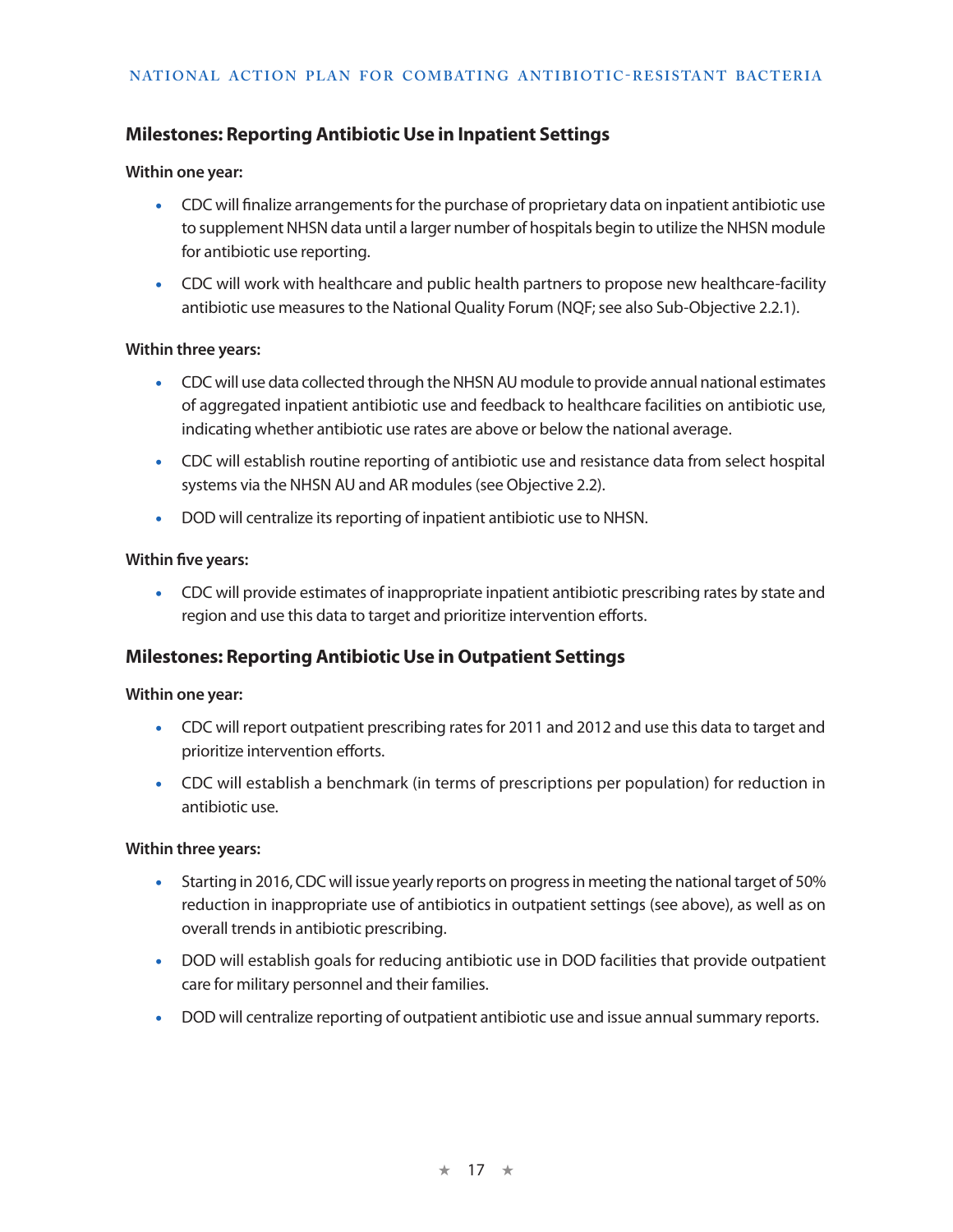**Sub-Objective 1.1.4:** Develop and pilot new interventions to address geographic, sociocultural, policy, economic, and clinical drivers of the emergence and spread of antibioticresistance and misuse or overuse of antibiotics.

#### **Milestones**

#### **Within one year:**

- The Agency for Healthcare Research and Quality (AHRQ) and CDC will host a meeting of experts and stakeholders to consider knowledge gaps for prevention of antibiotic-resistant, healthcareassociated infections and identify potential interventions for development, field testing, and eventual widespread implementation.
- CDC Emerging Infections Program (EIP) sites will perform assessments of antibiotic use and resistance to allow updating of national estimates of antibiotic-resistant, healthcare-associated infections and of antibiotic-resistance threats in the United States.
- CDC EIP sites will solicit applications for funding large-scale interventions to reduce *C. difficile* infections through enhanced antibiotic stewardship programs.

#### **Within three years:**

- The CDC Prevention Epicenters Program will evaluate one or more novel antibiotic-resistance prevention tools for use in diverse healthcare settings.
- CDC EIP sites will initiate large-scale demonstration projects to field-test AR interventions developed by the Prevention Epicenters Program.
- AHRQ will sponsor research to develop improved methods and approaches for combating antibiotic-resistance and conducting antibiotic stewardship activities in multiple healthcare settings, with a focus on long-term and ambulatory care centers, as well as acute care hospitals. AHRQ will support translation of research findings into antibiotic-resistance prevention tools that can be implemented by healthcare providers in long-term and ambulatory care settings, as well as in hospitals.
- CDC will perform two randomized control trials to test improved treatment methods to prevent the spread of MDR-TB.

#### **Within five years:**

• CDC will finalize data collection to validate new antibiotic-resistance prevention tools tested by the EIP sites and transition validated interventions to ongoing State AR Prevention (Protect) Programs.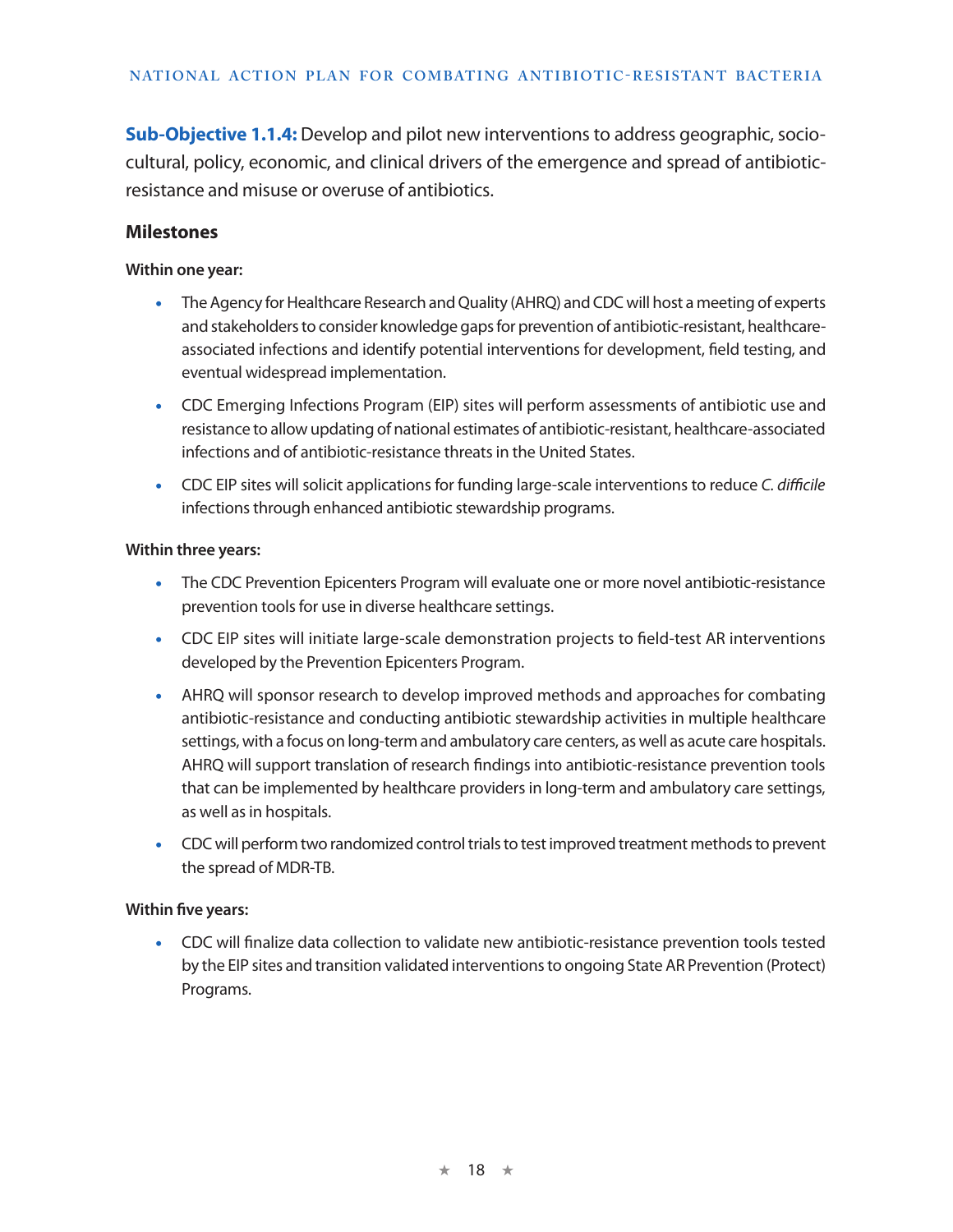**Sub-Objective 1.1.5:** Streamline regulatory processes for updating and approving or clearing antibiotic susceptibility testing devices, as appropriate, so that clinicians receive up-to-date interpretive criteria to guide antibacterial drug selection.

Manufacturers of antibiotic susceptibility testing (AST) devices provide interpretive criteria that are used by healthcare providers to categorize a bacterial isolate as "susceptible" or "resistant" to particular antibiotics. However, when bacteria develop new means of resistance, the interpretive criteria may no longer be clinically useful. Rapid updating of interpretive criteria in AST devices—by manufacturers or by standards development organizations (SDOs)—is therefore essential to provide accurate information to guide appropriate drug treatment.

## **Milestones**

#### **Within one year:**

• FDA will provide technical assistance, as appropriate, on legislative proposals being considered to streamline updating of interpretive criteria for AST devices.

#### **Within five years:**

• FDA will update AST interpretive criteria more efficiently and rapidly (e.g., by adopting criteria developed by SDOs rather than including interpretive guidelines on labels).

# **1.2 Eliminate the use of medically important antibiotics for growth promotion in food-producing animals and bring under veterinary oversight other in-feed and in-water uses of antibiotics that are medically important for treatment, control, and prevention of disease.**

FDA's strategy to ensure the judicious use of medically important antibiotics in animal agriculture is outlined in two guidance documents:

- FDA Guidance for Industry (GFI) #209—*The Judicious Use of Medically Important Antimicrobial Drugs in Food-Producing Animals*—is intended to limit medically important antimicrobial drugs to uses in animals that (1) are considered necessary for assuring animal health, and (2) include veterinary oversight or consultation.
- FDA Guidance for Industry (GFI) #213—*New Animal Drugs and New Animal Drug Combination Products Administered in or on Medicated Feed or Drinking Water of Food-Producing Animals: Recommendations for Drug Sponsors for Voluntarily Aligning Product Use Conditions with GFI #2*09—calls for:
	- **−** Voluntary revision of the FDA-approved use conditions on the labels of medically important antibiotics to remove production indications, such as increased rate of weight gain and improved feed efficiency.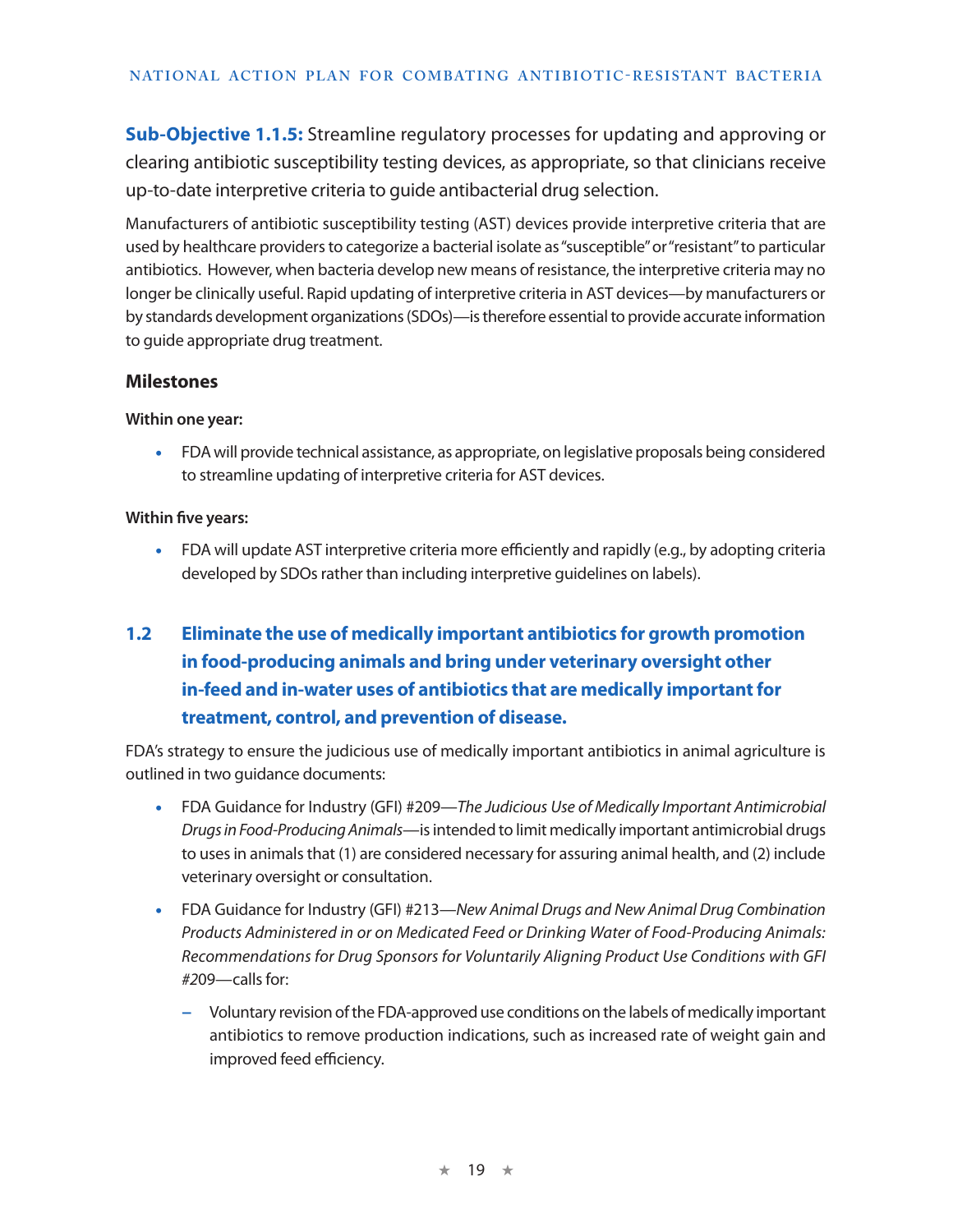#### **National Action Plan FOR CombatING Antibiotic- Resistant Bacteria**

**−** Phasing in veterinary oversight of the remaining therapeutic uses of medically important antibiotics in feed or water by changing the current over-the-counter status of these drugs. Because antibiotics in feed or water are typically administered to herds or flocks of foodproducing animals, in-feed or in-water antibiotic use leads to an increased risk of selecting for resistance.

**Sub-Objective 1.2.1:** Implement FDA GFI #213 to eliminate the use of medically important antibiotics for growth promotion in animals and bring other in-feed and in-water uses of medically important antibiotics under veterinary oversight. FDA should evaluate the adoption of the proposed changes under GFI #213 after the three-year implementation period and take further action as appropriate.

## **Milestones**

#### **Within one year:**

• FDA will finalize changes to the Veterinary Feed Directive (VFD) regulation to encourage manufacturers to transition the dispensing status of in-feed antibiotics covered by GFI #213 from over-the-counter (OTC) to VFD status, which requires veterinary oversight. FDA will publish an enhanced summary report of antibiotics sold or distributed for use in food-producing animals from 2009 to 2013. This report will support the effort to monitor the antibiotic usage aspects of Guidance #213 (see also Objective 2.2.4).

## **Within three years:**

• FDA, in partnership with animal drug sponsors, will complete all changes recommended by GFI #213 and GFI #209. Once these changes are complete, growth promotion uses of medically important antibiotics will no longer be permitted, and the use of medically important antibiotics in the feed or water of food-producing animals will require veterinary oversight.

**Sub-Objective 1.2.2:** Assess progress toward eliminating the use of medically important antibiotics for growth promotion in food-producing animals through enhanced data collection on antibiotic sales and use.

## **Milestones**

## **Within five years:**

• FDA, in partnership with USDA and the animal agricultural industry, will evaluate and report on the impact of GFI #213 by analyzing data on antibiotic use, including total sales of antibiotics in animal agriculture and types and prevalence of antibiotic-resistance among selected foodborne pathogens and commensals isolated from retail meat and farm animals.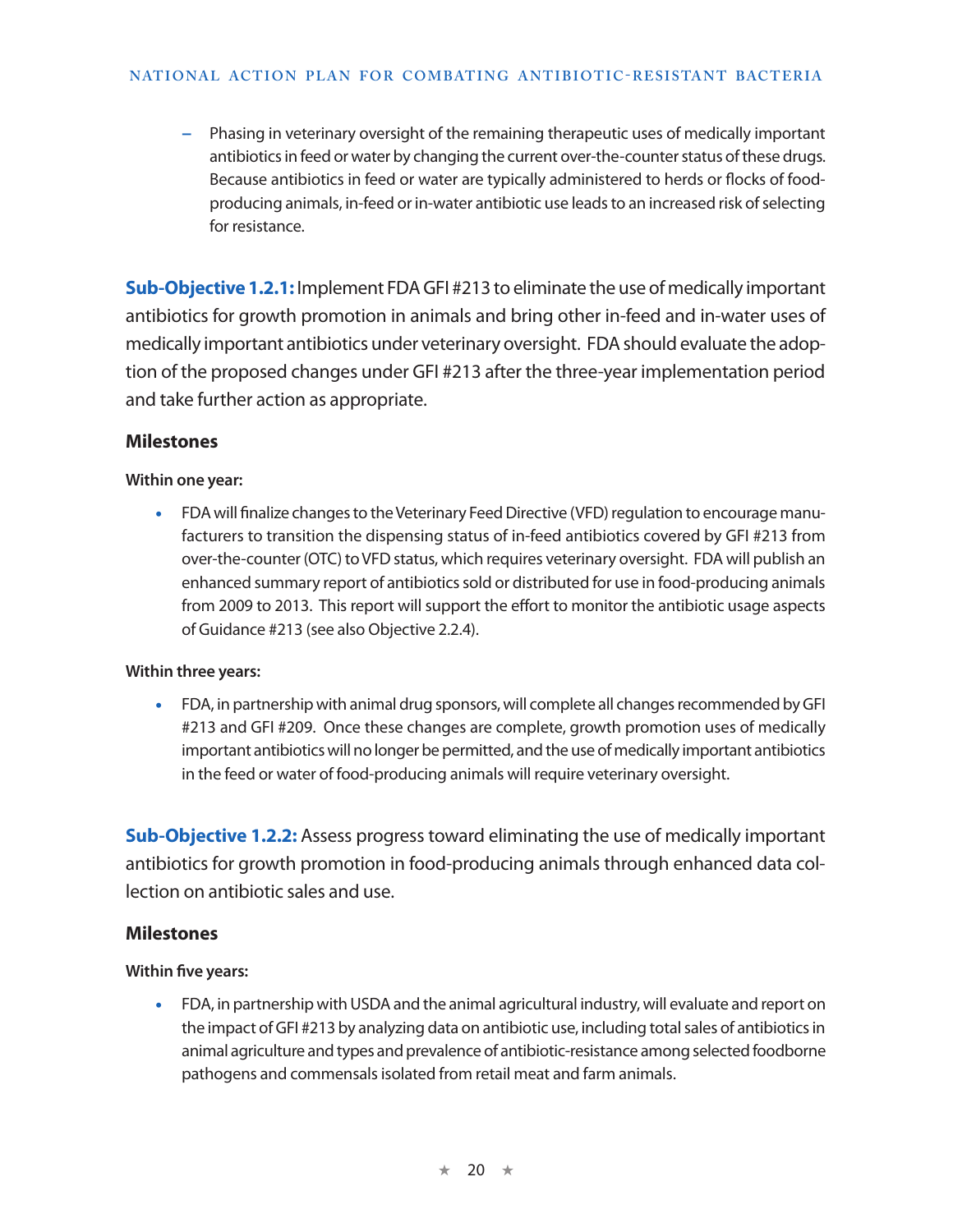Milestones for enhancing collection of data to monitor the impact of GFI #213 in fostering the judicious use of antibiotics in food-producing animals are provided under Objective 2.4.

**Sub-Objective 1.2.3:** Develop and implement educational outreach efforts to ensure that veterinarians and animal producers receive information and training to support implementation of these changes.

#### **Within three years:**

• FDA will collaborate with veterinary organizations, animal producer organizations, the animal feed industry, and others to develop and implement educational outreach efforts to ensure that veterinarians and animal producers receive the necessary information and training to support implementation of GFI #213 (see also: Sub-Objective 1.3.1).

**Sub-Objective 1.2.4:** Optimize public awareness about progress toward eliminating the use of medically important antibiotics for animal-growth promotion.

#### **Within one year:**

- FDA will publish and maintain a public web listing of products affected by GFI #213.
- FDA will begin publishing periodic updates summarizing progress in adoption of the changes proposed in GFI #213.

## **Within three years:**

• FDA will publish a final assessment of the progress of GFI #213 on eliminating the use of medically important antibiotics for animal-growth promotion.

# **1.3 Identify and implement measures to foster stewardship of antibiotics in animals.**

**Sub-Objective 1.3.1:** Develop, implement, and measure the effectiveness of evidencebased educational outreach to veterinarians and animal producers to advance antibiotic stewardship and judicious use of antibiotics in agricultural settings.

## **Milestones**

## **Within one year:**

• FDA and USDA will consult with livestock and veterinary organizations on the development of educational outreach materials on judicious use of antibiotics and antibiotic stewardship, and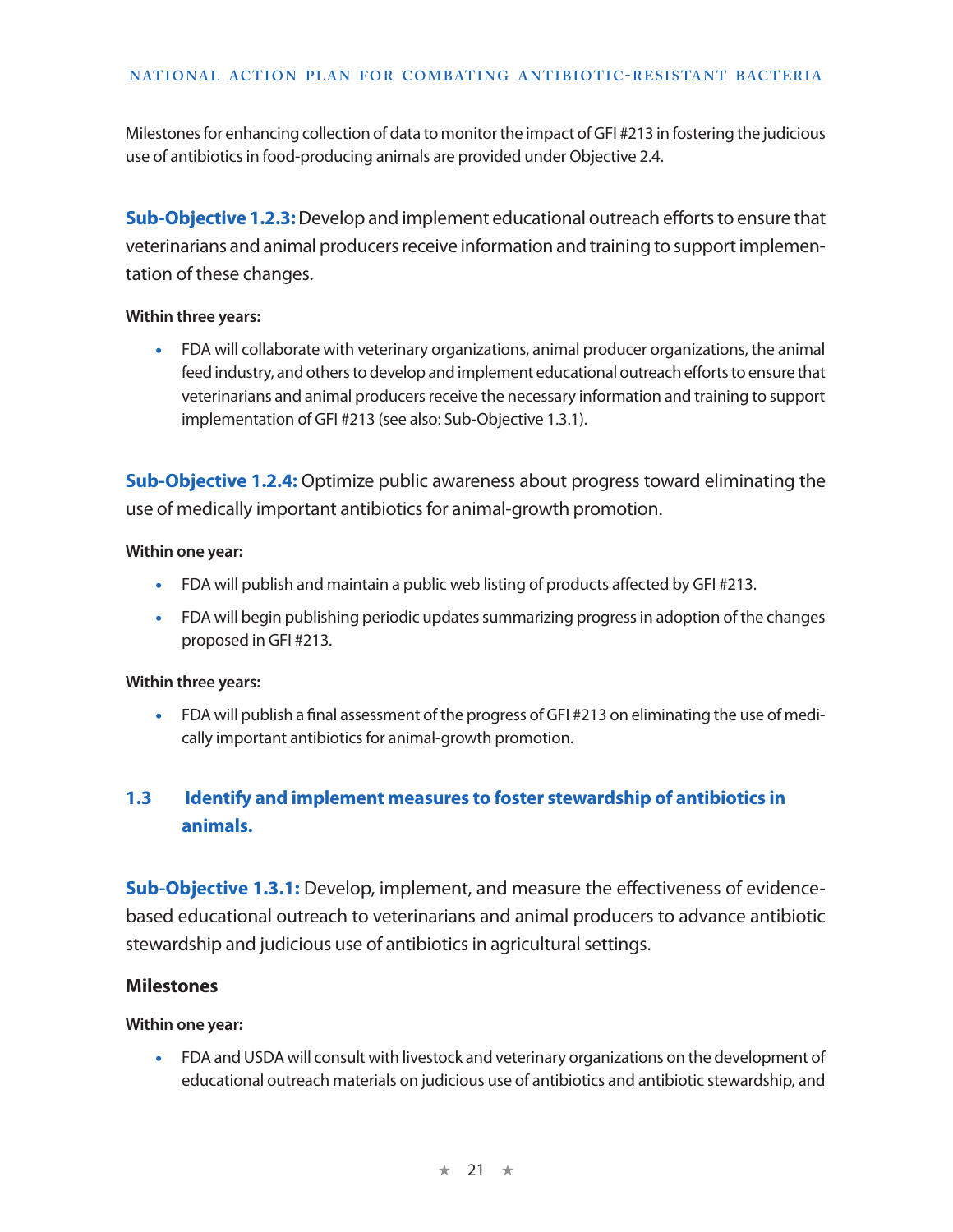will meet with the American Veterinary Medical Association and the American Association of Veterinary Medical Colleges to consider the incorporation of additional material on antibiotic resistance and antibiotic stewardship into the curricula of U.S. veterinary colleges.

- USDA will conduct assessments in various animal production and veterinary settings to identify priority areas in which research is needed to support the development and validation of stewardship activities to assure judicious antibiotic use.
- USDA will solicit applications to the USDA Antimicrobial Resistance Initiative Program, which aims to advance development and use of antibiotic stewardship practices that assure judicious use of antibiotics in agriculture. Applicants may propose a combination of activities, including research studies and development of educational and outreach materials. Projected outcomes of the educational and outreach activities include better preparation of the next generation of veterinarians and laboratory scientists. Projected outcomes of the research activities include development of sustainable strategies to mitigate antibiotic resistance (see Objective 4).

#### **Within 3 years:**

• USDA will support the distribution of educational and outreach materials on antibiotic stewardship and judicious use of antibiotics that target veterinarians, producers, educators, and consumers. These activities will be accomplished through the Antimicrobial Resistance Initiative awardees whose integrated projects are linked to the Cooperative Extension System for education and extension/outreach activities.

**Sub-Objective 1.3.2:** Foster collaborations and public-private partnerships with public health, pharmaceutical, and agricultural stakeholders to facilitate identification and implementation of interventions (e.g., good husbandry practices) to reduce the spread of antibiotic-resistance.

#### **Milestones**

#### **Within one year:**

- FDA and USDA will identify priority areas for research to develop and validate stewardship activities to reduce the spread of antibiotic-resistance.
- FDA and USDA will work with livestock and veterinary organizations to consider ways to develop, update, and incorporate assessments of antibiotic stewardship activities into quality assurance programs.

#### **Within three years:**

• FDA and USDA will support applied research in field settings to demonstrate the feasibility and effectiveness of stewardship programs and test and validate alternatives to traditional uses of antibiotics in agriculture.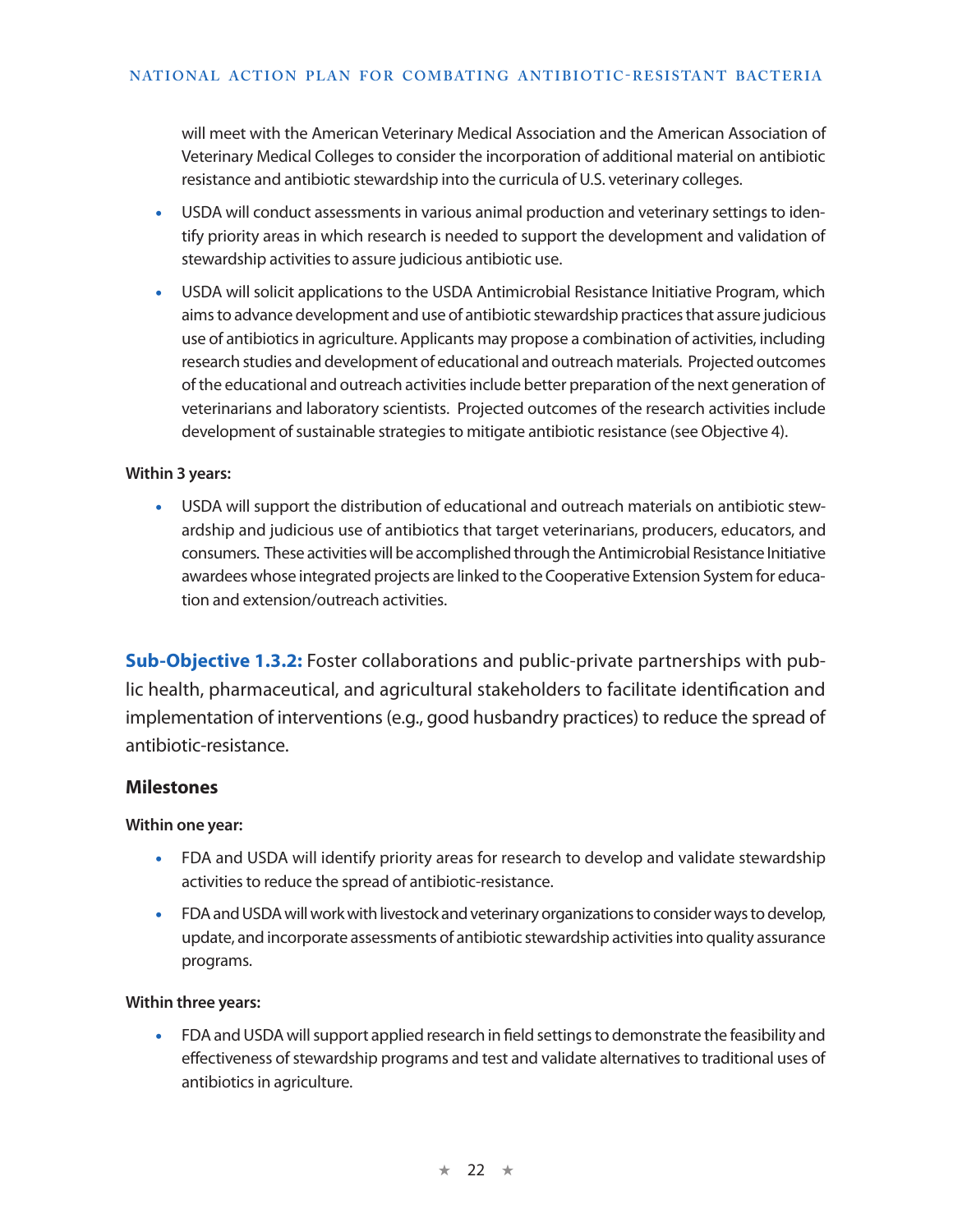• FDA and USDA will identify validated interventions to reduce the spread of antibiotic resistance and work with public and private sector partners to incorporate them into veterinary practice.

**Sub-Objective 1.3.3:** Identify, develop, and revise key agricultural practices that allow timely and effective implementation of interventions that improve animal health and efficient production.

#### **Milestones**

#### **Within three years:**

• FDA and USDA will support drivers-of-change studies to determine which stewardship materials and educational approaches are most effective in improving antibiotic use practices.

**Sub-Objective 1.3.4:** Develop appropriate metrics to gauge the success of stewardship efforts and guide their continued evolution and optimization.

## **Milestones**

#### **Within three years:**

- FDA and USDA will:
	- **−** Collect additional data regarding antibiotic use and resistance in food-producing animals. These data will supplement existing surveillance data used to evaluate the impact of GFI #213 on use practices and resistance trends over time.
	- **−** Measure changes in antibiotic stewardship programs and practices as part of quality assurance programs in cattle operations and swine and broiler chicken production.
	- **−** Use baseline data from the National Animal Health Monitoring System (NAHMS), where available, to evaluate changes over a 5-year time horizon.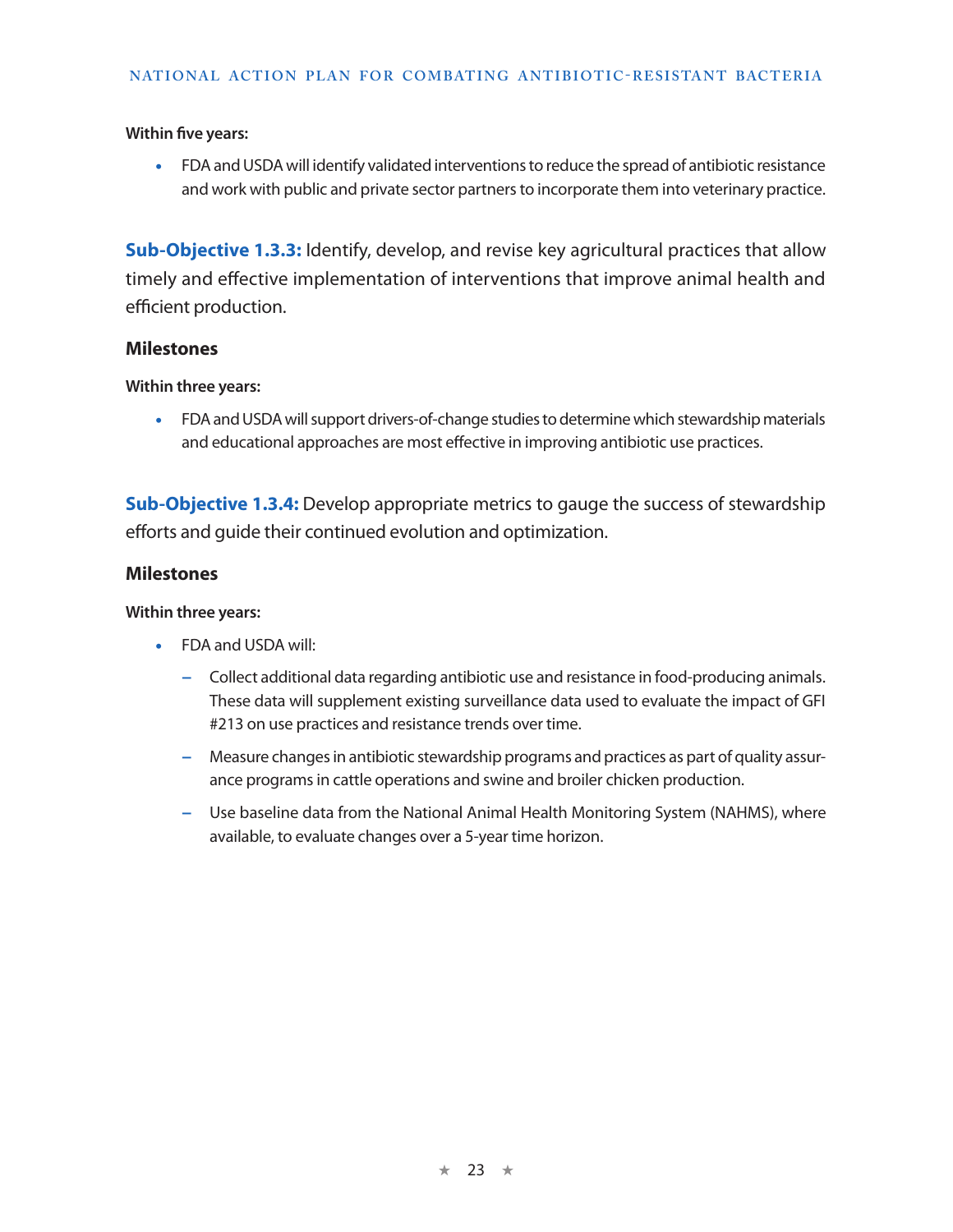

# **GOAL 2. Strengthen National One-Health Surveillance Efforts to Combat Resistance**

Actions taken to achieve Goal 2 will fulfill:

- **• Executive Order 13676, Section 6:** 
	- **−** *Strengthening National Surveillance Efforts for Resistant Bacteria*
- Provisions in **PCAST Recommendations #2 and #6:** 
	- **−** *Effective Surveillance & Response for Antibiotic Resistance*
	- **−** *Improving Stewardship of Existing Antibiotics in Health Care*

The "One-Health" approach to disease surveillance for human and animal pathogens is critical to combat antibiotic-resistance. Improved detection and control can be achieved through enhancement and integration of data from surveillance systems that monitor human pathogens and commensals—including NHSN, the Emerging Infections Program (EIP), and the National Antimicrobial Resistance Monitoring System (NARMS)—with data from surveillance systems that monitor animal pathogens—including the National Animal Health Monitoring System (NAHMS), the National Animal Health Laboratory Network (NAHLN), and the Veterinary Laboratory Investigation and Response Network (Vet-LIRN). These activities will provide high-quality data, including detailed genomic data, and other information necessary to track resistant bacteria in diverse settings in a timely fashion.

Goal 2 activities include creation of a Detect Network of Antimicrobial Resistance (AR) Regional Laboratories that will provide a standardized platform for resistance testing and advanced capacity for genetic characterization of resistant bacteria, including whole genome sequencing. In addition, Goal 2 activities will enhance monitoring of antibiotic sales, usage, resistance and management practices at multiple points along in the food-production chain, from farms to processing plants to supermarkets.

By 2020, significant outcomes of Goal 2 will include:

- Creation of a regional public health network—the Detect Network of AR Regional Laboratories for resistance testing, a specimen repository for resistant bacterial strains, and a National Sequence Database of Resistant Pathogens.
- Routine reporting of antibiotic use and resistance data to NHSN by 95% of Medicare-eligible hospitals, as well as by DOD and VA healthcare facilities.
- Routine testing of zoonotic and animal pathogens for antibiotic susceptibility at ten to twenty NAHLN and Vet-LIRN member laboratories, using standardized testing methods and datasharing practices.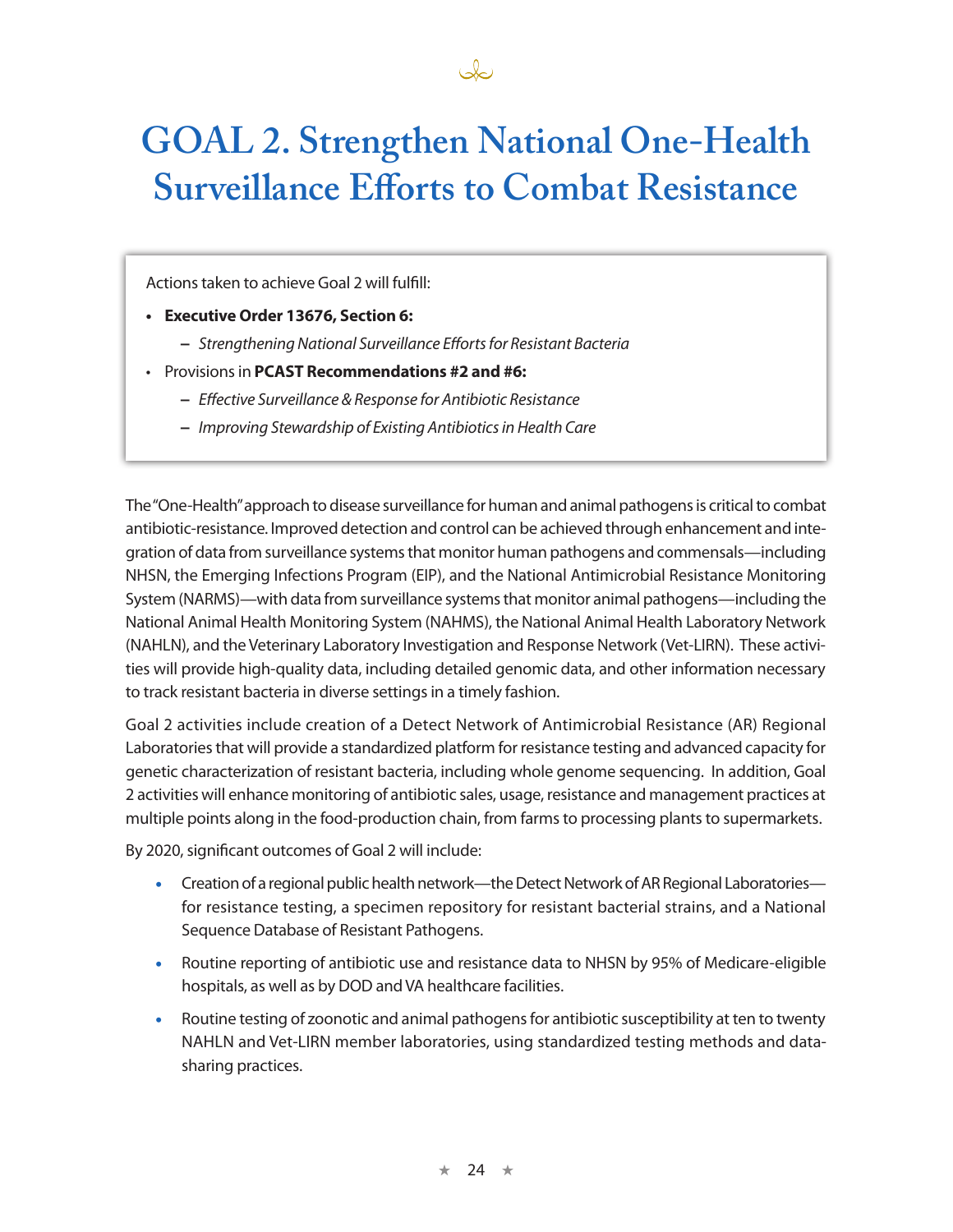• Publication of enhanced summary reports on the sale and distribution of antibiotics approved for use in food-producing animals, issued on an annual basis.

# **2.1 Create a regional public health laboratory network to strengthen national capacity to detect resistant bacterial strains, and create a specimen repository to facilitate development and evaluation of diagnostic tests and treatments.**

**Sub-Objective 2.1.1:** Create a regional public health laboratory network that uses standardized testing platforms to expand the availability of reference testing services, characterize emerging resistance patterns and bacterial strains obtained from outbreaks and other sources, and facilitate rapid data analysis and dissemination of information.

## **Milestones**

#### **Within one year:**

- CDC will develop an implementation plan for the Detect Network of AR Regional Laboratories that considers all aspects of operation, including specimen transport, testing, reporting, and data-sharing.
- Multidrug-resistant Organism Repository & Surveillance Network (MRSN) will be formally recognized as a reference laboratory network with responsibility for reporting data on antibiotic resistance and antibiotic use in military treatment facilities. It will expand its mission to include rapid characterization of emerging resistance patterns, laboratory support during outbreak investigations, and reporting of clinically relevant bacterial pathogens for facilities that serve military service members and their families.

## **Within three years:**

- CDC will designate at least five public health laboratories as part of the Detect Network of Regional AR Laboratories, which is charged with rapid detection of outbreaks caused by drugresistant pathogens, characterization of resistance mechanisms, and tracking resistance trends and identifying emerging forms of resistance. CDC will work with DOD and USDA to share resistance detection strategies and protocols.
- CDC will work with the Association of Public Health Laboratories (APHL), state and local health laboratories, and other partners to provide technical assistance and guidance to the Regional AR Laboratories, as needed.

**Sub-Objective 2.1.2:** Link data generated by the regional public health laboratory network to existing public health surveillance networks so that antibiotic susceptibility testing data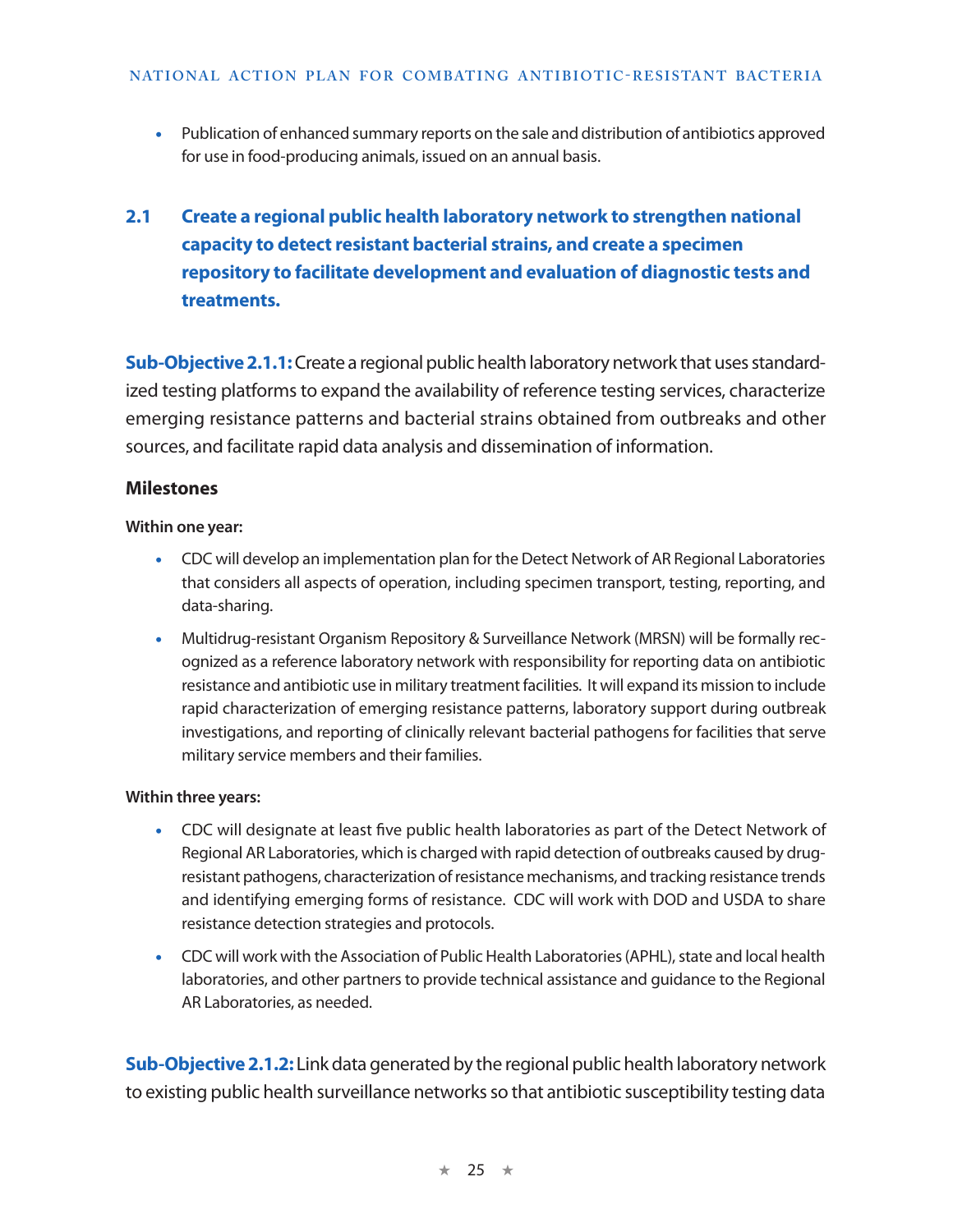are immediately available to local, state, and Federal public health authorities as they detect and investigate outbreaks, as well as to veterinary diagnostic and food safety laboratory databases and/or surveillance systems, as needed.

#### **Milestones**

#### **Within three years:**

- The five designated Detect Network Regional AR Laboratories (Sub-Objective 2.1.1) will be integrated into an AR communications network that posts early warning alerts and reports urgent results and trends.
- The AR communication network will establish linkages with DOD and VA clinical, veterinary, and food safety laboratories.

**Sub-Objective 2.1.3:** Create a repository of resistant bacterial strains (an "isolate bank") and maintain a well-curated reference database that describes the characteristics of these strains. The repository will aid biotechnology and pharmaceutical companies that develop new antibiotics and therapeutics and/or design next-generation tests, diagnostic test developers and regulatory agencies who evaluate these tests, government facilities, academic labs, and pharmaceutical companies that test antibiotics for clinical effectiveness and researchers, regulators, and others who assess the effectiveness of interventions to prevent resistance.

## **Milestones**

#### **Within one year:**

- CDC and FDA will develop a defined set of microorganisms to be included in a repository of resistant bacterial strains, including the urgent and serious threats listed in Table 1, and a bioinformatics database to maintain detailed information on the drug susceptibilities and resistance mechanisms of each repository strain.
- The DOD will post data on a representative sample of characterized isolates on a website that can be accessed by authenticated users.

#### **Within three years:**

• CDC and FDA will create the repository and database for resistant bacterial strains and, in conjunction with DOD, will provide isolates to diagnostic test manufacturers and research laboratories, as needed.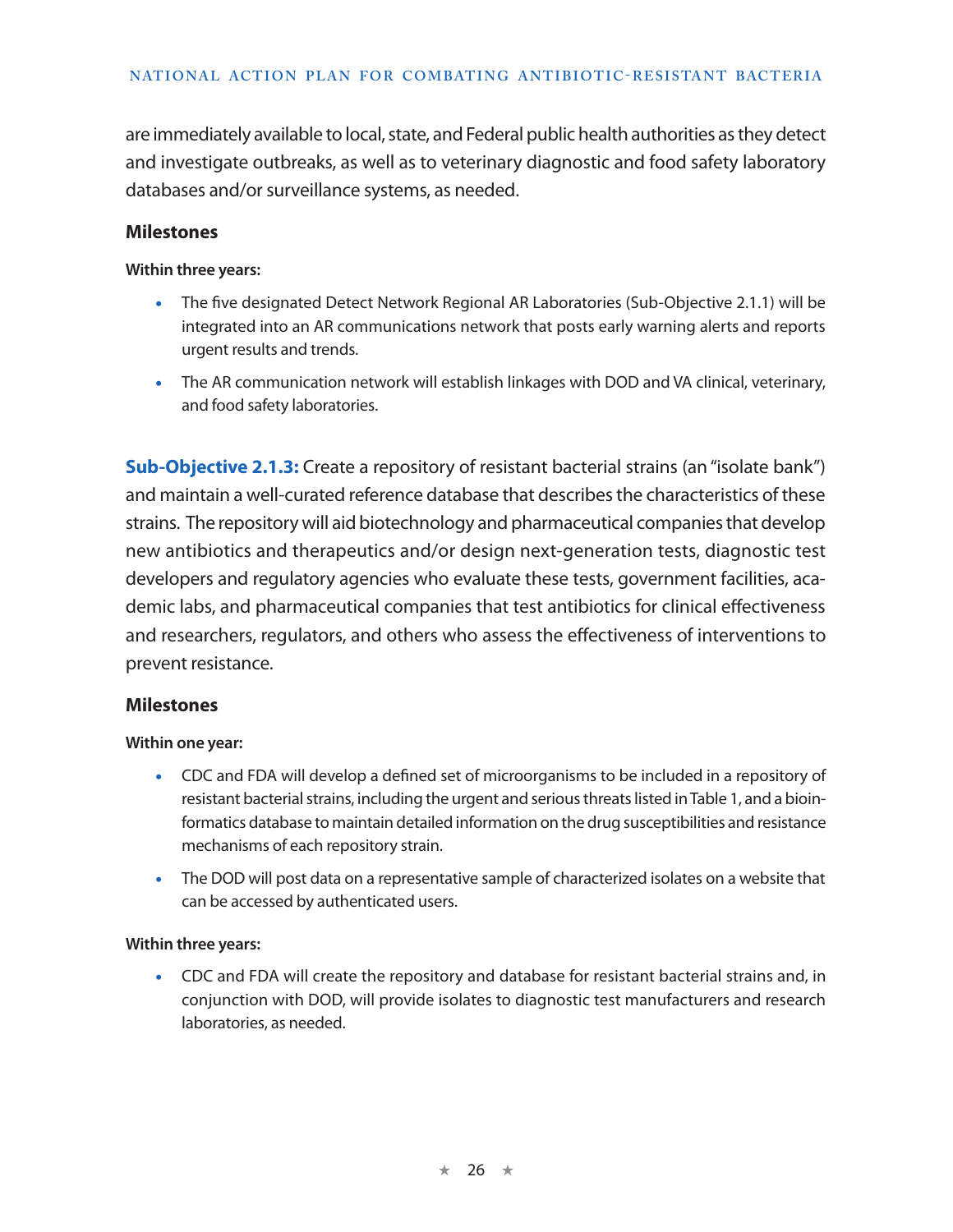• DOD will continue to maintain its repository of resistant bacterial strains within the MRSN, update procedures for specimen collection, storage, and data-sharing, and share information, as appropriate, with industry, academic, non-profit, and government stakeholders.

#### **Annually thereafter:**

- CDC and FDA will update the repository of bacterial strains, incorporating isolates with new resistance mechanisms or emerging resistance patterns identified by the national infectious disease surveillance system.
- CDC, FDA, and DOD will update procedures for strain collection, storage, and data-sharing.

**Sub-Objective 2.1.4:** Develop and maintain a national sequence database of resistant pathogens.

#### **Milestones**

#### **Within one year:**

- FDA and the National Institutes of Health (NIH) will pilot-test a sequence database containing more than 550 drug-resistant bacterial strains, with accompanying clinical and demographic data ("metadata"). The entries will cover a range of organisms selected by CDC to assist in diagnostic development.
- NIH and partners will sequence additional high-priority, drug-resistant strains to add to the database.
- DOD will stand up its diagnostic sequence database, inclusive of genomic information (including raw reads and interpretations/annotations) and relevant phenotypic metadata for access by authenticated users.

#### **Within three years:**

- FDA and NIH will review the pilot project to address challenges and identify lessons learned concerning data standards, analysis tools, and data-sharing (see also Objective 4.2).
- As new strains are added to the repository of resistant strains described in Sub-Objective 2.1.3, NIH, FDA, and CDC will work with public and private sector partners to add the genomic sequences of each isolate to the database.
- NIH will expand the pilot project database into a National Database of Resistant Pathogens (NDRP) that will continue to incorporate information on newly identified bacterial strains. The database entries will be cross-referenced with entries in the bioinformatics database described in Sub-Objective 2.1.3.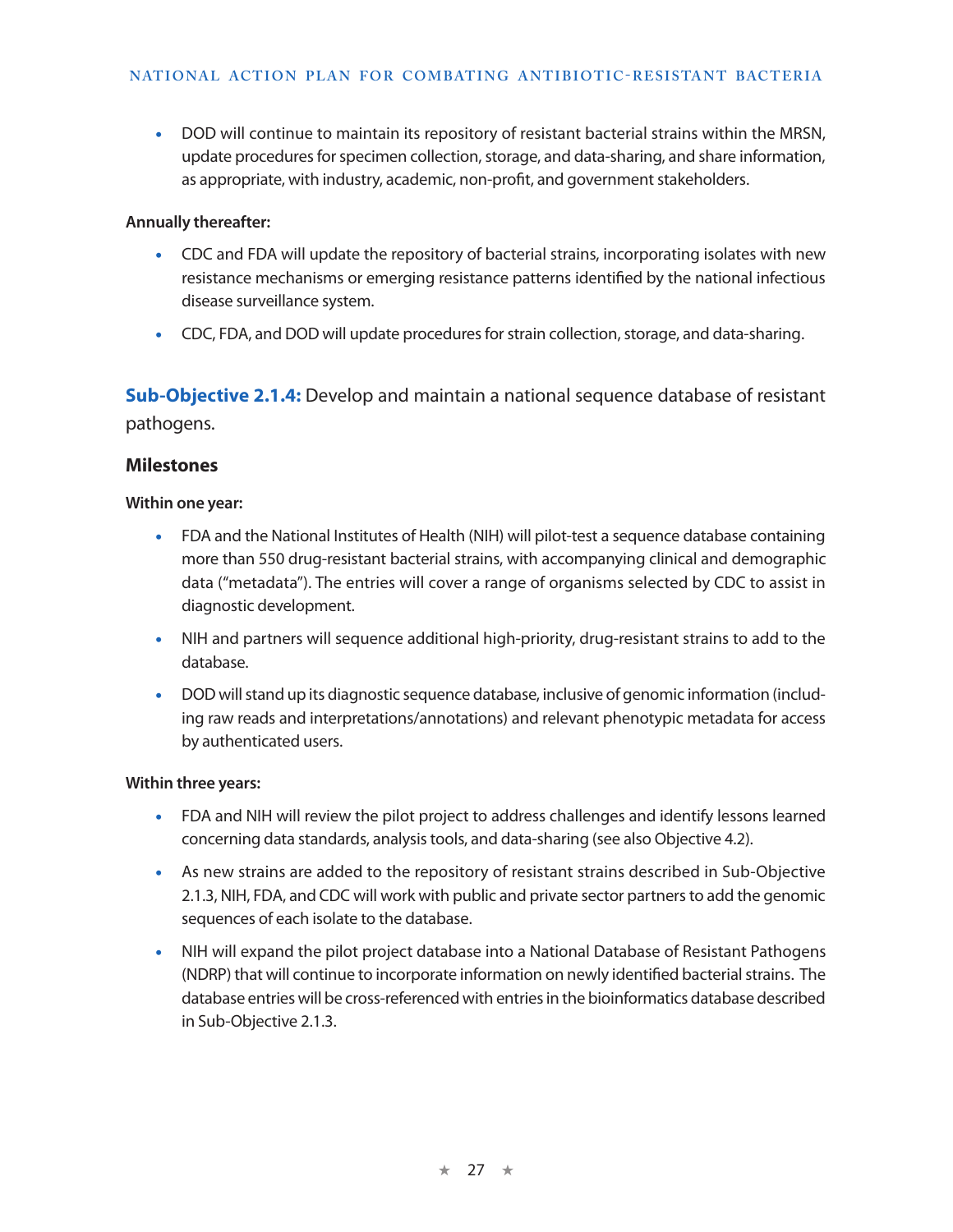# **2.2 Expand and strengthen the national infrastructure for public health surveillance and data reporting, and provide incentives for timely reporting of antibiotic-resistance and antibiotic use in all healthcare settings.**

The milestones below cover improvements in reporting infrastructure that pertain to both antibiotic resistance (AR) reporting and antibiotic use (AU) reporting. Additional milestones for AU reporting are provided under Objective 1.1.3 as part of the effort to advance antibiotic stewardship in healthcare facilities.

**Sub-Objective 2.2.1:** Enhance reporting infrastructure and provide incentives for reporting (e.g., require reporting of antibiotic-resistance data to NHSN as part of the CMS Hospital Inpatient Quality Reporting Program).

## **Within one year:**

- CDC will submit proposals for new measures for hospital reporting of data on antibiotic use to the National Quality Forum (NQF).
- CDC will create a user-friendly electronic portal that makes aggregated NHSN data publicly available and facilitates integrated analyses of state and regional trends and practices.

## **Within three years:**

- CDC will submit proposals for new measures for hospital reporting of data on antibiotic resistance to NQF.
- CDC will work with CMS and public health partners to minimize the regulatory burden and maximize the health utility of requiring hospitals to report antibiotic use and resistance to NHSN as part of the CMS Hospital Inpatient Quality Reporting (IQR) Program. Data will be reported through the NHSN AU and AR modules.
- Once the analysis has been completed and new NQF measures have been approved, CMS will begin the process of proposing new IQR rules.
- CDC will work with DOD and VA to define steps and resource needs to support NHSN data submission by DOD and VHA facilities and ensure timely analysis of trends in antibiotic use and antibiotic resistance.
- CDC will expand user-support and validation programs to accommodate expected increases in hospital reporting through the NHSN AU and AR modules during 2017-2019.

## **Within five years:**

• CDC will work with hospital consortiums and state-based hospital networks to determine whether additional reporting incentives are needed in place of (or in addition to) reporting required by CMS.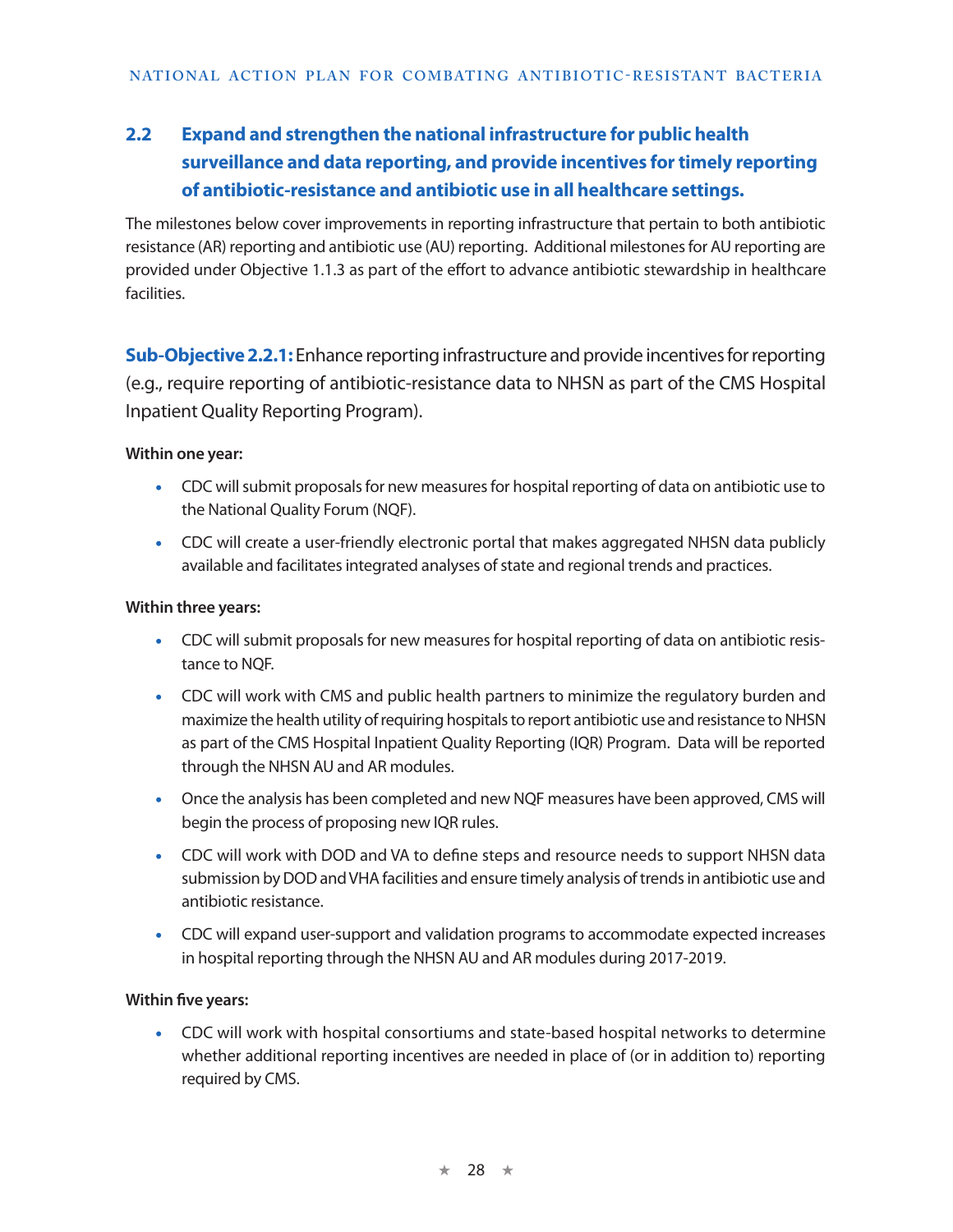**Sub-Objective 2.2.2:** Add electronic reporting of antibiotic use and resistance data in a standard file format to the Stage 3 Meaningful Use certification program for electronic health record systems.

To qualify for an incentive payment through the CMS Medicare Electronic Health Records (EHR) Incentive Program, eligible hospitals must adopt certified EHR technology and use it to achieve specific objectives. The objectives for Stage 1 were *data capture and data sharing*. The objective for Stage 2 was *advance clinical processes*. The objective for Stage 3, *improved outcomes,* can be achieved by using EHR to report antibiotic use and resistance data to CDC via the NHSN AU and AR modules.

## **Milestones**

#### **Within one year:**

• CDC will provide technical assistance to hospitals across the nation that report drug-resistance data to NHSN via the NHSN AU and AR modules.

#### **Within three years:**

- CMS will finalize a tool to help software developers certify electronic health records and other health IT software, as appropriate, for recording and submitting AU data.
- CMS will complete an analysis of standards and terminologies for AU reporting to ensure alignment between NHSN reporting and IQR reporting and to support local clinical decision-making.

#### **Within five years:**

- CDC and partners will develop an AU electronic clinical-quality NHSN-reporting measure in a standard file format that hospitals can use to achieve the Stage 3 Meaningful Use objective and accelerate reporting. The timing of this activity will depend on the timeframe of the CMS Meaningful Use certification program.
- Once an AU electronic clinical-quality NHSN-reporting measure has been developed, it will be submitted to NQF for review and endorsement and to CMS for consideration as a reporting requirement of the CMS Hospital Inpatient Quality Reporting Program.

**Sub-Objective 2.2.3:** Expand the activities and scope of the Emerging Infections Program (EIP) to include monitoring of additional urgent and serious bacterial threats (see Table 3) and evaluating populations at risk across community and healthcare settings.

The EIP, a network of 10 state health departments, $3$  conducts active, population-based surveillance for infectious diseases of public health importance. AR surveillance is conducted for ten of the 15 urgent and serious threats listed in Table 1:

• *Clostridium difficile* (10 sites)

<sup>&</sup>lt;sup>3.</sup> The ten EIP sites are: California, Colorado, Connecticut, Georgia, Maryland, Minnesota, New Mexico, New York, Oregon and Tennessee.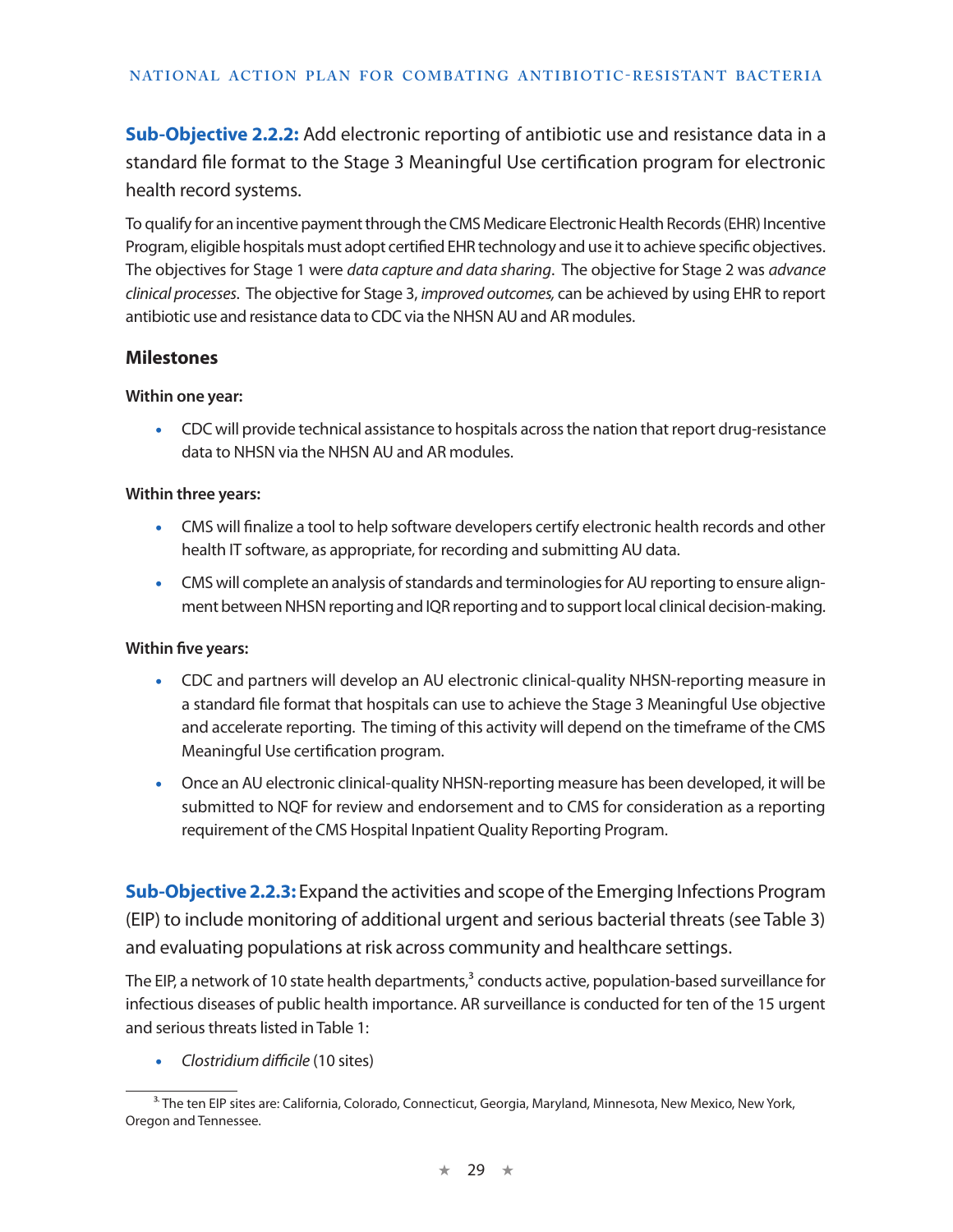- Carbapenem-resistant Enterobacteriaceae (CRE; 8 sites)
- Multidrug-resistant *Acinetobacter* (8 sites)
- Drug-resistant *Candida* (4 sites)
- Methicillin-resistant *Staphylococcus aureus* (MRSA; 9 sites)
- Drug-resistant *Streptococcus pneumoniae* (10 sites)
- Drug-resistant foodborne pathogens, including *Campylobacter*, *Shigella*, *Salmonella* Typhi, and non-typhoidal *Salmonella* (10 sites)

#### **Milestones**

#### **Within one year:**

- CDC will host a meeting of EIP Principal Investigators to consider ways to improve EIP surveillance for drug-resistant threats. The outcomes of this meeting will include refined protocols and standard operating procedures to enable EIP surveillance of additional threats in additional EIP sites.
- CDC EIP sites will pilot methodology to incorporate at least one additional urgent or serious threat into surveillance activities.

#### **Within three years:**

- CDC will establish up to 10 additional EIP sites, including sites in the West and Midwest that will monitor drug-resistant pathogens. CDC will evaluate the contribution of these new sites to collection of data that better represents the incidence and prevalence of drug-resistant disease in the United States.
- CDC EIP sites will initiate a study to evaluate populations at risk for CRE.
- CDC will work with research partners and EIP sites to validate molecular assays to support surveillance for drug-resistant gonorrhea.

#### **Within five years:**

- CDC will expand EIP activities to include surveillance for additional urgent and serious AR threats (Table 3).
- EIP will help coordinate a public health surveillance study to explore the impact of bacterial populations within the human microbiome on attack rates of drug-resistant pathogens (e.g., *C. difficile*, CRE, MRSA, *Candida, Salmonella, Shigella, Campylobacter,* and *S. pneumoniae*)*.*
- CDC will analyze the resistance of bacteria in the intestines of healthy people with a variety of diets, lifestyles, and antibiotic-use histories.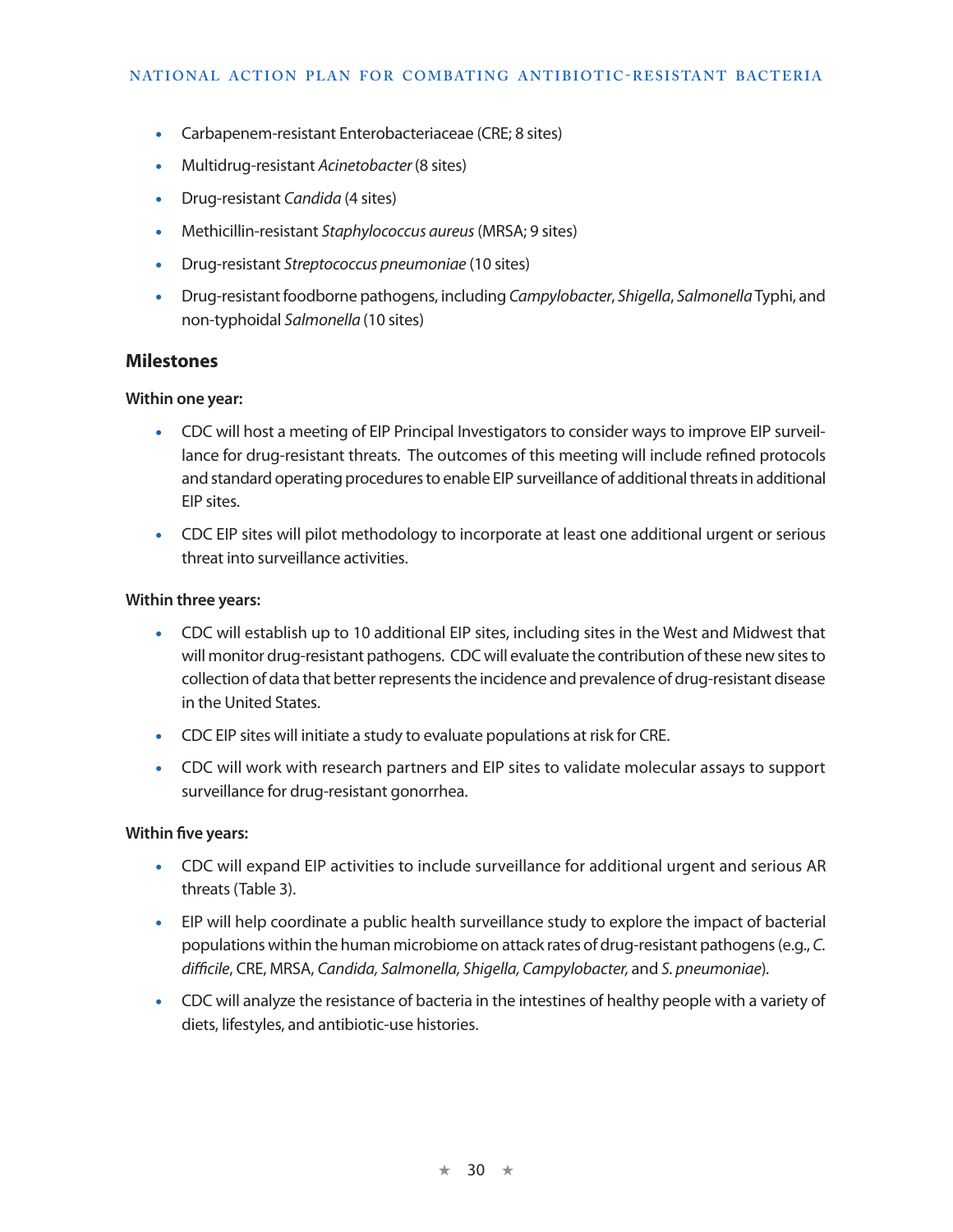#### **Over the following years:**

• The EIP network will continue to conduct active surveillance for drug-resistant bacteria, provide data to inform CDC's AR threat reports, identify populations at special risk, and test interventions to reduce the emergence and spread of AR threats.

# **2.3 Develop, expand, and maintain capacity in veterinary and food safety laboratories to conduct standardized antibiotic susceptibility testing and characterize select zoonotic and animal pathogens.**

Surveillance for antibiotic-resistant zoonotic and animal pathogens may be enhanced nationwide by building capacity among member laboratories of the USDA National Animal Health Laboratory Network (NAHLN), the FDA Veterinary Laboratory Investigation and Response Network (Vet-LIRN), and USDA-Food Safety and Inspection Service (FSIS) Field Service Laboratories. NAHLN is managed by the National Veterinary Services Laboratories (NVSL).

**Sub-Objective 2.3.1:** Expand and maintain veterinary and food safety laboratory infrastructure for the identification of select zoonotic and animal health pathogens through the implementation of new diagnostic technologies (see also Goal 3).

## **Milestones**

#### **Within one year:**

• USDA and FDA will assess current capacities and protocols within NAHLN and Vet-LIRN member laboratories and identify capacity development needs to support nationwide AR surveillance for zoonotic pathogens and pathogens of importance to animal health.

#### **Within three years:**

- USDA and FDA will support capacity development in ten selected NAHLN and Vet-LIRN member laboratories by providing training in standardized methodologies for antibiotic-susceptibility testing.
- USDA and FDA will provide support to five or more NAHLN and/or Vet-LIRN member laboratories for next-generation sequencing equipment and training on the use of whole-genome sequencing techniques and bioinformatics.

#### **Within five years:**

• Ten to twenty NAHLN and Vet-LIRN member laboratories will establish capacity and infrastructure for antibiotic susceptibility testing of bacterial isolates using standardized testing methods (involving WGS or other techniques) and data-sharing mechanisms.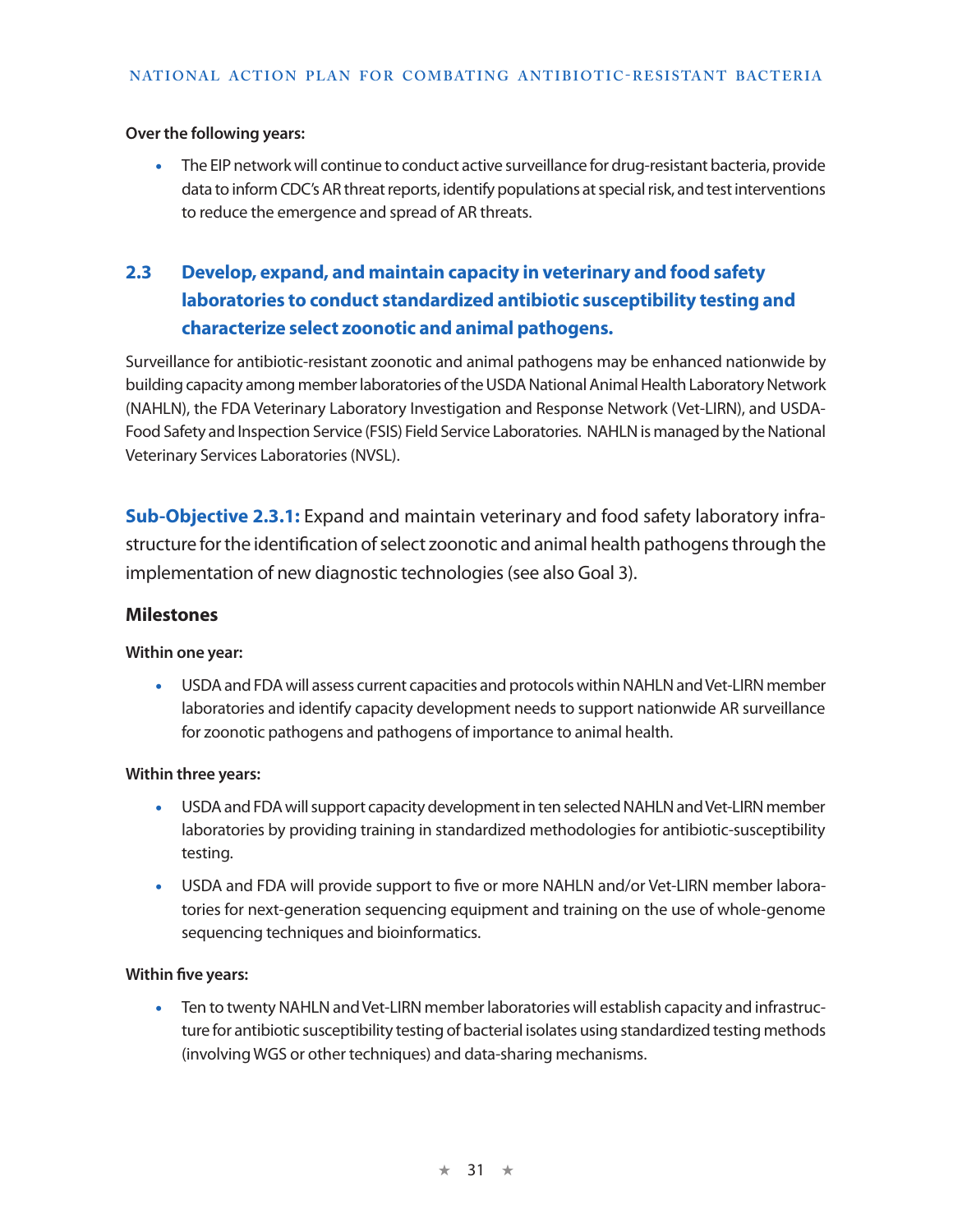**Sub-Objective 2.3.2:** Accelerate and standardize antibiotic susceptibility testing and bacterial characterization for select zoonotic and animal health pathogens, coordinating with appropriate stakeholder groups.

#### **Milestones**

#### **Within one year:**

• USDA and FDA will develop standardized protocols for assessing proficiency in susceptibility testing.

#### **Within three years:**

• USDA and FDA will launch pilot projects in three to five NAHLN and/or Vet-LIRN laboratories to establish proficiency in conducting standardized antibiotic susceptibility testing.

#### **Within five years:**

• Ten to twenty NAHLN and/or Vet-LIRN member laboratories will actively conduct antibiotic susceptibility testing using standardized methodologies.

**Sub-Objective 2.3.3:** Enhance communications and identify mechanisms for sharing and reporting antibiotic-susceptibility data on select zoonotic and animal health pathogens collected by veterinary diagnostic and food safety laboratories. These data should be stored in a centralized repository that can be linked with relevant public health databases, as appropriate, while maintaining source confidentiality.

#### **Milestones**

#### **Within one year:**

• USDA and FDA will initiate discussions with veterinary diagnostic and food safety laboratories to identify opportunities and incentives to share antibiotic-susceptibility data and consider barriers such as confidentiality concerns that would prevent or incentives that would encourage this type of data sharing among NAHLN and Vet-LIRN laboratories.

#### **Within three years:**

• USDA and FDA will identify requirements for a system to facilitate national collection, analysis, and reporting of antibiotic-susceptibility testing data by NAHLN and/or Vet-LIRN laboratories, develop guidelines for data collection and for sharing metadata, and generate mechanisms and criteria for linking veterinary data to public health data (e.g., by entering veterinary data into the NARMS database).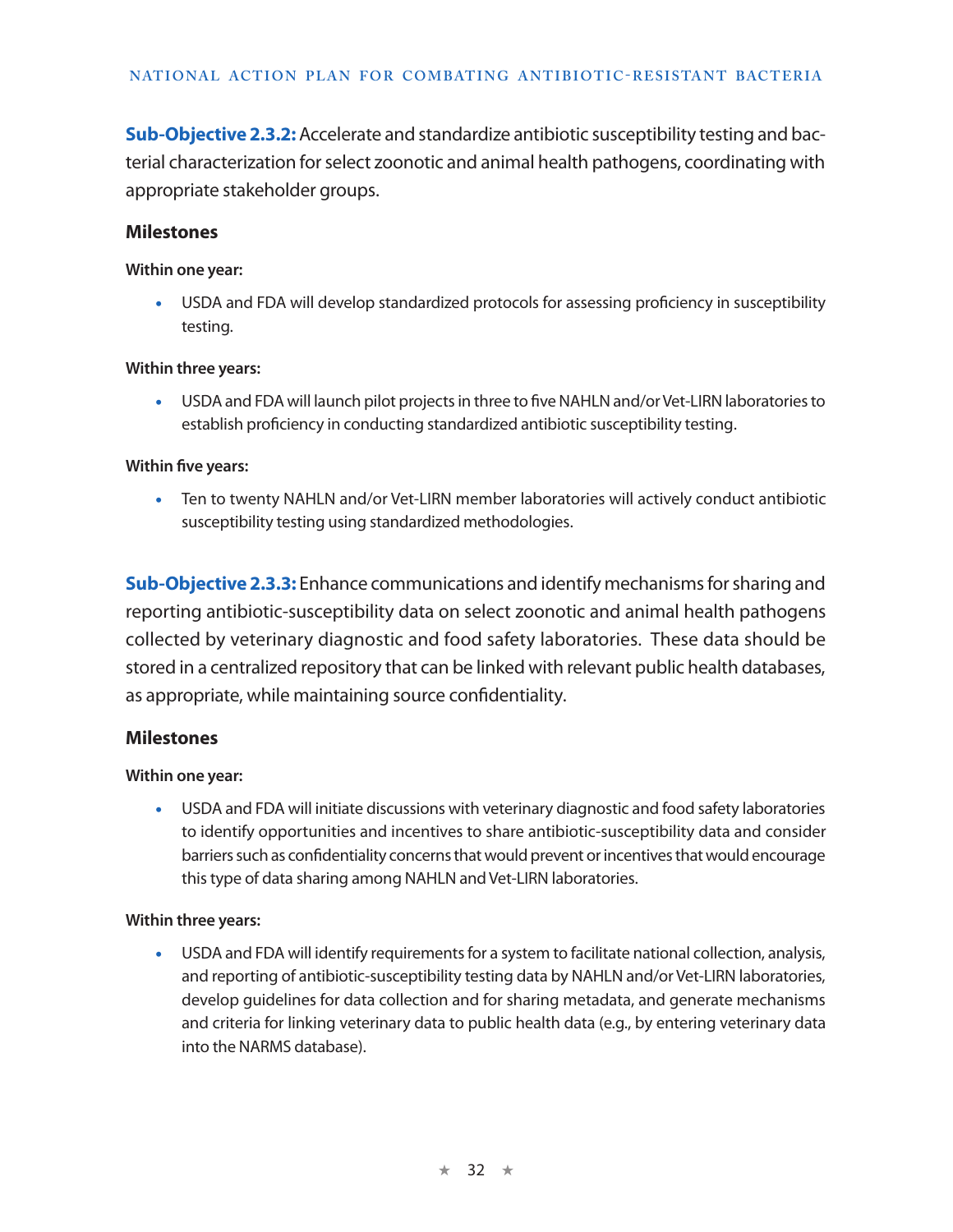• USDA and FDA will launch pilot projects in three to five NAHLN and/or Vet-LIRN laboratories for data collection and sharing.

#### **Within five years:**

• USDA and FDA will establish an IT system that links NAHLN and Vet-LIRN laboratories that conduct antibiotic susceptibility testing and facilitates sharing, analysis, and reporting of veterinary AR data through a centralized repository.

# **2.4. Enhance monitoring of antibiotic-resistance patterns, as well as antibiotic sales, usage, and management practices, at multiple points in the production chain for food animals and retail meat.**

Additional baseline information regarding on-farm use of antibiotics is urgently needed to:

- Monitor the impact of FDA Guidance for Industry #213 in fostering the judicious use of antibiotics in food-producing animals (see Goal 1.2).
- Investigate whether certain antibiotic use practices in food production facilitate the development of resistance.

Currently, NAHMS collects voluntary information on on-farm use and resistance patterns on a periodic basis. However, there is increased need for on-farm antibiotic-use data, and the relationship between use and resistance requires enhanced data collection. As yet, no system is in place to provide detailed surveillance data on the use of antibiotics in agriculture or associations between antibiotic use and the development of resistance.

**Sub-Objective 2.4.1:** Enhance surveillance of antibiotic resistance in animal and zoonotic pathogens and commensal organisms by strengthening the National Antimicrobial Resistance Monitoring System (NARMS) and leveraging other field- and laboratory-based surveillance systems.

## **Milestones**

#### **Within one year:**

• USDA will develop a plan to enhance efforts to monitor the occurrence of drug-resistant zoonotic pathogens in food animals on farms and at slaughter.

#### **Within three years:**

- CDC will decrease by 50% the time required to detect and characterize drug-resistant enteric pathogens through NARMS surveillance, and communicate results to stakeholders.
- CDC will improve the detection, investigation, and mitigation of multistate outbreaks caused by resistant enteric bacteria through a 25% reduction in time from the initial notification to NARMS to reporting of susceptibility testing results.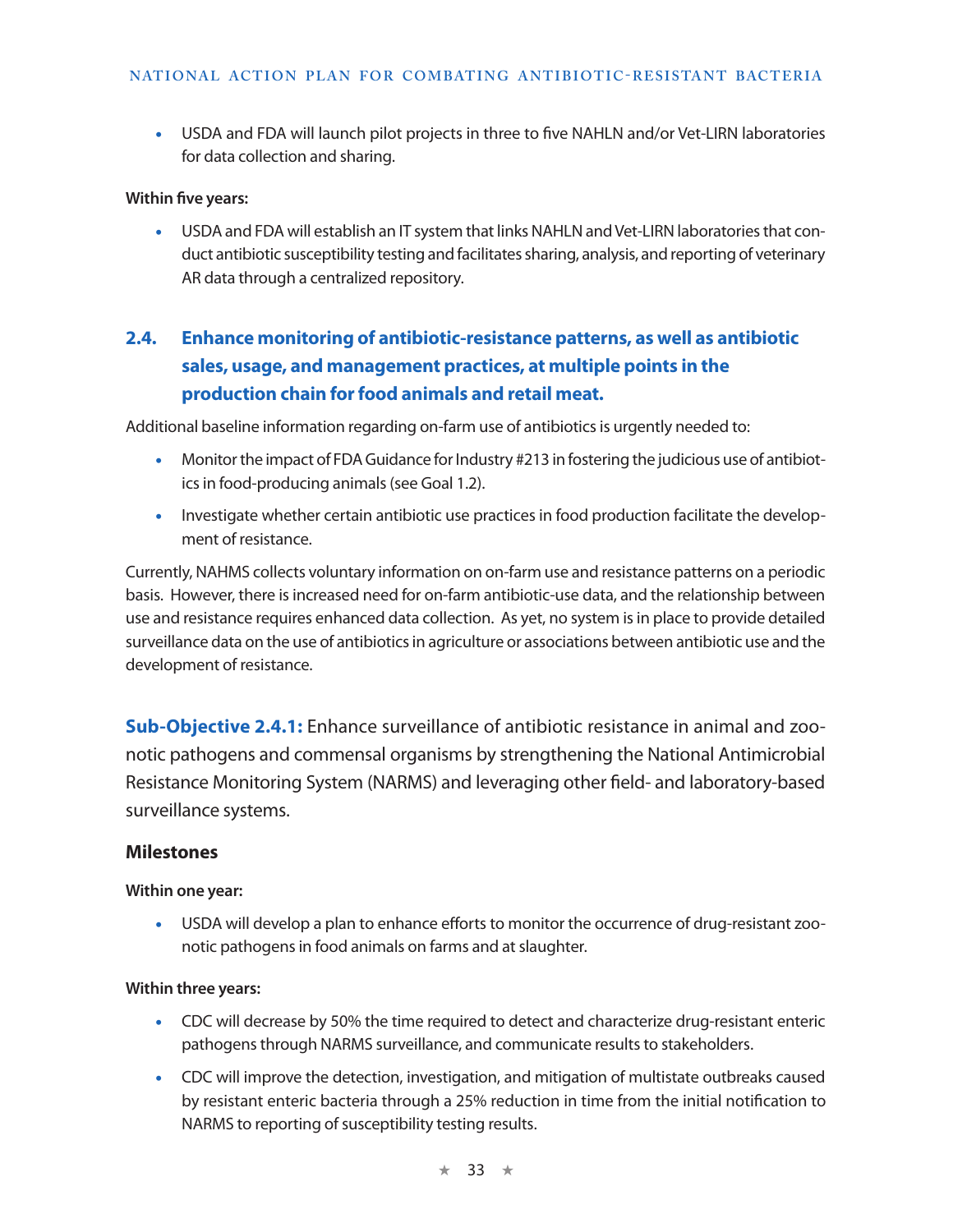- CDC will gather risk factor information, including data on recent antibiotic use, foreign travel, medical conditions, non-food exposures, and health outcomes for patients with drug-resistant infections. This data (including information about sources of infection) will be used to help improve antibiotic prescribing practices, reduce invasive infections, and decrease hospitalization rates.
- CDC will identify resistance patterns for Salmonella by analyzing near-real-time data from all Salmonella isolates sent to public health laboratories. This activity will help detect outbreaks earlier and faster, improve health outcomes, and avert large food recalls.
- CDC will conduct susceptibility testing on an increased proportion of Campylobacter isolates to help identify outbreaks and determine the sources of drug-resistant Campylobacter infections.
- USDA will implement routine susceptibility testing of veterinary diagnostic isolates and report its findings.
- USDA-FSIS will expand its meat sample and cecal sample<sup>4</sup> surveillance for antibiotic resistance, in collaboration with FDA, NARMS, and other USDA offices.
- FDA will expand retail meat sampling to improve the representativeness of surveillance data on bacterial contamination of meat products.

- NARMS will partner with NHSN to obtain drug-resistance data from clinical laboratories on bacteria isolated from persons with invasive Salmonella, Campylobacter, or Shigella infections. Analysis of this data will provide much-needed information about the burdens and outcomes of drug-resistant enteric infections.
- CDC will begin a pilot project to evaluate the association between antibiotic-resistant urinary tract infections and foodborne bacteria.

**Sub-Objective 2.4.2:** Enhance collection and reporting of data regarding antibiotic drugs sold and distributed for use in food-producing animals.

## **Milestones**

## **Within one year:**

- FDA will publish enhanced annual summary reports on the sale and distribution of antibiotics approved for use in food-producing animals. An FDA summary report for 2009-2013 will provide baseline information regarding antibiotic sales for the period preceding the implementation of FDA Guidance for Industry #213.
- FDA will publish a proposed regulation that includes additional proposed reporting requirements for sponsors of antibiotics approved for use in food-producing animals.

<sup>4.</sup> Cecal samples are taken from the large intestines of swine, cattle, and poultry. The cecum is a pouch at the beginning of the large intestine.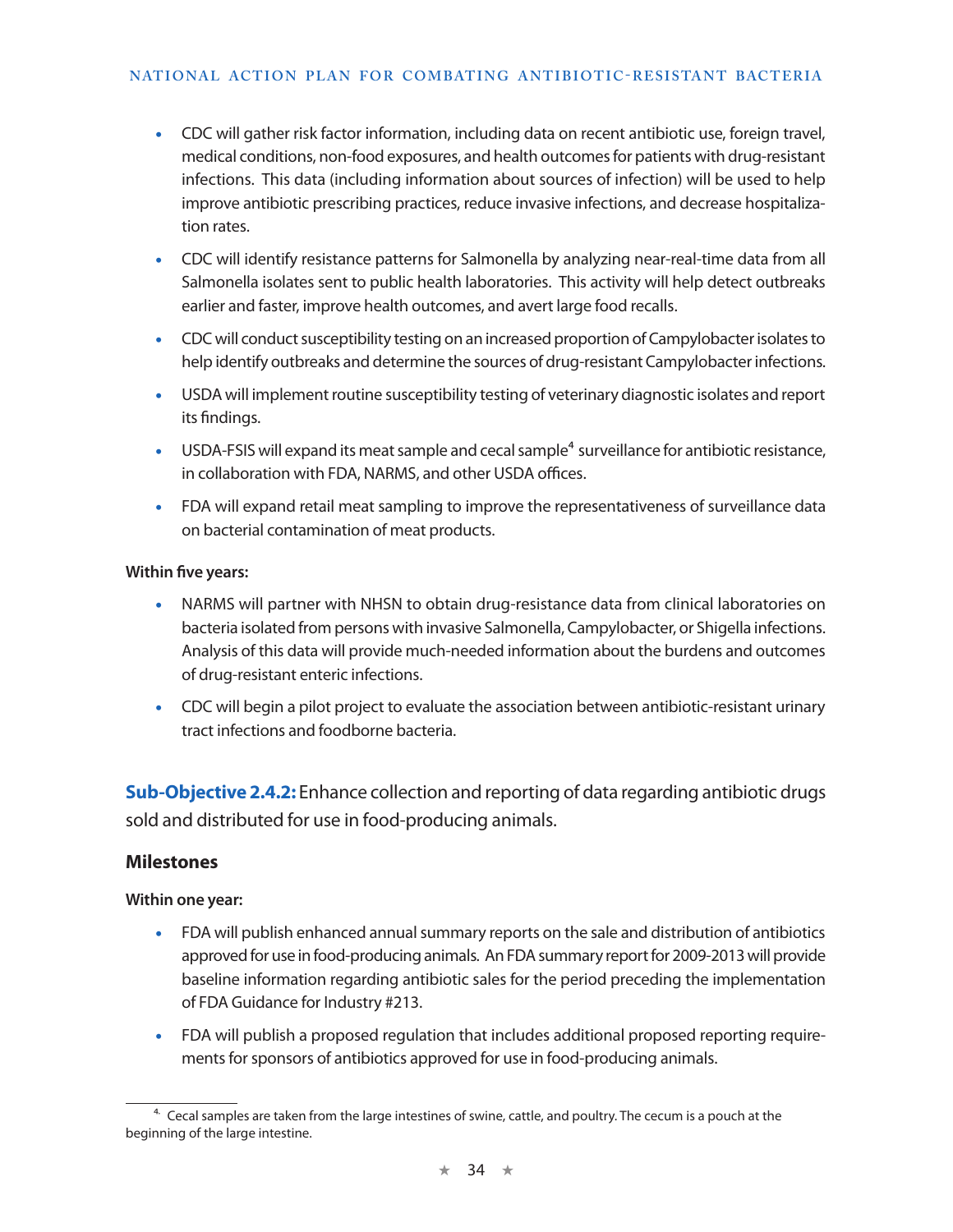**Sub-Objective 2.4.3:** Implement voluntary monitoring of antibiotic use and resistance in pre-harvest settings to provide nationally representative data while maintaining producer confidentiality.

#### **Milestones**

#### **Within one year:**

• USDA and FDA will seek public input on a plan for collecting drug use and resistance data on farms.

#### **Within 3 years:**

- CDC and FDA will work with EPA to evaluate the risk of environmental uses of antibiotics on human health.
- USDA and FDA will initiate collection of drug use and resistance data on farms. This information will be used to determine baselines and trends in drug use and resistance.

**Sub-Objective 2.4.4:** Collect quantitative data on antibiotic-resistance and management practices along various points at pre-harvest, harvest, and processing stages, in collaboration with producers and other stakeholders, and disseminate information as appropriate.

#### **Milestones**

#### **Within one year:**

• USDA will develop a plan for expanded monitoring of resistant bacteria throughout the food production continuum (e.g., pre-harvest, harvest, and processing of food products). On-farm sampling will be voluntary.

#### **Within three years:**

- USDA will implement collection of data on antibiotic-resistance and management practices during pre-harvest, harvest, and processing of food products. On-farm sampling will be voluntary. This information will be used to monitor trends in drug-resistant bacteria and identify potential mitigation strategies for further investigation.
- USDA will begin coordinated investigations of emerging zoonotic antibiotic resistant pathogens on the farm and at slaughter.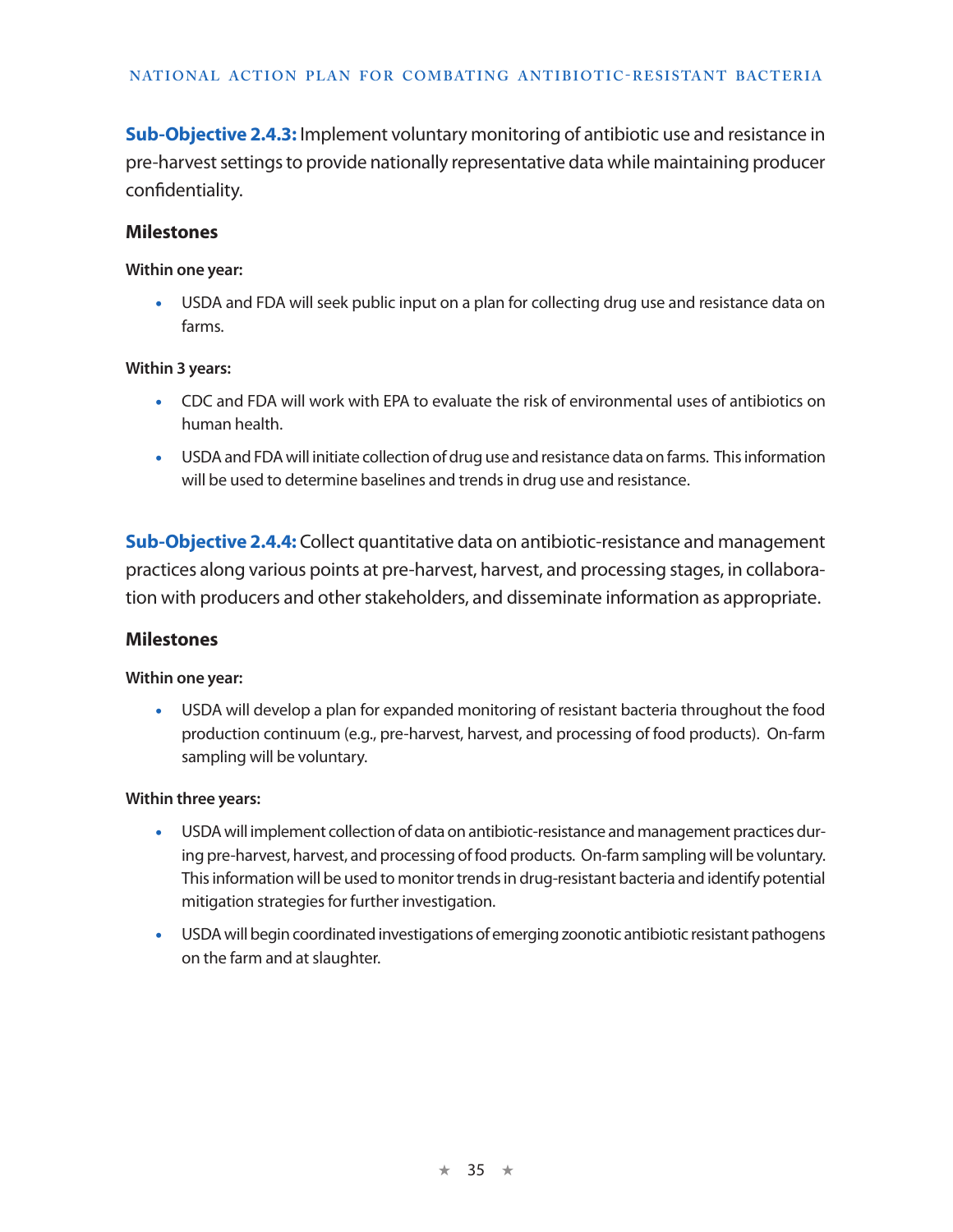# **Goal 3: Advance Development and Use of Rapid and Innovative Diagnostic Tests for Identification and Characterization of Resistant Bacteria**

John

Actions taken to achieve Goal 3 will fulfill:

- **• Executive Order 13676, Section 8:** 
	- **−** *Promoting New and Next Generation Antibiotics and Diagnostics*
- Provisions in **PCAST Recommendations #5 and #6** that concern:
	- **−** *International collaboration to promote diagnostic development*
	- **−** *Prizes for the development of breakthrough diagnostics*

Today's researchers are taking advantage of new technologies to develop rapid "point-of-need" diagnostic tests that can be used during a healthcare visit to distinguish between viral and bacterial infections and identify bacterial drug susceptibilities—an innovation that could significantly reduce unnecessary antibiotic use. The availability of new rapid diagnostic tests, combined with ongoing use of culturebased assays to identify new resistance mechanisms, will advance the detection and control of resistant bacteria, including the priority pathogens listed in Table 1.

By 2020, significant outcomes of Goal 3 will include:

- Development and dissemination of authorized point-of-need diagnostic tests that rapidly distinguish between bacterial and viral infections.
- Validation of diagnostic tests that rapidly determine the antibiotic-resistance profiles of bacteria of public health concern (Table 1).

To advance these outcomes, HHS agencies will award a prize for development of a rapid diagnostic test that can improve treatment of drug-resistant infections and facilitate antibiotic stewardship.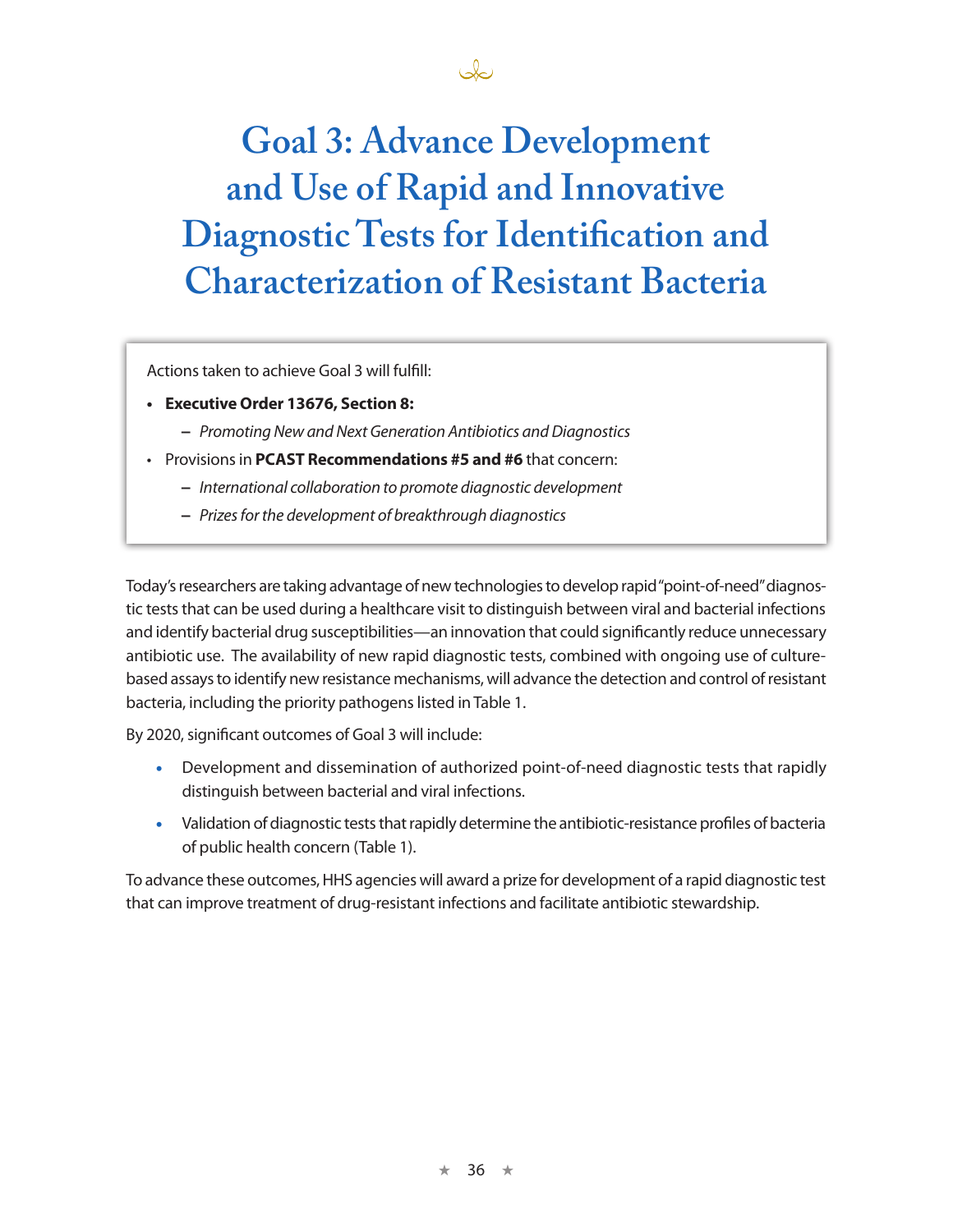## **Objectives**

# **3.1 Develop and validate new diagnostics—including tests that rapidly distinguish between viral and bacterial pathogens and tests that detect antibiotic-resistance—that can be implemented in a wide range of settings.**

Federal departments and agencies will work with domestic and international partners to develop rapid diagnostic tests that can identify clinical illnesses that may benefit from treatment with antibiotics, detect invasive bacterial pathogens in blood, cerebrospinal fluid, synovial fluid, and urine, and provide information to guide decisions on treatment and control of CRE, *Neisseria gonorrhoeae*, and other multidrug-resistant organisms.

#### **Within three years:**

- NIH will fund at least five new projects aimed at the development of rapid diagnostics, including:
	- **−** Point-of-need diagnostic tests that rapidly distinguish between bacterial and viral infections.
	- **−** Tests that can rapidly determine the antibiotic-resistance profiles of resistant bacterial threats of high importance to public health (Table 3), including CRE, MRSA, and ceftriaxoneresistant *N. gonorrhoeae*.
- The Assistant Secretary for Preparedness and Response (ASPR)/Biomedical Advanced Research and Development Authority (BARDA) will fund at least three new diagnostic development projects that involve next-generation sequencing, multiplex molecular assays, or other new technologies that shorten the time needed for reliable and accurate detection of drug resistance.
- NIH and ASPR/BARDA will establish a prize for development of a rapid diagnostic test that can improve treatment of drug-resistant infections and facilitate antibiotic stewardship.
- DOD will fund projects to develop:
	- **−** A functional (phenotypic) antibiotic susceptibility test that provides results more quickly than conventional susceptibility tests. This project will be conducted in collaboration with CDC.
	- **−** A set of assays that can characterize the drug-resistance profile of any bacterial isolate.
	- **−** An innovative method for antibiotic susceptibility testing (AST) aimed at eliminating the need to perform AST in centralized microbiology laboratories and enabling rapid AST in non-traditional healthcare settings.
- DOD will also fund at least one project involving next-generation sequencing technologies or bioinformatics platforms or tools that can be leveraged to improve diagnostics for drug-resistant or multidrug resistant pathogens.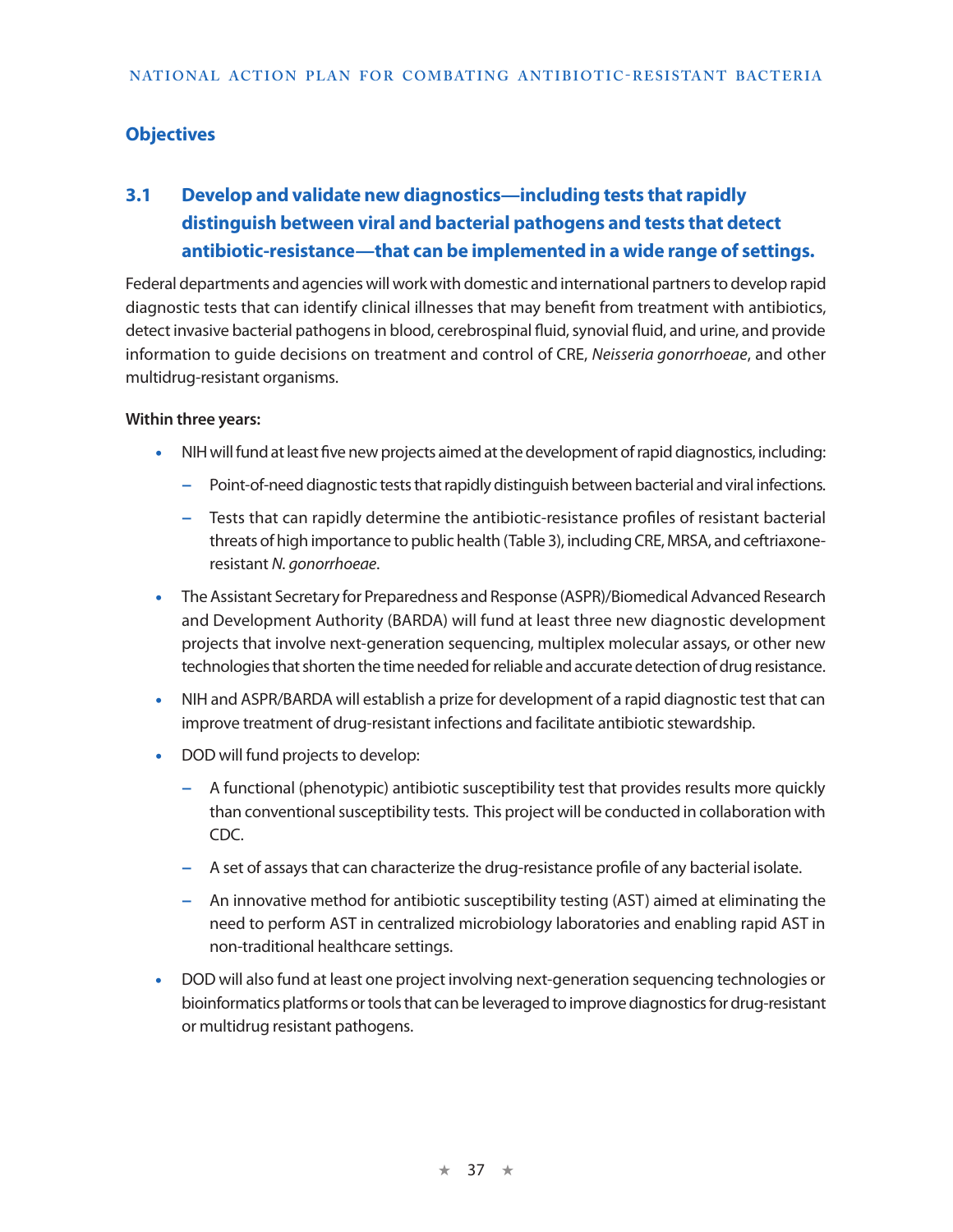- At least one new diagnostic product, the development of which was facilitated by NIH or ASPR/ BARDA, will be submitted for FDA approval or clearance.
- NIH and ASPR/BARDA will manage and administer a prize contest (see above) for development of a rapid diagnostic test that can improve treatment of drug-resistant infections and facilitate antibiotic stewardship.

# **3.2 Expand the availability and use of diagnostics to improve treatment of antibiotic-resistant bacteria, enhance infection control, and facilitate outbreak detection and response in healthcare and community settings.**

FDA and CMS are working with industry partners to streamline development and uptake of new diagnostic tests and facilitate their use to improve patient treatment and achieve public health goals. A major aim of these efforts is to develop well-defined reimbursement policies and incentives that encourage routine use of diagnostics in clinical settings to distinguish between bacterial and viral infections and identify the antibiotic susceptibilities of bacteria.

FDA and CMS signed a Memorandum of Understanding (MOU) on June 18, 2010 that facilitates interagency efforts to streamline regulatory processes in ways that reduce costs and timelines. New projects include the **FDA-CMS Parallel Review**, a pilot program that permits concurrent (rather than sequential) product reviews by FDA and CMS (i.e., while FDA reviews pre-market submissions for approval or clearance of diagnostic tests, CMS determines whether the tests will be covered by Medicare). Other projects designed to facilitate innovation include:

- **• FDA Entrepreneur in Residence Program,** which provides technical support to small businesses who may lack the expertise to navigate the FDA approval or clearance process.
- **• FDA Medical Device Innovation Consortium,** a partnership between a nonprofit organization and FDA to advance medical device regulatory science. Members include representatives of organizations involved in:
	- **−** *Medical and/or medical device research, development, treatment, or education*
	- **−** *Promotion of public health*
	- **−** *Regulatory science*
- **• FDA Medical Device Reimbursement Task Force**, which is pilot-testing a formal process that allows a device company to request a pre-submission meeting with FDA staff and one or more third-party payers to discuss reimbursement issues.

## **Milestones**

**Within one year:** 

• FDA and CMS will evaluate the potential impact of innovative regulatory pathways currently under development to foster the development of diagnostic tests by addressing issues related to Medicare reimbursement and coding.

★ 38 ★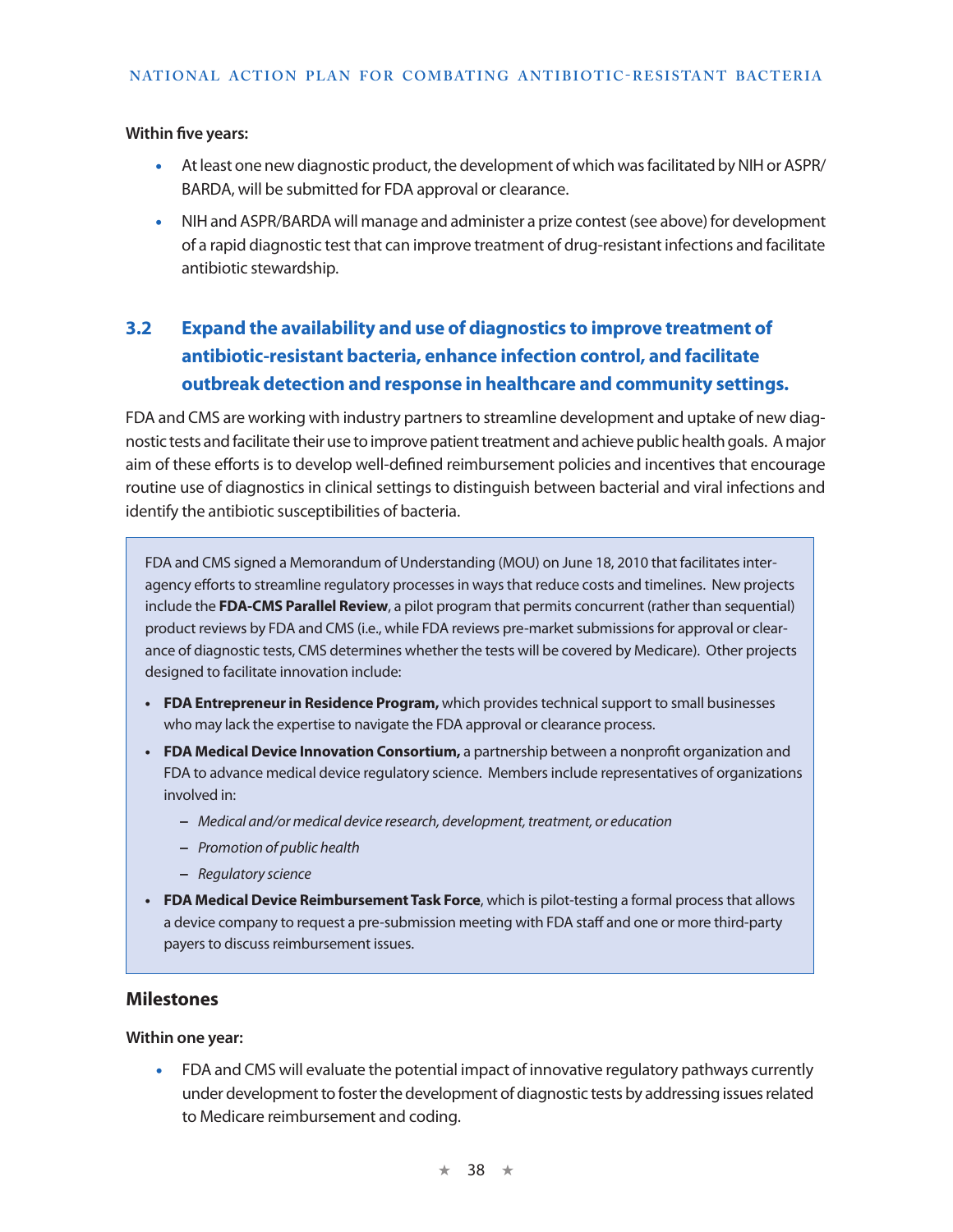#### **Within three years:**

• HHS will establish a process that allows product developers to provide data to CMS for use in developing Interpretive Guidelines that facilitate the use of tests for patient treatment, hospital infection control, and reporting of cases of disease during outbreaks.

#### **Within five years:**

• HHS will issue technical assistance and education modules and materials that assist healthcare providers and health systems in using diagnostic tests to improve patient management, enhance hospital infection control, and facilitate outbreak detection and response.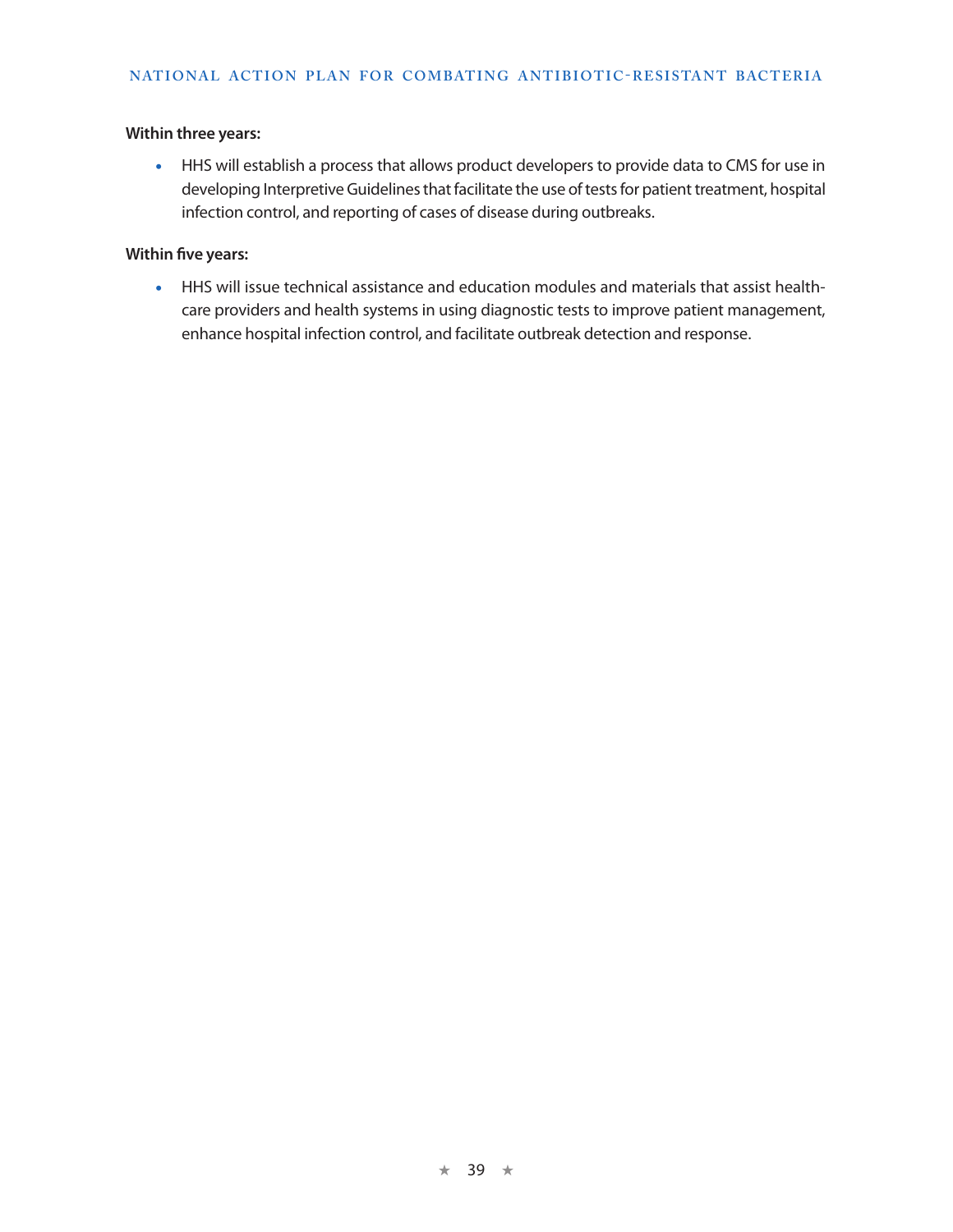# **GOAL 4. Accelerate Basic and Applied Research and Development for New Antibiotics, Other Therapeutics, and Vaccines**

John

Actions taken to achieve Goal 4 will fulfill

- **• Executive Order 13676, Section 8:**
	- **−** *Promoting New and Next Generation Antibiotics and Diagnostics.*
- Provisions in **PCAST Recommendations #3, #4, and #5:**
	- **−** *Fundamental Research*
	- **−** *Clinical Trials with New Antibiotics*
	- **−** *The Federal Government should Significantly Increase Economic Incentives for Developing Urgently Needed Antibiotics*

Antibiotics that lose their effectiveness for treating human disease through antibiotic-resistance must be replaced with new drugs; alternatives to antibiotics are also needed in veterinary medicine. The advancement of drug development requires intensified efforts to boost basic scientific research, attract greater private investment, and facilitate clinical trials of new antibiotics. These activities are imperative to increase the number of antibiotic drug candidates in the drug-development pipeline.

Goal 4 activities will also advance the discovery and development of other tools to combat resistance, including vaccines, alternatives to (or improved uses of) antibiotics in food animals, and non-traditional therapeutics to improve human health, including products that preserve or restore beneficial bacteria that live in human gastrointestinal tracts.

By 2020, significant outcomes of Goal 4 will include:

- Characterization of the gut microbiome—the communities of microorganisms that live within the gastrointestinal tract—of at least one animal species raised for food. This outcome will help us understand how antibiotic treatments disrupt normal gut bacteria and how animal growth might be promoted—and bacterial diseases might be treated—without using antibiotics.
- Advancement of at least two new antibiotic drug candidates, non-traditional therapeutics, and/or vaccines from pre-clinical testing to clinical trials for treatment or prevention of human disease.
- Development of at least three new drug candidates or probiotic treatments as alternatives to antibiotics for promoting growth or preventing disease in animals.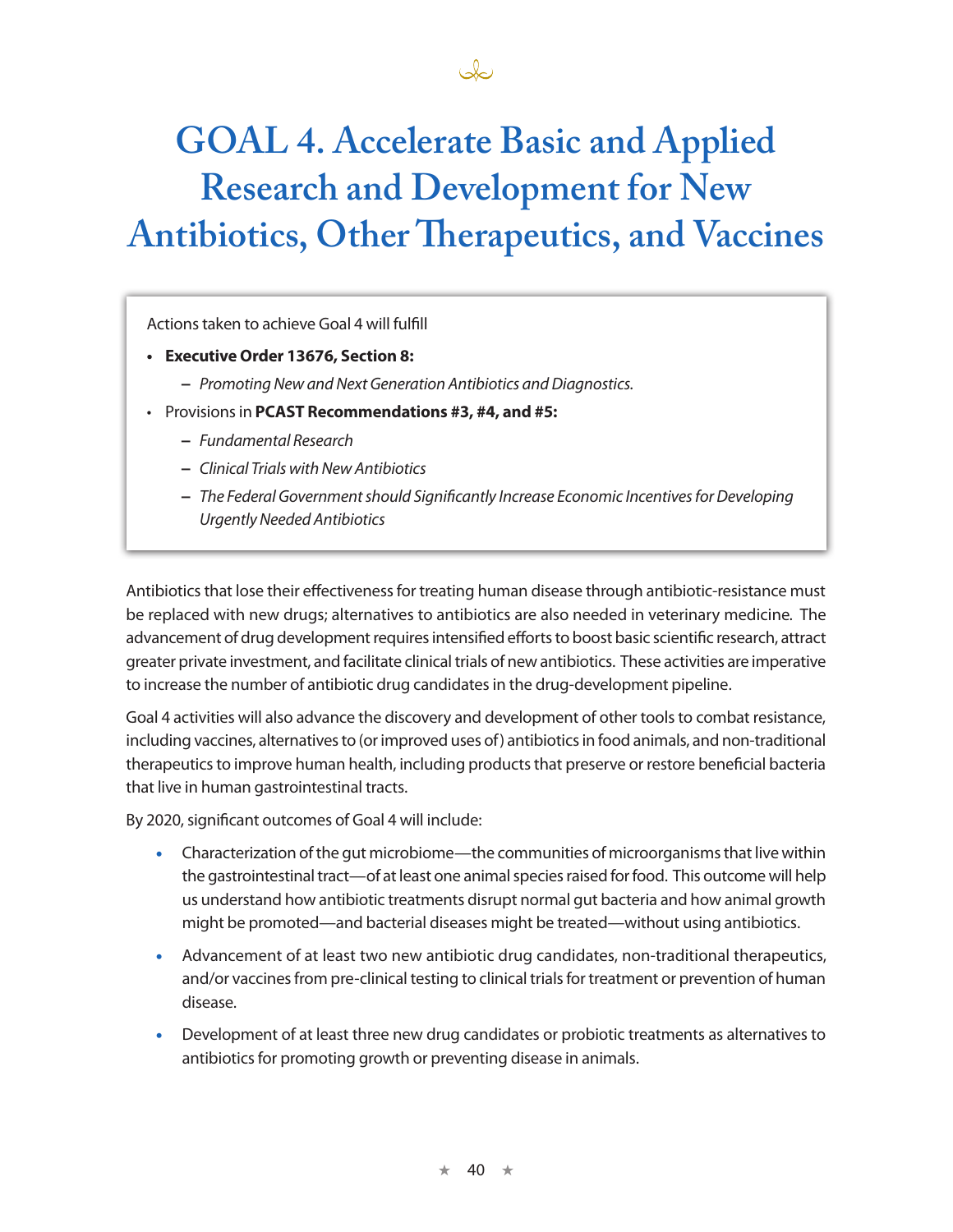• Creation of a biopharmaceutical incubator—a consortium of academic, biotechnology and pharmaceutical industry partners—to promote innovation and increase the number of antibiotics and antibodies in the drug-development pipeline.

## **Objectives**

# **4.1 Conduct research to enhance understanding of environmental factors that facilitate the development of antibiotic-resistance and the spread of resistance genes that are common to animals and humans.**

**Sub-Objective 4.1.1:** Support basic research to exploit powerful new technologies, including systems biology, to advance the study of antibiotic-resistance and address the special problems posed by resistant Gram-negative pathogens such as CRE.

## **Milestones**

#### **Within one year:**

• FDA, USDA, CDC, and NIH will host a roundtable of private and public sector experts to gather input on strategies to advance collaborative research to develop tools to combat antibiotic resistance using systems biology and other new technologies.

## **Within three years:**

• A National Institute of Mathematical and Biological Synthesis (NIMBioS) working group will develop an analytic modeling framework for assessing the relationship between antibiotic use in livestock (measured at the population level) and the development of antibiotic resistance.

## **On an annual basis:**

• HHS, NIH, FDA, USDA, CDC, DOD, and EPA will conduct a review to ensure that U.S. Government research resources are focused on high-priority antibiotic resistance issues (including basic research on the emergence and spread of resistance genes) and facilitate use of advanced technologies in research on antibiotic resistance (e.g., whole genome sequencing, proteomics, metagenomics, structural biology, bioinformatics).

Additional milestones related to basic research are provided under Objective 4.2.

**Sub-Objective 4.1.2:** Leverage existing partnerships, such as the NIH Antibacterial Resistance Leadership Group (ARLG), and international collaborations to reduce obstacles faced by pharmaceutical companies that are developing new antibiotics, other therapies,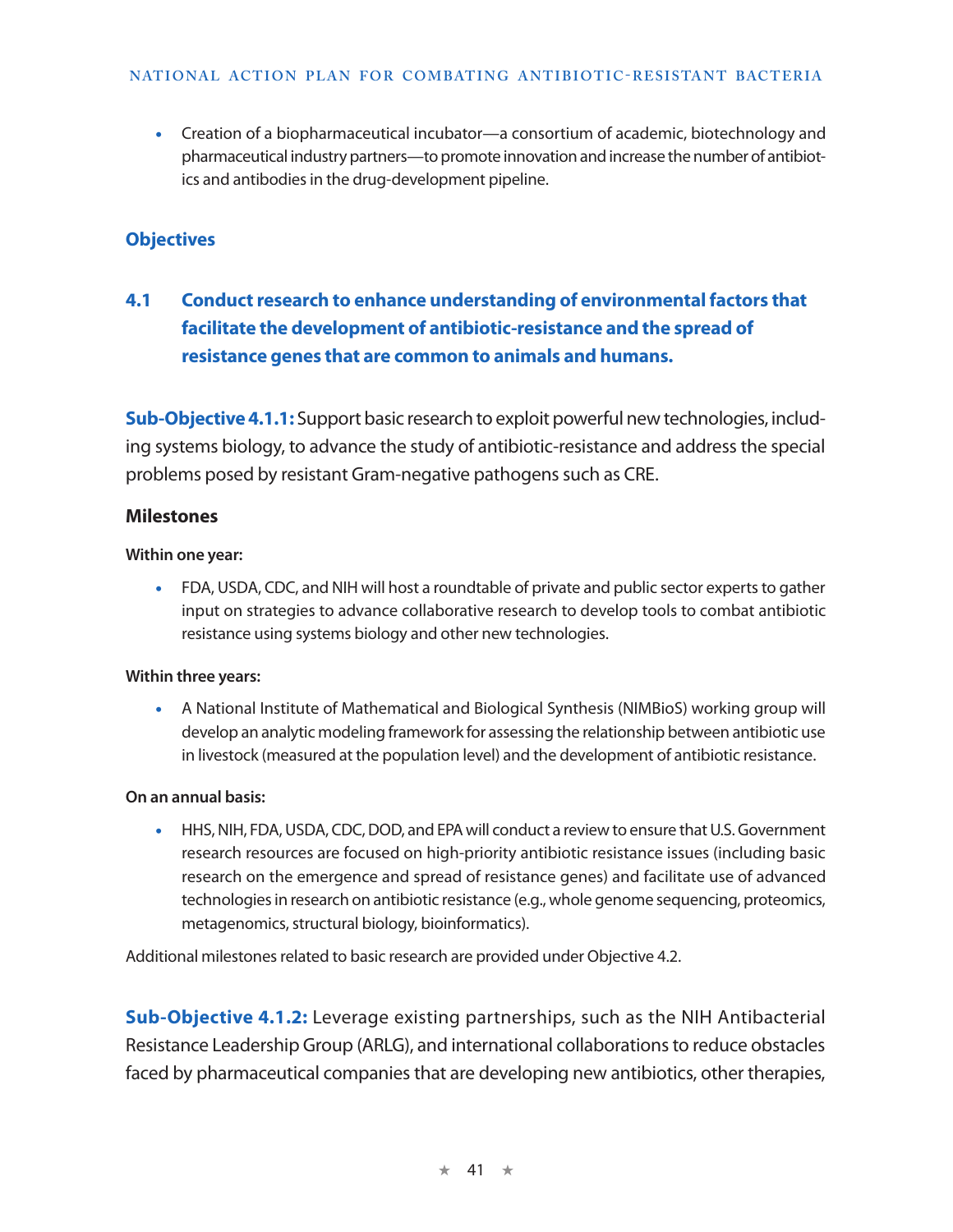and vaccines. Partnerships will help identify human subjects qualified for enrollment in clinical trials of vaccines to prevent and antibiotics to treat resistant bacterial infections that occur sporadically, episodically, and/or in limited populations, generate and apply common clinical test protocols to multiple test groups of patients while sharing a common control group, and conduct other research-support activities as needed.

## **Milestones**

#### **Within one year:**

- NIH will work with FDA and partners in industry and academia to:
	- **−** Explore features necessary for developing a more robust clinical trials infrastructure for antibacterial product development.
	- **−** Assess the feasibility of applying common clinical protocols for evaluation of multiple products while sharing a common control group. This approach may facilitate clinical testing of drugs to treat Gram-negative infections such as CRE that occur sporadically or episodically in limited populations (e.g., during hospital outbreaks).
- NIH will expand and strengthen the ARLG network, which facilitates clinical testing and validation of new antibacterial products and conducts studies to determine how existing products can be used in optimal ways to improve the treatment of resistant infections.
- FDA, USDA, CDC, and NIH will bring together experts in food production, agriculture, and public health to encourage collaborative research—from basic research to clinical testing—on antibiotic resistance.

Additional milestones related to fostering public/private partnerships and attracting greater private investment in antibiotics development are provided in Objective 4.6 and 4.7.

# **4.2 Increase research focused on understanding the nature of microbial communities, how antibiotics affect them, and how they can be harnessed to prevent disease.**

## **Milestones**

**Within three years:** 

- USDA, NIH, and CDC will support research on the spread of resistance genes between zoonotic pathogens and the commensal microbiota that live in the gastrointestinal tracts of animals and humans (i.e., in animal and human microbiomes).
- USDA, in consultation with NIH and CDC, will support research to map the gut microbiome of at least one food animal, using metagenomic techniques and "big data" analysis tools. This research will advance understand antibiotic treatments disrupt the normal gut microbiome and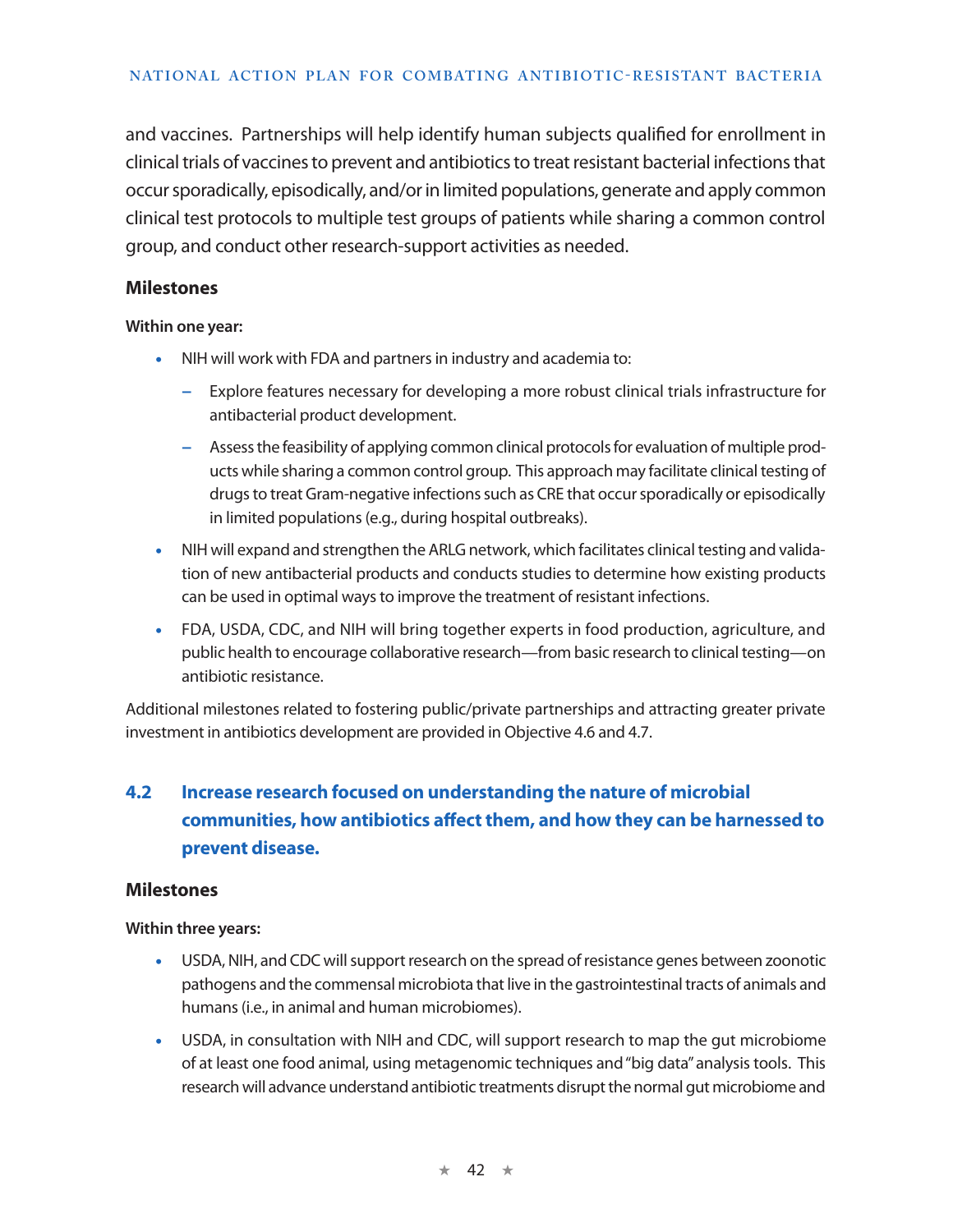how animal growth may be promoted without antibiotics. It may also suggest ways to treat bacterial animal diseases without using antibiotics.

# **4.3 Intensify research and development of new therapeutics and new and improved vaccines, first-in-class drugs, and new combination therapies for treatment of bacterial infections.**

## **Milestones**

#### **Within one year:**

- The Chemical and Biological Defense Program/Defense Threat Reduction Agency (CBDP/DTRA) will:
	- **−** Submit an Investigational New Drug (IND) application to FDA to initiate the clinical investigation of an antibiotic developed with DOD funding.
	- **−** Award two new contracts to industry partners to accelerate advancement of novel smallmolecule antibiotic therapies that circumvent known resistance mechanisms or potentiate the therapeutic efficacy of existing antibiotics (e.g., combination therapies). This activity will leverage ongoing efforts to develop treatments for infections caused by Select Agents (pathogens that might be used as biological weapons).

#### **Within three years:**

- NIH will arrange for clinical trials networks such as the Antibacterial Resistance Leadership Group (ARLG), (see Objective 4.1.2) to test a Gram-negative therapeutic agent with the goal of addressing use in a limited-population setting such as a hospital.
- NIH will launch a research program that uses systems biology to identify new drug targets that can be used to develop antibiotic drugs with new modes of action that make the development of resistance less likely.
- NIH will assist research partners who are developing novel classes of antibacterial drugs in submitting IND applications to FDA.

#### **Within five years:**

- NIH will support initial testing and validation of two new products (antibacterial drugs, novel therapeutics, or vaccines) to treat or prevent multidrug resistant Gram-negative pathogens. Once validated, these products will be transitioned to ASPR/BARDA or pharmaceutical companies for advanced development, including clinical efficacy trials (see also Objective 4.4).
- CBDP/DTRA will complete pre-clinical testing of an additional antibiotic drug and will support clinical trials of two new products to treat infections with Select Agents.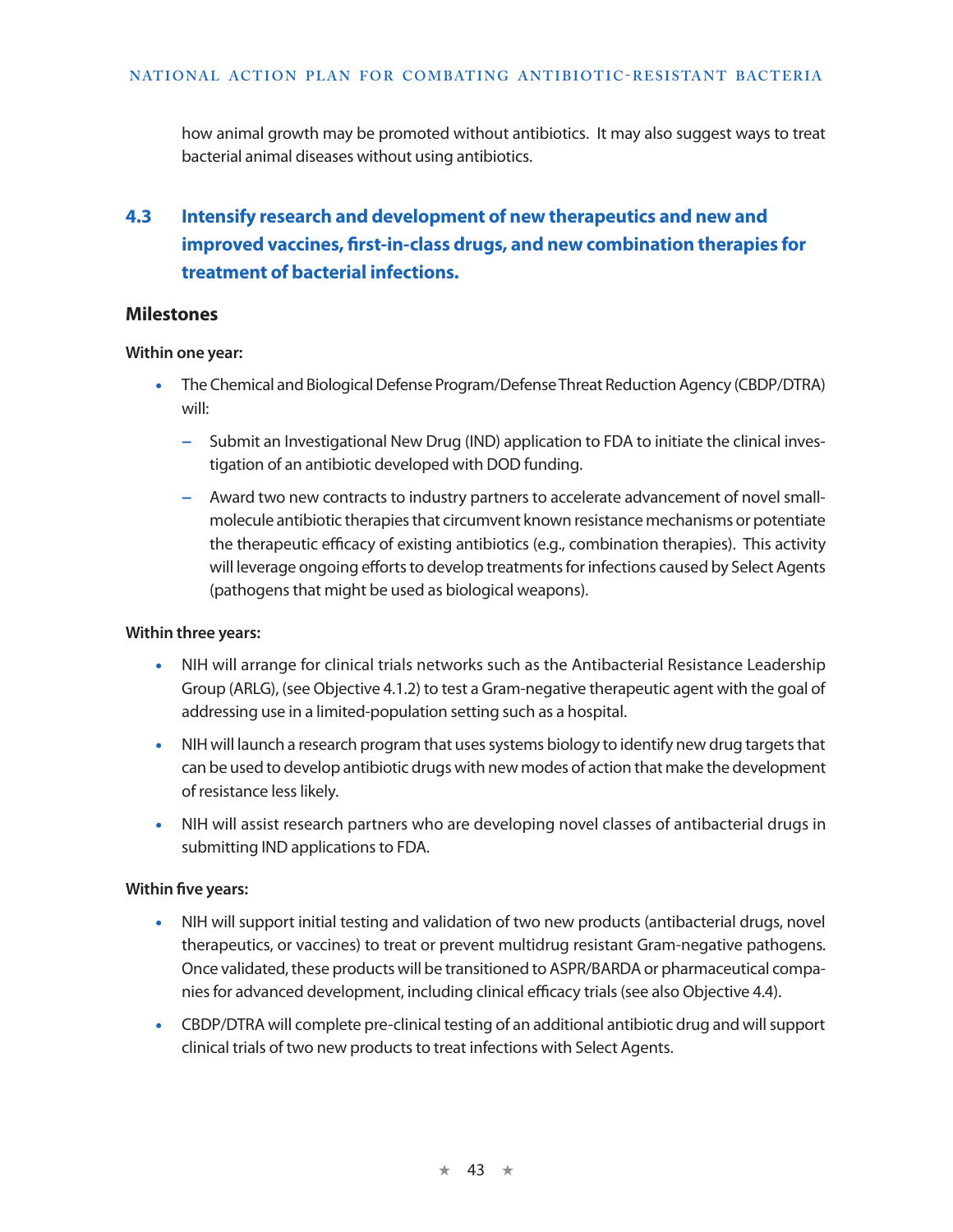Additional milestones related to development of vaccines and combination therapies to address antibiotic resistance are provided under Objective 4.4.

# **4.4 Develop non-traditional therapeutics, vaccines, and innovative strategies to minimize outbreaks caused by resistant bacteria in human and animal populations.**

The development of non-traditional approaches that are less likely to drive resistance is an important step in breaking the cycle of drug development immediately followed by the development of resistance.

Examples of non-traditional therapeutic strategies include:

- Targeting bacterial virulence factors to prevent disease without killing bacteria.
- Using phage and phage-derived lysins to kill specific bacteria while preserving the microbiota.
- Creating vaccines that prevent infection with drug-resistant pathogens.
- Creating therapeutic products involving monoclonal or polyclonal antibodies.
- Developing products that restore or preserve beneficial bacteria in human and animal microbiomes and prevent colonization with harmful bacteria (e.g., probiotics, prebiotics, or synthetic microbiota).
- Identifying natural compounds with antibiotic activity (e.g., phytochemicals, essential oils, organic acids, animal-derived lytic enzymes, and small interfering RNAs).
- Developing combination therapies and dosing strategies that slow the emergence of resistance.

## **Milestones: Therapeutics and strategies for use in humans**

#### **Within one year:**

- NIH will fund new projects to support the discovery and development of new types of antibacterial products (e.g., monoclonal antibodies, vaccines, or microbiota-based therapeutics), as well as adjunctive therapies to restore the activity of existing antibiotic drugs.
- DOD will implement laboratory use of new microfluidic technologies to detect antibodies that inhibit antibiotic-resistant bacteria.
- DOD will award:
	- **−** Two new contracts focused on development of non-traditional therapeutics that are less likely to lead to the development of resistance (e.g., immunomodulators, therapeutic antibodies, or host-directed therapies).
	- **−** Two new contracts focused on evaluating drug combinations that may decrease the emergence of drug resistance.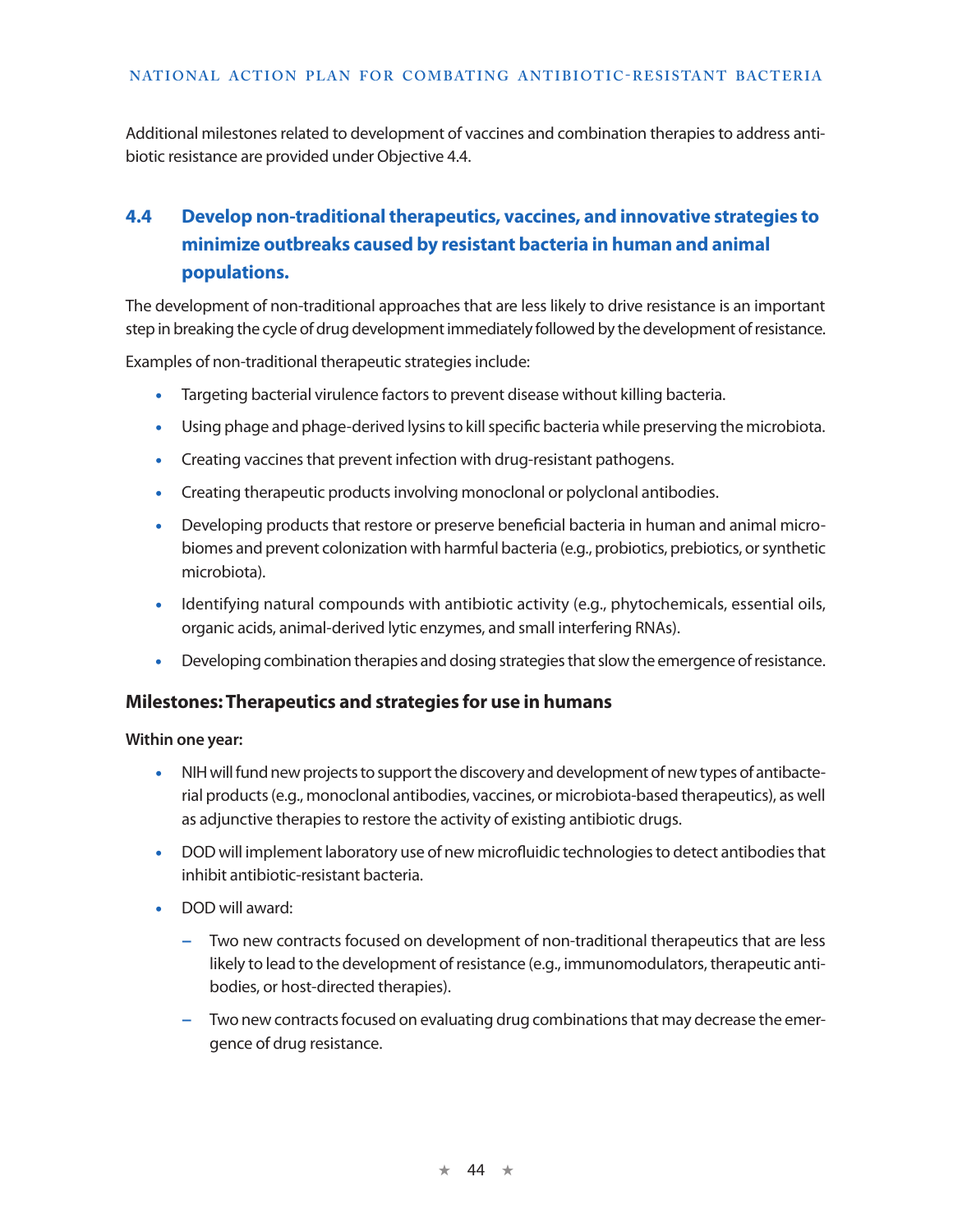**−** Two new contracts to explore revitalization and/or reformulation of antibacterial drug candidates that have failed to enter preclinical or clinical development due to undesirable characteristics related to solubility, pharmacokinetics, or toxicity.

#### **Within three years:**

- NIH, with guidance from FDA, will support development and evaluation of novel approaches for treatment of drug-resistant infections.
- DOD will investigate genes encoding antibodies that target drug-resistant bacteria and might be used in immunoprophylactic treatments.

#### **Within five years:**

- NIH will support the identification of alternative dosing strategies (e.g., combination therapies and shortened durations) that improve treatment for two bacterial pathogens of public health concern.
- NIH will launch clinical trials for two new products to treat or prevent high-priority bacterial pathogens and transition them to ASPR/BARDA or pharmaceutical companies for advanced development.
- Scientists at the [Walter Reed Army Institute of Research](http://www.google.com/url?url=http://wrair-www.army.mil/&rct=j&frm=1&q=&esrc=s&sa=U&ei=ddPUVJeUE7WCsQTC6oHoBw&ved=0CBUQFjAA&usg=AFQjCNEPuhtIiq6AHAFAfH1a77KM7xmHdA) will transition one antibiotic drug candidate to advanced development.

## **Milestones: Therapeutics and strategies for use in animals**

#### **Within one year:**

- USDA, in collaboration with NIH, FDA, and the agriculture industry, will develop a research and development strategy to promote understanding of antibiotic-resistance and the creation of alternatives to (or improved uses of) antibiotics in food animals.
- USDA will solicit proposals that comprehensively develop research and outreach programs targeting development of novel alternatives to antibiotics for use in animals.

#### **Within three years:**

• USDA-funded research teams will develop three candidate alternatives to antibiotics used for promoting growth in animals (e.g., drugs or probiotic treatments) that do not disrupt the normal flora of the gut of food animals and enhance animal immune systems and resistance to disease.

#### **Within five years:**

• USDA-funded research teams will develop non-traditional alternatives to antibiotics that can be used (alone or in combination with existing antibiotics) to treat at least three priority bacterial pathogens of livestock and poultry.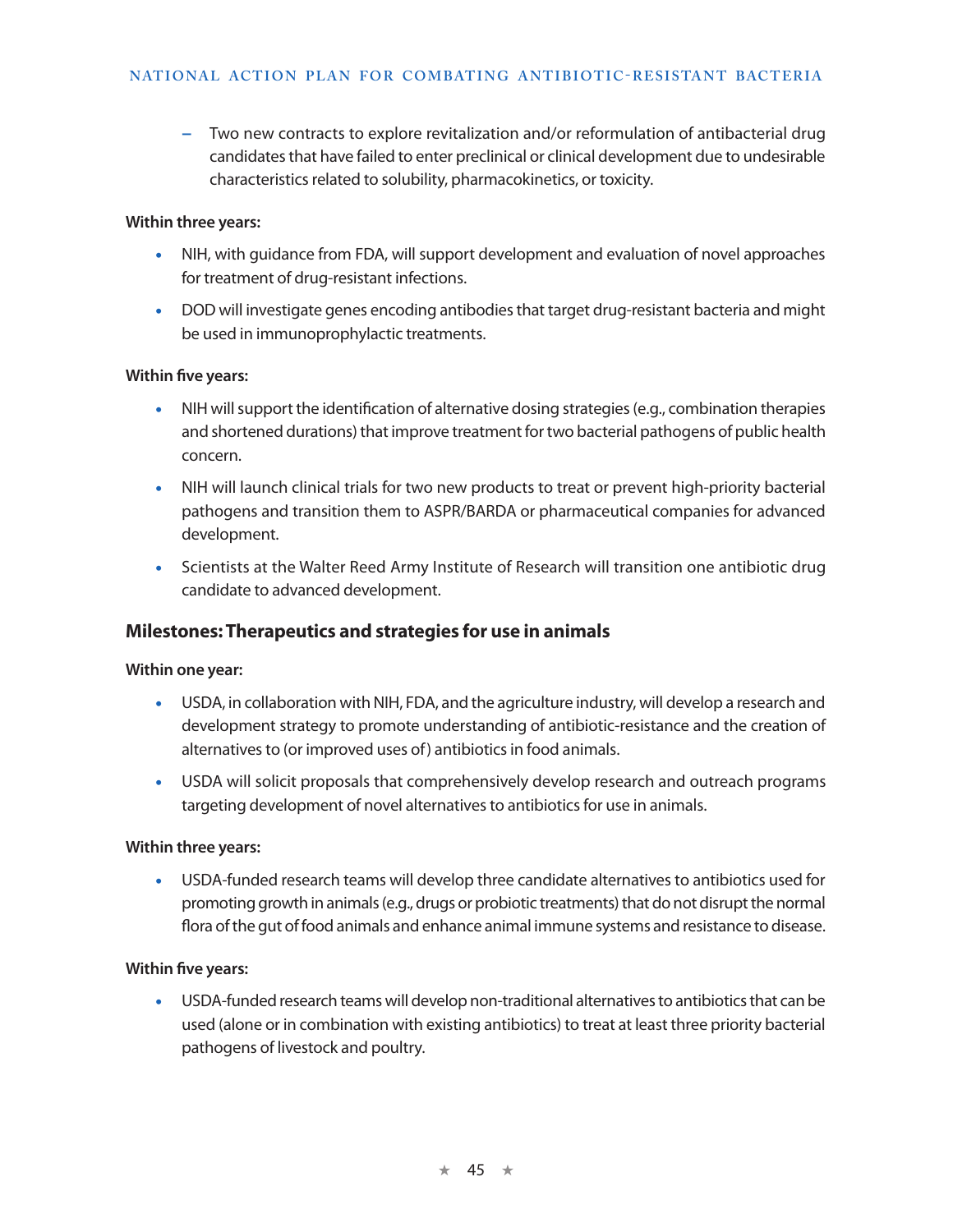• USDA-supported researchers will study genes that confer resistance to high-priority agricultural animal diseases (e.g., Bovine Respiratory Disease Complex) to facilitate genetic selection for animals with less susceptibility to infections whose treatments typically require significant use of antibiotics.

# **4.5 Expand ongoing efforts to provide key data and materials to support the development of promising antibacterial drug candidates and promising vaccines that can reduce the need to treat bacterial infections.**

## **CARB Economic Incentives Working Group**

Economic incentives for product development are critical to ensuring diverse and robust pipeline of antibiotics. The PCAST report provides several key recommendations on economic incentives

In response to these recommendations, the Office of Science and Technology Policy (OSTP) and National Security Council (NSC) staff of the Executive Office of the President convened a working group to conduct an analysis of these potential economic incentives. Efforts to attract more private investment will reflect the recommendations of the CARB Economic Incentives Working Group.

#### **Milestones**

#### **Within one year:**

- NIH and ASPR/BARDA will implement a strategy for assisting research partners who are developing novel classes of antibacterial drugs in fulfilling the requirements of FDA IND applications.
- NIH and ASPR/BARDA will meet on a semi-annual basis with investigators who participate in the Antibiotic Resistance Biopharmaceutical Incubator (see Objective 4.7) to evaluate progress in providing technical resources for *in vitro* and *in vivo* screening of resistant pathogens of public health concern.
- Agencies with existing capabilities will ensure that genomic sequence data, proteomic data, and other related AR data sets generated with U.S. Government funding will be made publically available in a manner consistent with protecting personally identifiable information.
- DOD will develop three specimen panels as a critical resource for evaluating the efficacy of novel antibiotic therapies against multidrug-resistant Select Agents. The panels will include: (1) resistant bacterial isolates suitable for work in lower-level (BSL-2) biocontainment laboratories, (2) multidrug resistant strains of Select Agents, and (3) attenuated strains of multidrug resistant Select Agents. The panels will be maintained within DOD and will be available through the Select Agent Core Antibiotic Screening Program.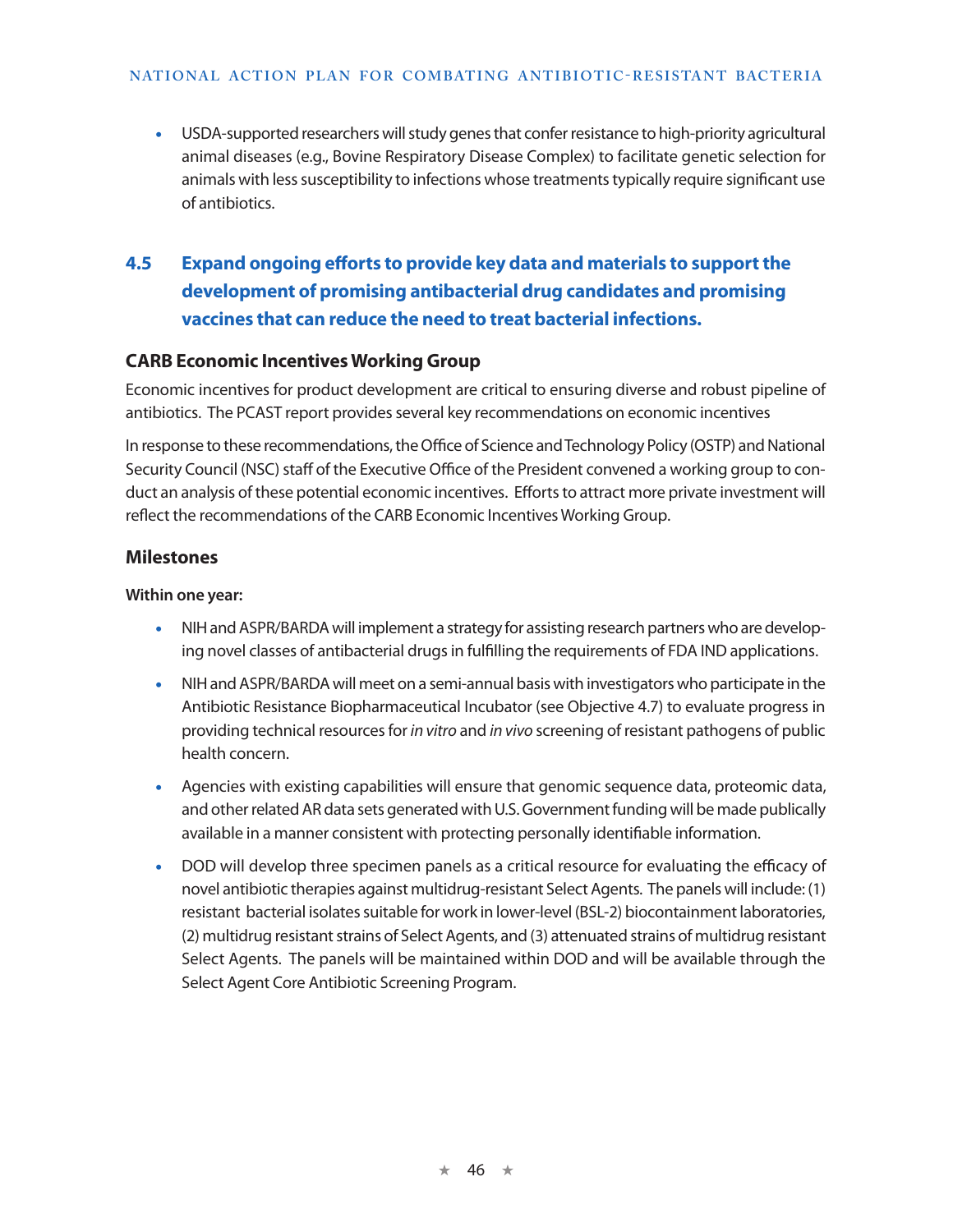#### **Within three years:**

• NIH and ASPR/BARDA will identify at least twelve candidate products for preclinical development support and support three candidate products from preclinical development through IND submission (see also Objective 4.4).

#### **Within five years:**

• All agencies will ensure that genomic sequence data, proteomic data, and other related AR data sets generated with U.S. Government funding will be made publicly available in a manner consistent with protecting personally identifiable information.

# **4.6 Enhance opportunities for public-private partnerships to accelerate research on new antibiotics and other tools to combat resistant bacteria**

HHS is partnering with pharmaceutical and biotechnology companies to advance the development of antibiotics through a "portfolio approach" in which companies investigate multiple drug candidates at the same time. This approach balances risk (for the companies and the government) by increasing the likelihood that one or more drug candidates will advance from preclinical testing to commercial use.

#### **Milestones**

#### **Within one year:**

- The HHS Public Health Emergency Medical Countermeasures Enterprise (PHEMCE) will ensure coordination with the U.S. Task Force for Combating Antibiotic-Resistant in promoting publicprivate partnerships to develop new and next-generation countermeasures to target antibioticresistant bacteria that present a serious or urgent threat to public health.
- ASPR/BARDA will create at least one additional portfolio partnership with a pharmaceutical or biotechnology company to accelerate development of antibacterial drugs.

#### **Within three years:**

• At least two antibiotic drugs developed by portfolio partners for treatment of an urgent or serious pathogen (Table 1) will enter Phase III clinical investigation.

#### **Within five years:**

• IND applications for at least two additional antibiotic drugs developed by portfolio partners will be submitted for FDA approval.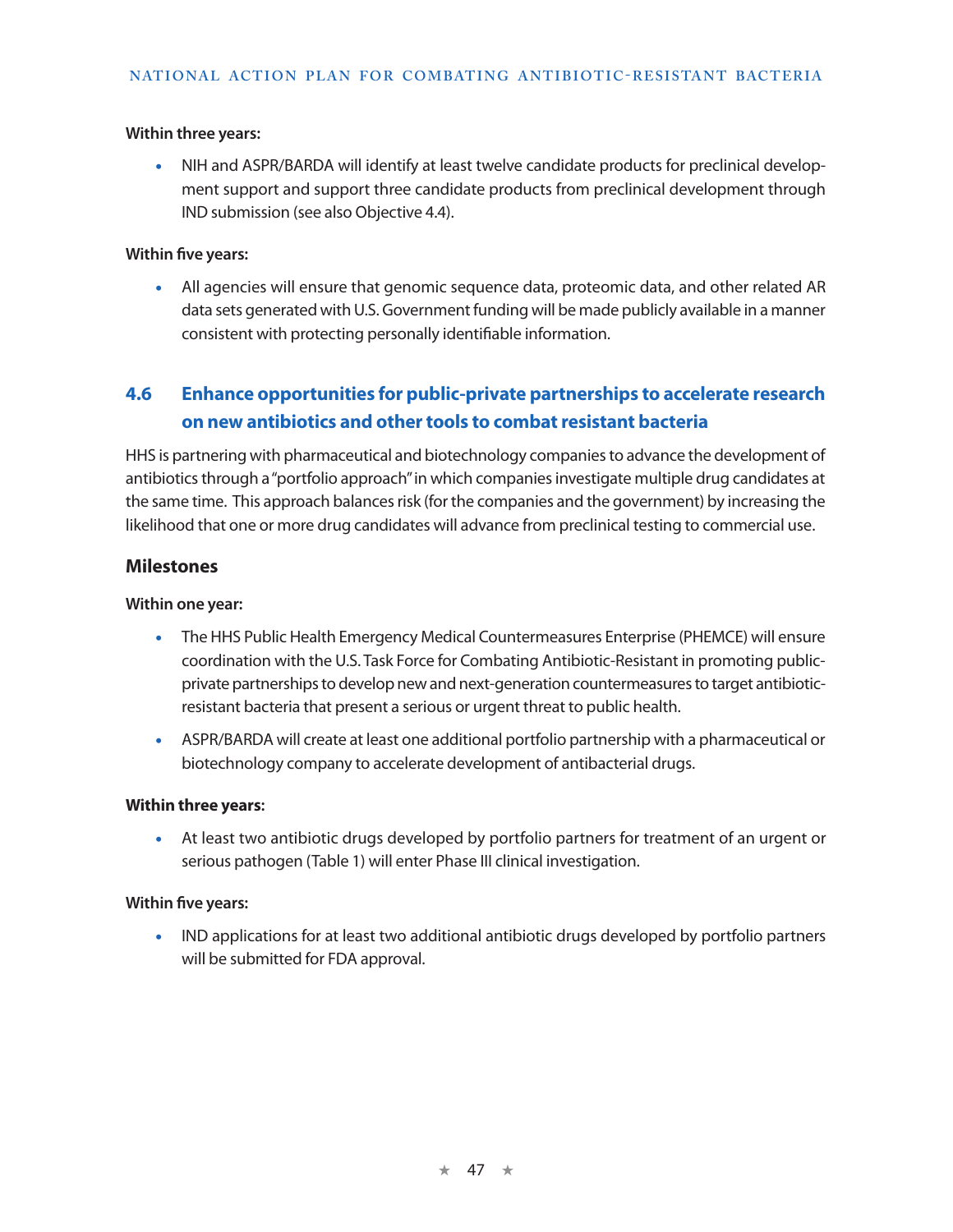# **4.7 Create a biopharmaceutical incubator—a consortium of academic, biotechnology and pharmaceutical industry partners—to promote innovation and increase the number of antibiotics in the drug-development pipeline.**

ASPR/BARDA, in collaboration with NIH, will establish a pharmaceutical incubator that brings inventors and researchers together with start-up companies to explore creative ideas that could lead to the development of new antibiotics or non-traditional therapies. Like the ARLG network described in Objective 4.1.2 and the "portfolio partnerships" described in Objective 4.6, the biopharmaceutical incubator will help attract greater private investment by reducing the risks and obstacles faced by drug companies who are developing new antibiotics.

#### **Milestones**

#### **Within one year:**

• ASPR/BARDA and NIH will work with a consortium of industry partners to develop a strategy for establishing the Antibiotic Resistance Biopharmaceutical Incubator (ARBI).

#### **Within three years:**

• The ARBI will be operational, with technical services in place to facilitate toxicology studies, animal challenge studies, and other activities needed to accelerate drug development.

#### **On an annual basis:**

• ASPR/BARDA and NIH will assess progress in meeting ARBI's five-year goals: identifying at least five targets for novel therapeutics, generating *in vivo* data to validate at least three of these targets, generating at least three antibacterial drug candidates, and transitioning at least two of these candidates from preclinical testing to submission of an FDA [IND application](http://www.google.com/url?url=http://www.fda.gov/drugs/developmentapprovalprocess/howdrugsaredevelopedandapproved/approvalapplications/investigationalnewdrugindapplication/default.htm&rct=j&frm=1&q=&esrc=s&sa=U&ei=Rp-xVKr9OvTasATyloDYCQ&ved=0CBUQFjAA&usg=AFQjCNF2Qvr3fmJ1R8t4ezuesrZbBXgT3w) to begin clinical trials.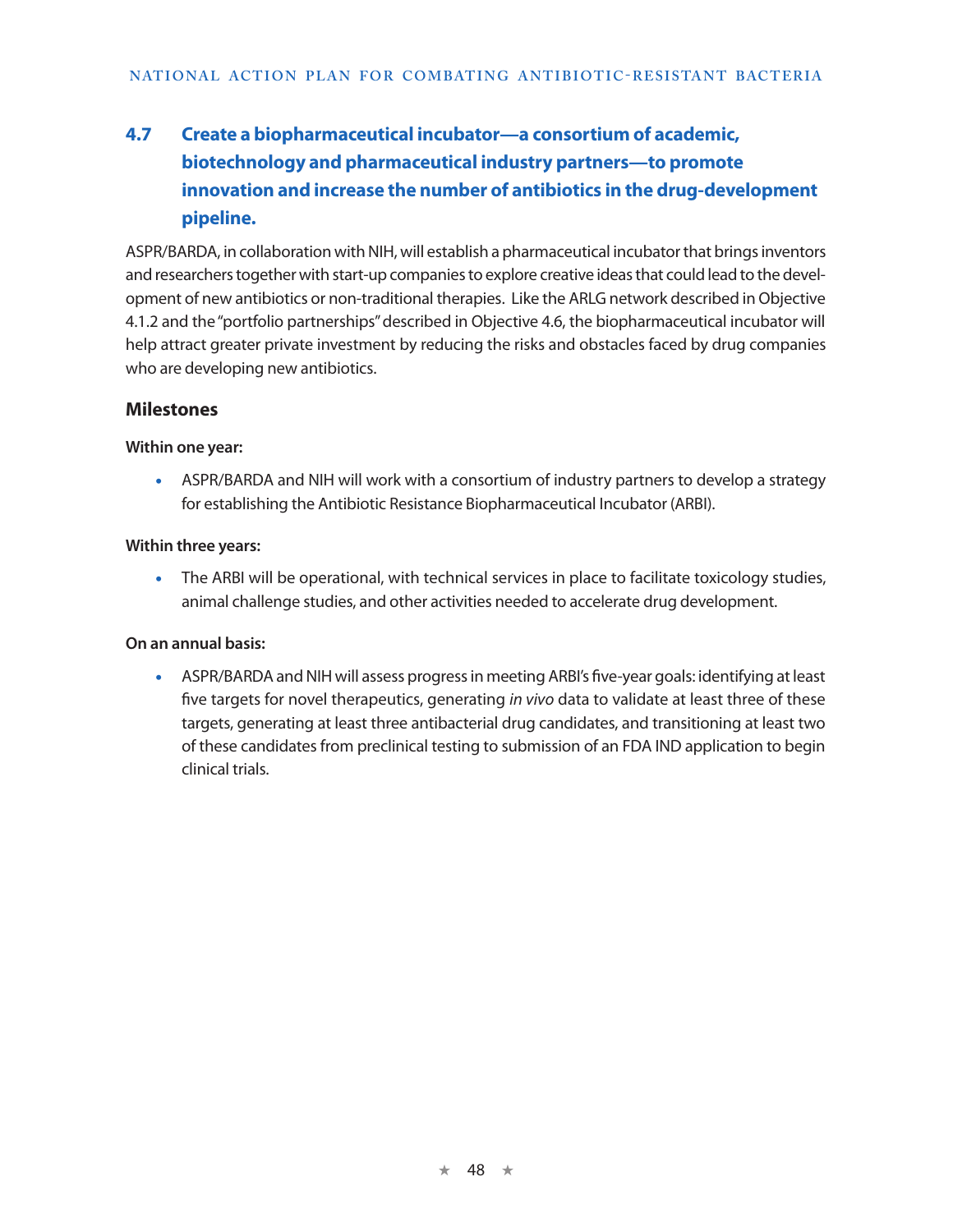# **GOAL 5. Improve International Collaboration and Capacities for Antibioticresistance Prevention, Surveillance, Control, and Antibiotic Research and Development**

Jo

Actions taken to achieve Goal 5 will fulfill

- **• Executive Order 13676, Section 9:**
	- **−** *International Cooperation*
- Provisions in **PCAST Recommendation #8:**
	- **−** *Ensure Effective International Coordination*

Antibiotic resistance is a global problem that requires global solutions. The United States, led by the Secretaries of State, USDA, and HHS and the Administrator of USAID, will engage in international action with foreign ministries of health and agriculture, the World Health Organization (WHO), the Food and Agriculture Organization of the United Nations (FAO), the World Organization for Animal Health (OIE), and other domestic and international stakeholders to strengthen national and international capacities to detect, monitor, analyze, and report antibiotic resistance, provide resources and incentives to spur the development of therapeutics and diagnostics for use in humans and animals, and strengthen regional networks and global partnerships that help prevent and control the emergence and spread of resistance. The United States will support the development of the *WHO Global Action Plan on Antimicrobial Resistance,* strengthen cooperation under the European Union-United States Trans-Atlantic Task Force on Antimicrobial Resistance (TATFAR), promote antibiotic resistance as an international health priority, and mobilize resources for global activities through bilateral, regional, and multilateral venues such as the Global Health Security Agenda.

By 2020, significant outcomes of Goal 5 will include:

- Elevation of antibiotic resistance as an international priority for global health and security.
- Enhanced capacity to identify antimicrobial-resistant pathogens in more than fifteen partner countries.
- Establishment of a common U.S.- European Union (EU) system for sharing and analyzing bacterial resistance patterns for priority pathogens.
- Development of a global database to collect harmonized quantitative data on the use of antibacterial agents in animals.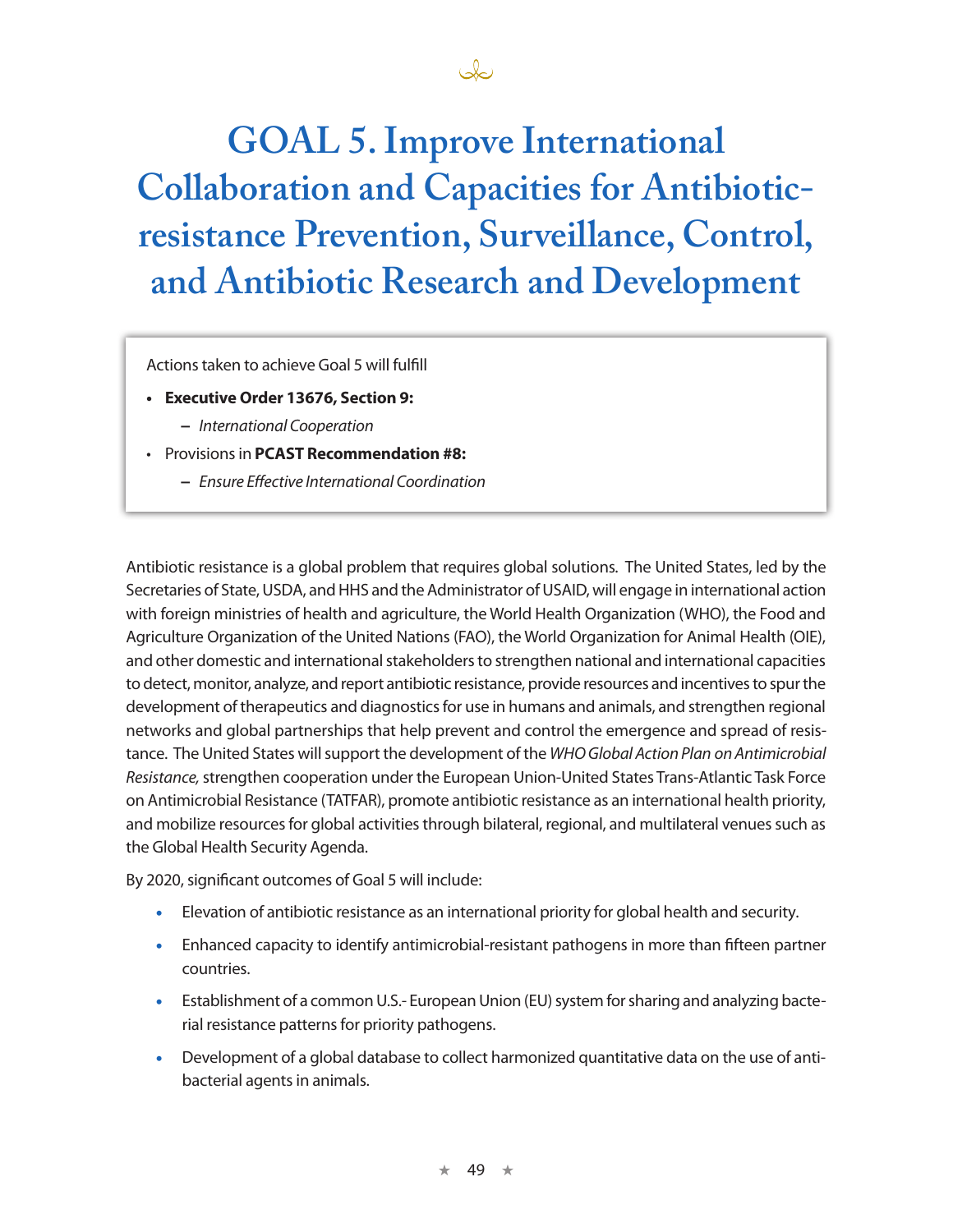- Development of national plans to combat antibiotic resistance and improve antibiotic stewardship in low- and middle-income countries.
- Strengthened regulatory and supply chain systems that assure the quality, safety, and efficacy of antibiotics used in low- and middle-income countries.

## **Objectives**

**Surveillance: Establish capacity to detect, analyze, and report antibiotic resistance, in order to make available information needed for evidence-based decision making in individual countries and globally.**

# **5.1 Promote laboratory capability to identify at least three of the seven WHO** priority antimicrobial resistant (AMR) pathogens<sup>5</sup> using standardized, **reliable detection assays.**

**The WHO AMR Pathogens and types of resistance of concern include:**

- *• Escherichia coli:* **resistance to 3rd generation cephalosporins and to fluoroquinolones**
- *• Klebsiella pneumoniae:* **resistance to 3rd generation cephalosporins and to carbapenems**
- *• Staphylococcus aureus:* **methicillin resistance, or MRSA**
- *• Streptococcus pneumoniae:* **resistance (non-susceptibility) to penicillin**
- *• Non-typhoidal Salmonella (NTS):* **resistance to fluoroquinolones**
- *• Shigella species:* **resistance to fluoroquinolones**
- *• Neisseria gonorrhoeae:* **reduced susceptibility to 3rd generation cephalosporins**

#### **Milestones**

**Within one year:** 

- CDC and USAID will work with ministries of health in at least twelve to fifteen countries to complete laboratory proficiency assessments, and will assess expansion of bilateral relationships to additional countries.
- DOD will work with international partner laboratories to identify and enhance local proficiency and capabilities and will conduct assessments on an annual basis.

#### **Within three years:**

• CDC and USAID will provide technical assistance to foreign ministries of health on developing national plans for strengthening laboratory-based surveillance for antimicrobial resistance, and will complete assessments of laboratory capacity in additional counties.

<sup>5</sup> The WHO priority AMR pathogens are a subset of the pathogens identified as urgent and serious threats in Table 3.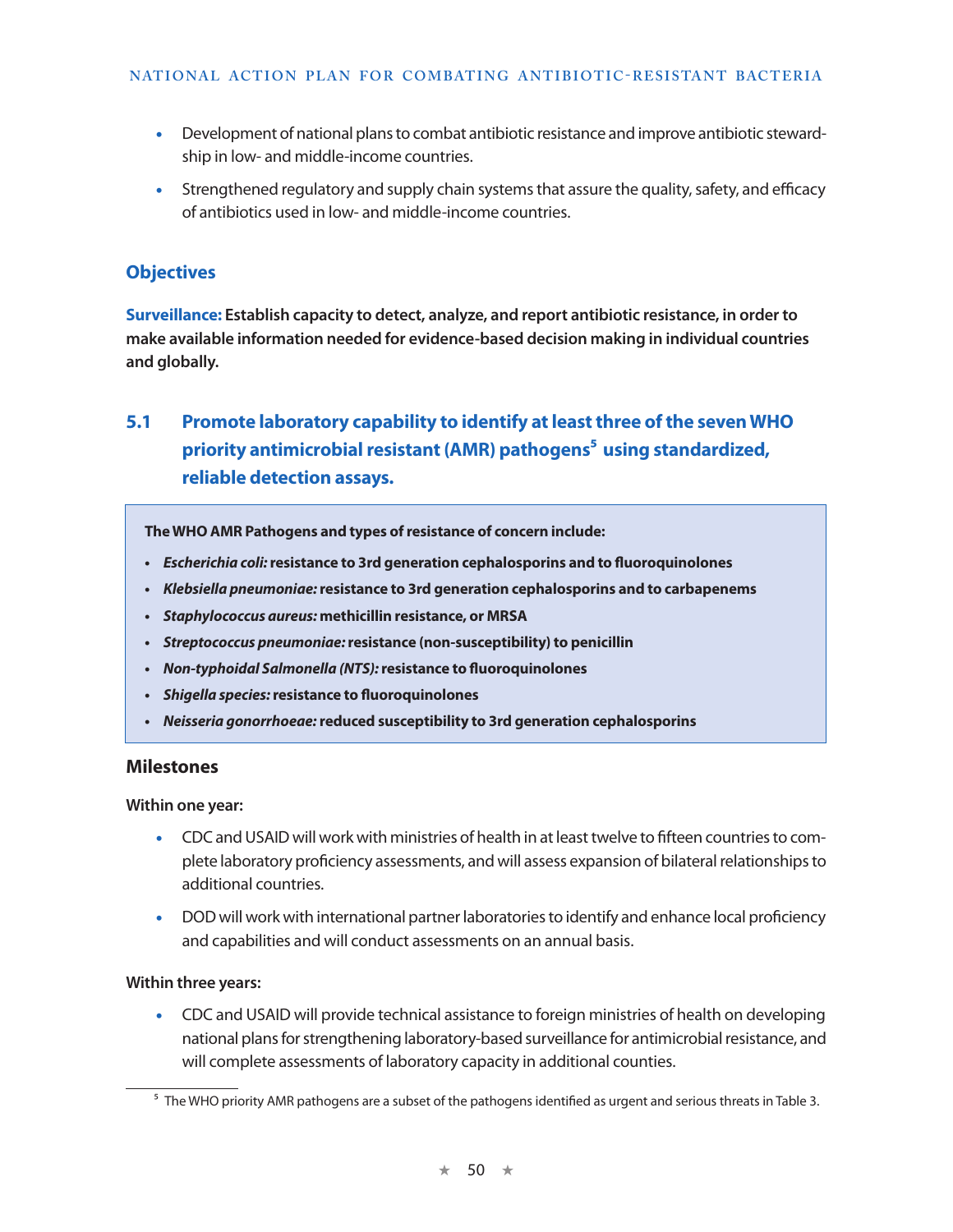• Public health laboratories in at least fifteen partner countries will be able to identify at least three of the seven WHO priority AMR pathogens and will report their results to WHO, to international surveillance networks, and—in the case of a public health emergency of international concern—to International Health Regulations (IHR) focal points.

# **5.2 Collaborate with WHO, OIE, and other international efforts focused on the development of integrated, laboratory-based surveillance to detect and monitor antibiotic resistance in relevant animal and human foodborne pathogens.**

#### **Milestones**

#### **Within one year:**

• USDA, FDA, and CDC will develop a plan, in partnership with WHO, the Pan American Health Organization, and other international organizations to identify key partner laboratories that conduct AMR testing of animal foodborne pathogens.

#### **Within three years:**

- USDA and FDA, in conjunction with CDC and international partners, will:
	- **−** Develop a process for assessing national and regional capabilities for surveillance of antibiotic resistance in animal and human foodborne pathogens.
	- **−** Identify challenges to harmonizing AMR data requirements and collection methods on an international scale.
	- **−** Assess the current status of national capabilities for molecular diagnostics and epidemiology and address the need for access to these capacities.
	- **−** Identify additional partners who can assess laboratory testing proficiencies and provide training for technology transfer.
	- **−** Work with regional partners to monitor the emergence and spread of resistance genes in animal and foodborne pathogens on an ongoing basis, using molecular techniques.
	- **−** Expand activities conducted through other USG-funded activities (e.g., the Asia-Pacific Economic Cooperation) to inventory existing worldwide laboratory resources and assess the need for national and regional improvements to support surveillance for drug-resistant animal and human foodborne pathogens. These efforts will include expansion of training opportunities in pathogen characterization and diagnostics.
- DOD will develop a scalable, evidence-based database of global information on antimicrobial resistance and issue annual reports of findings.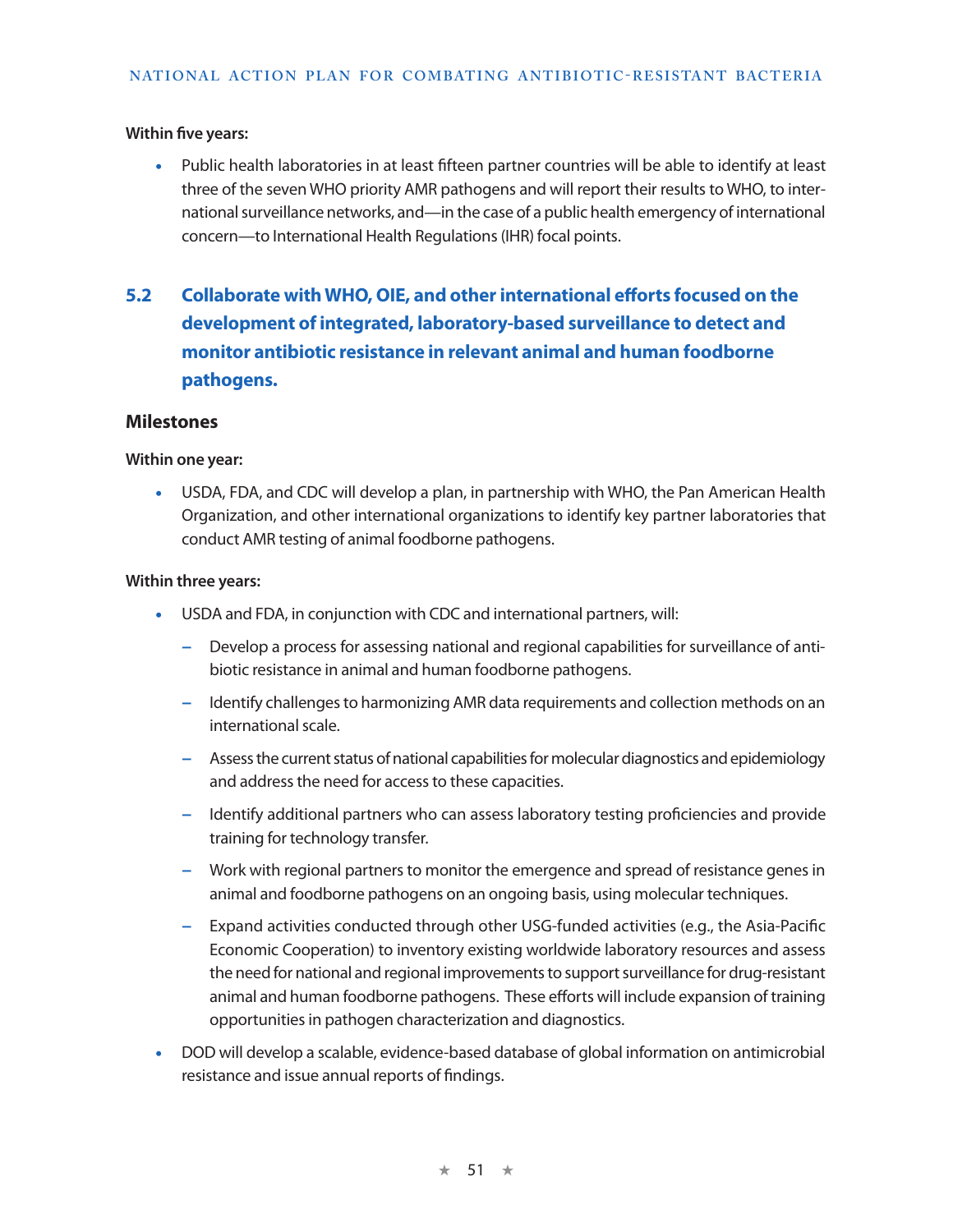- USDA, FDA, and CDC will initiate regional collaborations to monitor the emergence and spread of resistance genes in food, animal, and human foodborne pathogens, using genome sequencing techniques.
- USDA and FDA will work with CDC and international partners to provide training in laboratory methodologies (in-country or within the U.S.) and initiate collaborations to promote training as opportunities arise.
- USDA, FDA, and CDC will work through existing laboratory and public health networks—such as PulseNet International and the Red Interamericana de Laboratorios de Análisis de Alimentos (RILAA)—to transfer technology and train local partners.

# **5.3 Develop a mechanism for international communication of critical events that may signify new resistance trends with global public and animal health implications.**

#### **Milestones:**

#### **Within one year:**

- CDC will work with TATFAR partners to develop a common U.S.-E.U. system for sharing and analyzing bacterial resistance patterns for pathogens identified as urgent and serious threats in Table 1.
- HHS/OGA, USDA, FDA and CDC will work with TATFAR partners to address TATFAR Recommendation #18, which calls for the formation of an international working group to identify key knowledge gaps about transmission of drug-resistant bacteria in animals and the use of antibiotics in animal agriculture.

#### **Within three years:**

- CDC will work with WHO and other partners to develop a secure website for real-time sharing of international surveillance data on antimicrobial resistance in order to facilitate early warning and notification of significant events to WHO, regional and international disease surveillance networks (e.g., European Centre for Disease Prevention and Control) , and IHR. These efforts will make use of data-sharing practices developed by the U.S. and TATFAR (see above). Steps include developing terms of reference, assessing IT requirements, and identifying mechanisms for validating and sharing information.
- CDC will deploy the website in partnership with the international community and will help test, monitor, evaluate, and improve its utility.
- USDA will identify next steps in addressing knowledge gaps about development and spread of antibiotic resistance in animals, based on the conclusions of the work group formed in fulfillment of TATFAR Recommendation #18 (see above).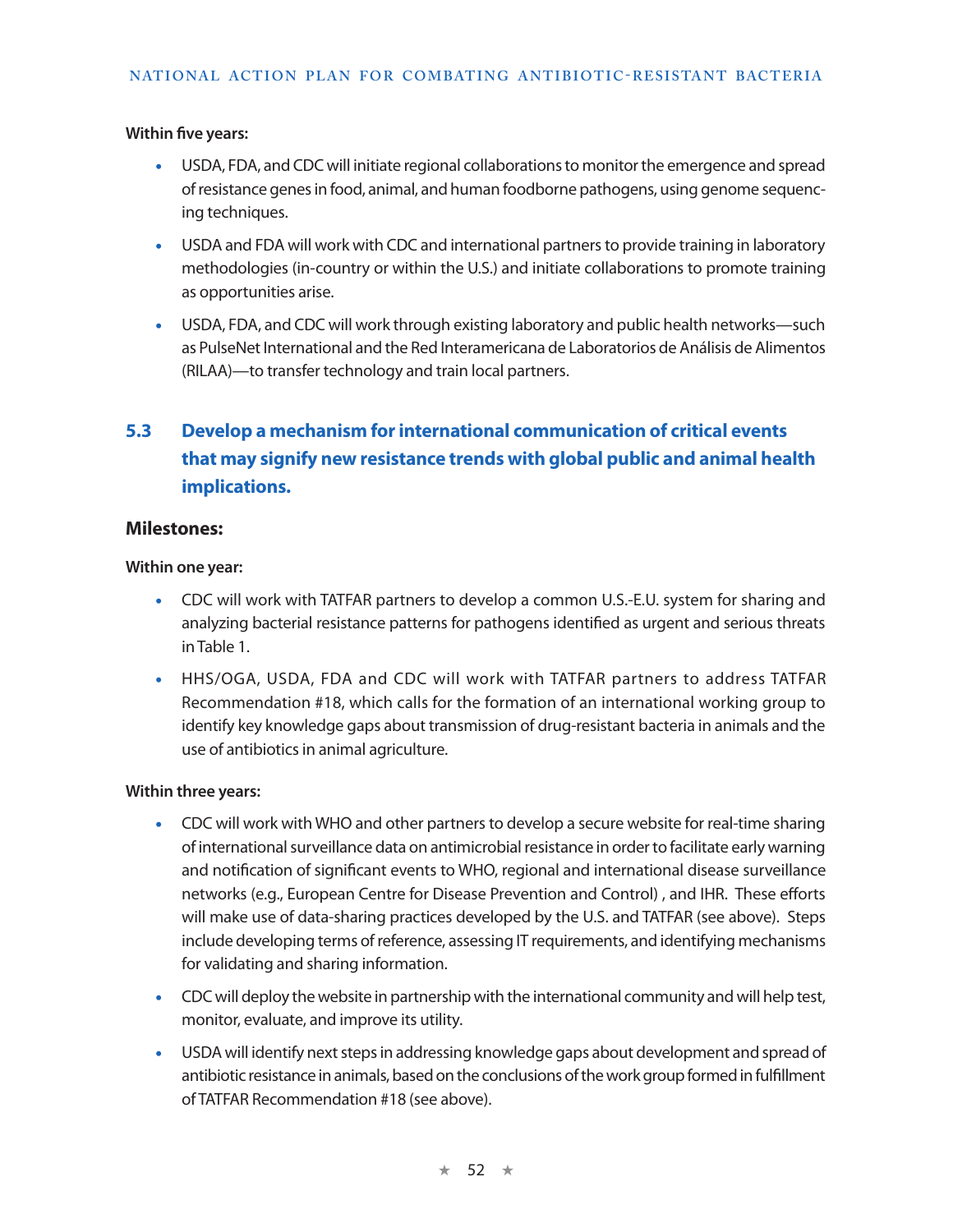- CDC and other U.S. agencies will help ensure access to—and full participation by—public health authorities in all WHO member countries.
- USDA will engage TATFAR and other regional partners in sharing information about drugresistance trends with implications for animal health.

# **5.4 Promote the generation and dissemination of information needed to effectively address antibiotic-resistance.**

**Sub-Objective 5.4.1:** Support consistent international standards for determining whether bacteria are resistant to antibiotics.

#### **Milestones**

#### **Within one year:**

- U.S. agencies, led by CDC and USAID, will engage stakeholders in establishing harmonized definitions of drug resistance for surveillance purposes (e.g., by standardizing interpretive criteria for analyzing the results of antibiotic susceptibility tests).
- As part of these efforts, DOD will continue to engage and support existing and newly-identified international partners through sharing of technological packages for surveillance and reporting purposes.

#### **Within three years:**

• U.S. agencies, led by CDC, will work with the six WHO regional surveillance networks to implement harmonized definitions of resistance for surveillance programs integrating data on WHO and CDC priority pathogens.

**Sub-Objective 5.4.2:** Develop international collaborations to gather country-specific and regional information on drivers of antibiotic resistance, identify evidence-based interventions, adapt these strategies to new settings, and evaluate their effectiveness.

#### **Within one year:**

- U.S. agencies, led by the Department of State and HHS, will develop a strategy for working with partner countries to elevate the issue of antibiotic resistance as an international priority for global health security.
- U.S. agencies, led by HHS/OGA, will support development of the *WHO Global Action Plan on Antimicrobial Resistance.* As part of this effort,U.S. agencies will support the inclusion of provi-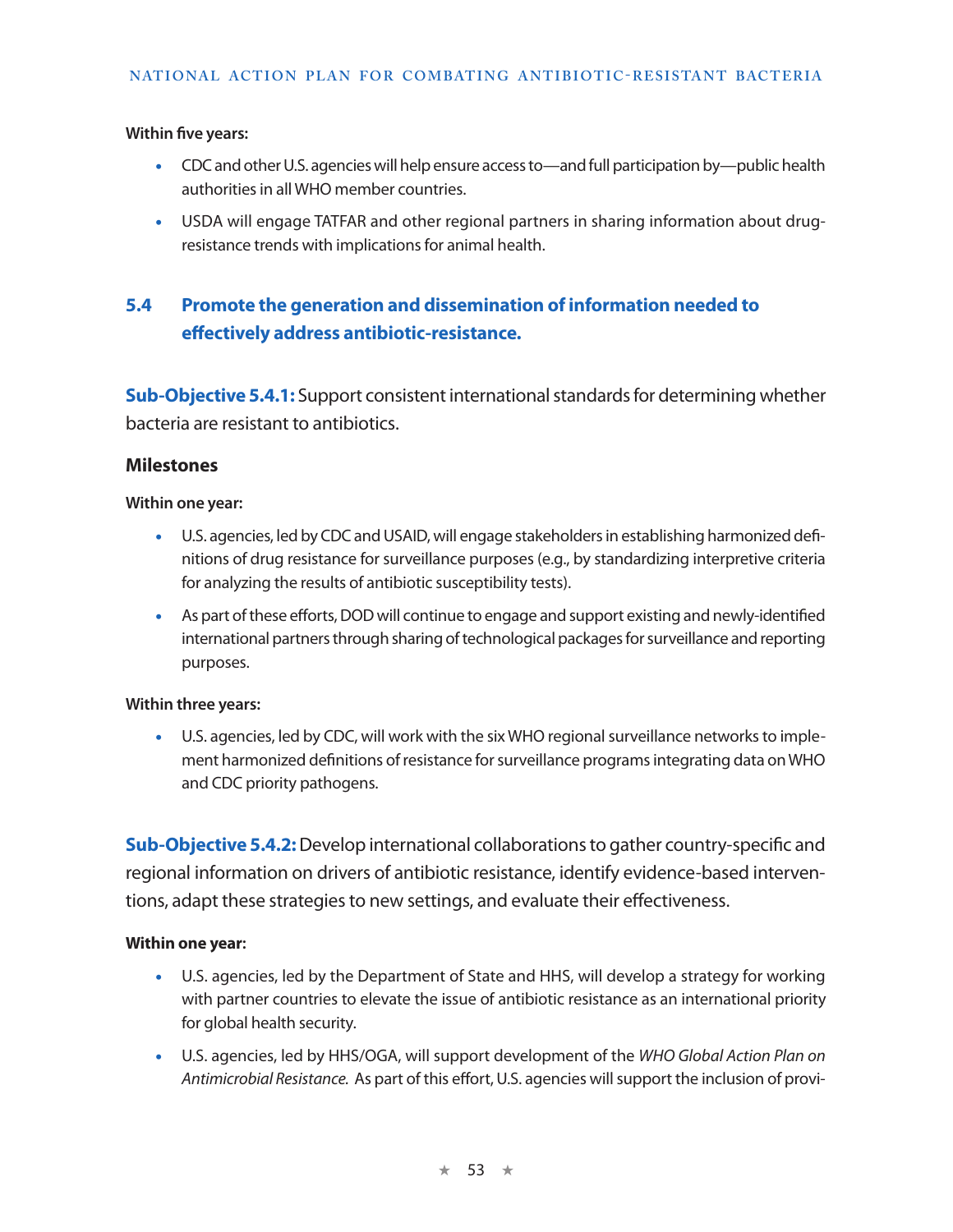sions that require open access to research data on factors that drive the emergence of resistance and strategies to prevent its spread.

#### **Within three years:**

- The Department of State, HHS, and other agency partners will convene a group of international stakeholders to discuss best practices for research collaborations on antimicrobial resistance, including methodologies, data-sharing policies, management plans and interoperability.
- U.S. agencies will work with WHO, FAO, and OIE to support implementation of the *WHO Global Action Plan on Antimicrobial Resistance* by:
	- **−** Assessing country-specific and regional factors that drive the development of antimicrobial resistance, building on existing risk management frameworks such as the Codex Alimentarius.
	- **−** Establishing a global database to collect harmonized quantitative data on the use of antibacterial agents in animals.
	- **−** Forging partnerships aimed at reducing the use of medically-important antibiotics for growth promotion in food animals.

#### **Over five years:**

• The Department of State, HHS, and other agency partners will continue to promote antibiotic resistance as an international health priority by raising the issue of antibiotic resistance during bilateral consultations and multilateral forums and by advancing implementation of the Global Health Security Agenda (GHSA) Antimicrobial Resistance Action Package.

**Sub-Objective 5.4.3:** Provide technical assistance as needed to underdeveloped and developing nations to improve their capacity to detect and respond effectively to antibiotic resistance.

#### **Milestones**

#### **Within three years:**

- CDC will develop bilateral agreements with twelve to fifteen countries to develop countryspecific surveillance strategies, and will assess expansion of these activities to additional countries (see also Objective 5.1).
- CDC and other U.S. agencies will assist partner countries with development and implementation of national strategies for infection prevention and control in healthcare facilities.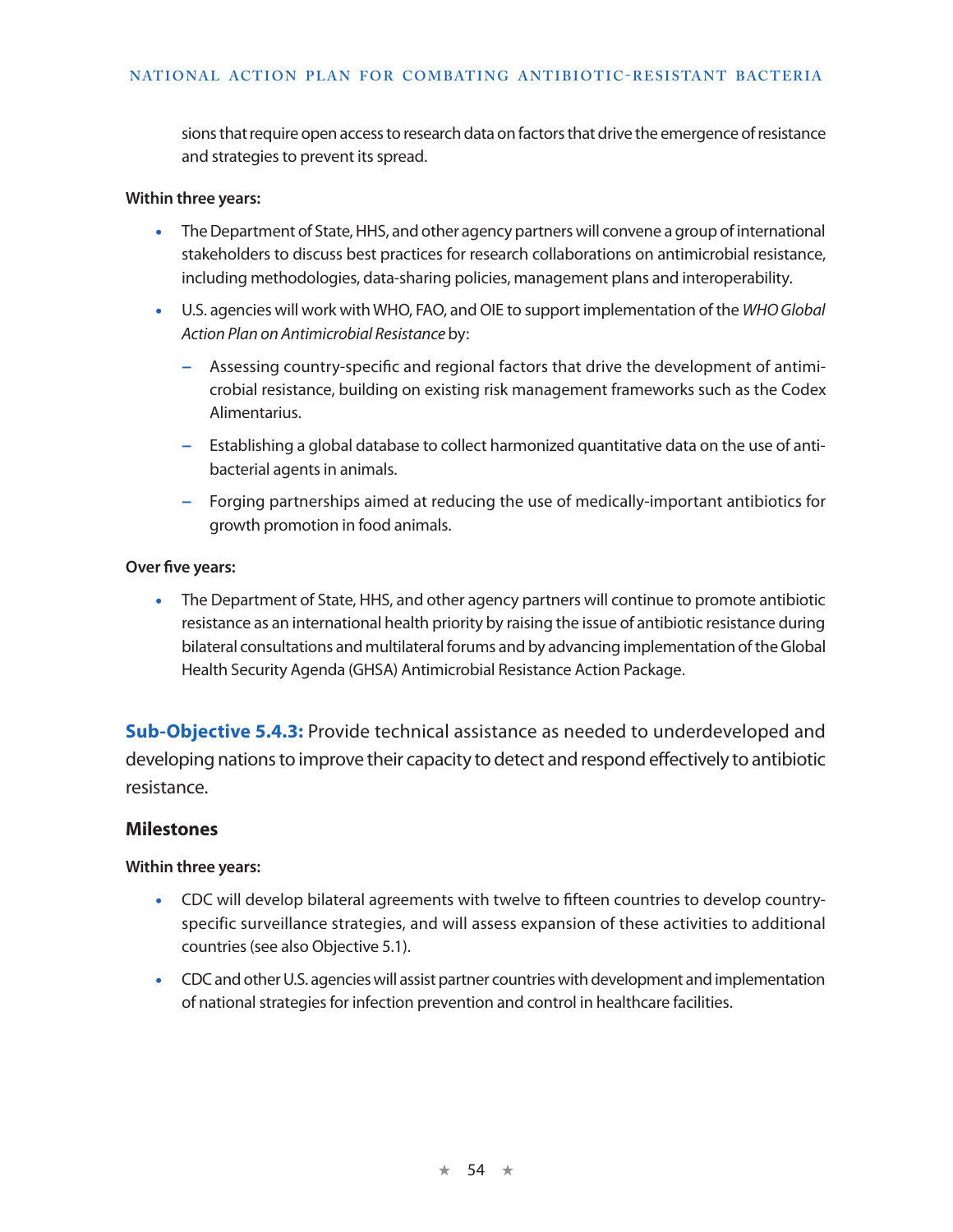• CDC and other U.S. agencies will assist at least fifteen countries with collection of resistance surveillance data and data-sharing with stakeholders.

**Research and Development: Incentivize development of therapeutics and diagnostics for humans and animals.**

**5.5 Establish and promote international collaboration and public-private partnerships to incentivize development of new therapeutics to counter antibiotic resistance, including new, next-generation, and other alternatives to antibiotics, vaccines, and affordable, rapidly deployable, point-of-need diagnostics.** 

## **Milestones**

#### **Within one year:**

• U.S. agencies, led by HHS, will work with WHO, FAO, OIE, and other international partners to accelerate investment in research to develop point-of-care diagnostics, vaccines, and drugs to combat resistant bacteria, as well as to investigate the microbiomes of food animals. For example, U.S. agencies and partners in industry and academia will work with TATFAR partners to advance collaborations with EU nations to facilitate translational and clinical research on tools to slow the emergence and spread of antimicrobial resistance. U.S. agencies will also explore collaborations with the New Drugs 4 Bad Bugs (ND4BB) programs of the Innovative Medicines Initiative.

#### **Within three years:**

- U.S. agencies and partners in industry and academia will establish or expand additional international partnerships to advance research to reduce antibacterial resistance through the development of point-of-care diagnostics, vaccines, and drugs.
- USDA will establish or expand five collaborative international partnerships to facilitate research regarding development of alternatives to antibiotics, as well as vaccines and new antimicrobial drugs that are less likely to develop resistance.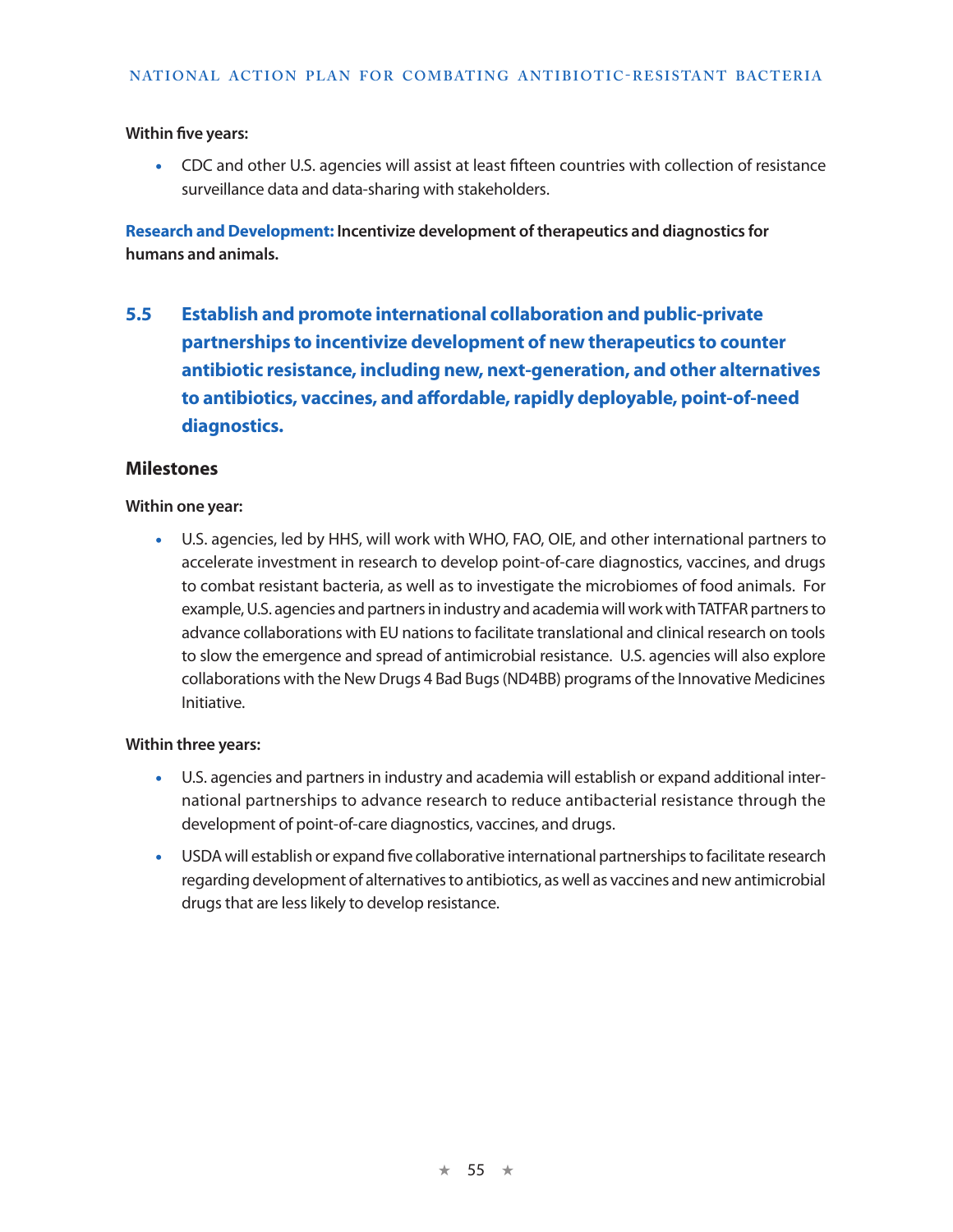**Prevention and Control: Strengthen systems in countries, regional networks, and global partnerships to prevent and control the emergence and spread of antibiotic resistance through evidence-based interventions, and monitor and evaluate the effectiveness of interventions.** 

# **5.6 Support countries to develop and implement national plans to combat antibiotic resistance and strategies to enhance antimicrobial stewardship.**

#### **Milestones**

#### **Within one year:**

• U.S. agencies, led by HHS/OGA, will collaborate with the global community to ensure that the *WHO Global Action Plan on Antimicrobial Resistance* incorporates approaches and interventions that benefit all healthcare programs and calls for the development of national plans to combat antibiotic resistance (see also Sub-Objective 5.4.2).

#### **Within three years:**

- CDC and USAID will provide technical assistance to foreign ministries of health and agriculture to advance the use of tools and interventions that have proven successful at slowing the spread of resistance in healthcare and agricultural settings (e.g., infection prevention and control and antibiotic stewardship programs in hospitals).
- U.S. agencies, led by USAID and CDC, will support at least four Low and Middle Income Countries (LMICs) in developing and/or operationalizing national antimicrobial resistance containment plans, national healthcare-facility infection prevention and control plans, antimicrobial stewardship strategies, or comparable packages of interventions.

#### **Within five years:**

- U.S. agencies, led by USAID and CDC, will:
	- **−** Support at least three additional LMICs in developing and/or operationalizing national antimicrobial resistance containment plans, national healthcare facility infection prevention and control plans, antimicrobial stewardship strategies, or comparable packages of interventions.
	- **−** Support the implementation of national infection prevention and control programs in at least twenty priority healthcare facilities in eight LMICs.
	- **−** Support operational research that leads to remedial actions and improved antibiotic use in at least eight healthcare facilities in 4 LMICs.
	- **−** Develop and disseminate at least four global technical leadership documents/reports for use by LMICs and the global community, that review approaches, results, lessons learned, and recommendations related to key antibiotic containment strategies.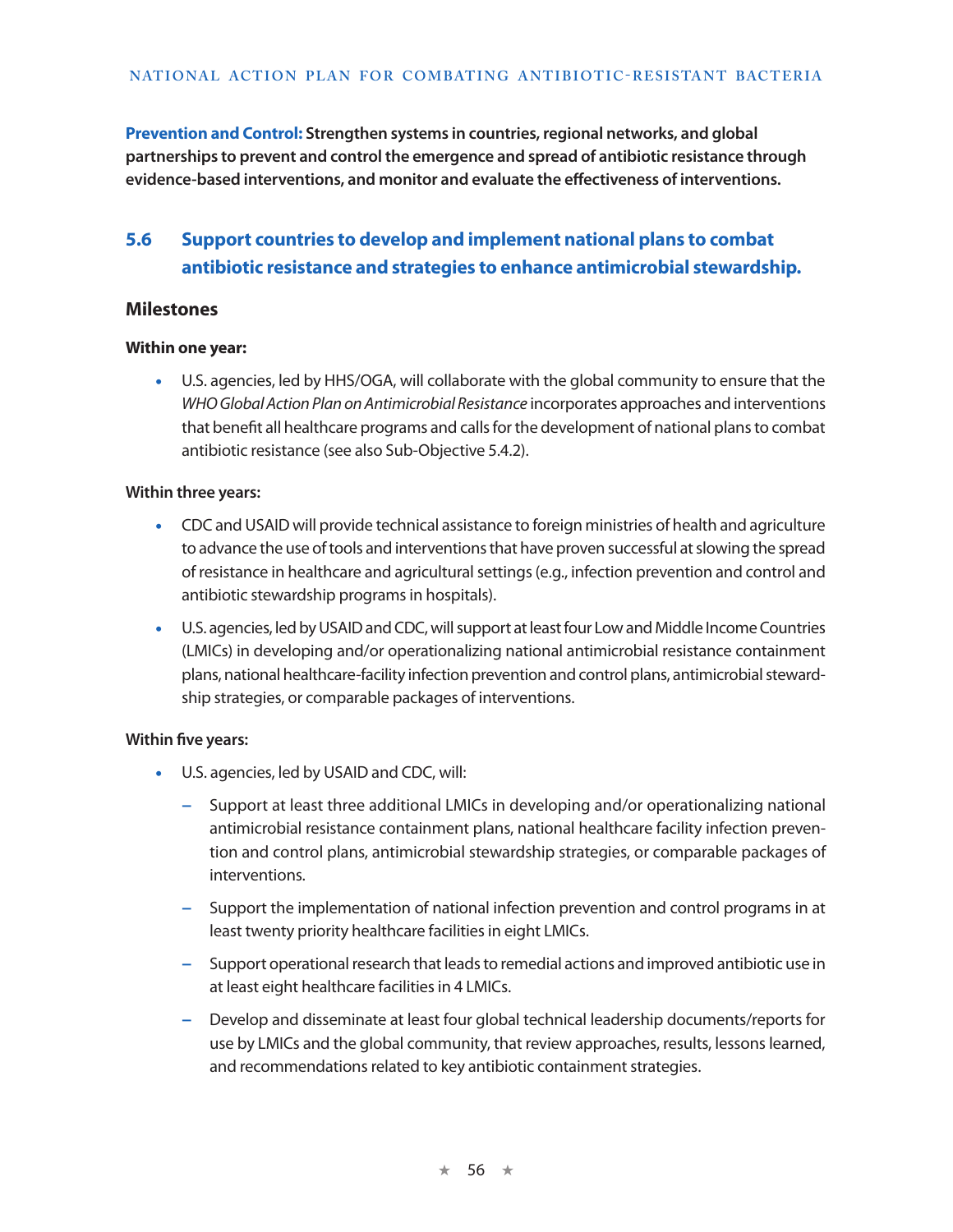- U.S. agencies, led by HHS/OGA, the Department of State and USAID, will support international advocacy and coordination to contain the common threat of antimicrobial resistance, through collaboration with WHO and other partners and participation in multilateral forums, such as the 4th Conference on Improving Use of Medicines (ICIUM).
- USDA will use Veterinary Accreditation training modules—including the Judicious Use Module —to assist countries in at least three WHO regions in developing sustainable veterinary service capacity to monitor and slow antibiotic resistance and to report outbreaks of drug resistant disease to WHO, international surveillance networks, collaborative reporting structures, or (when appropriate) to International Health Regulations (IHR) focal points.
- USDA will translate the Judicious Use Module into three other languages.

A milestone on development of national plans for strengthening laboratory-based surveillance for antibiotic resistance is provided under Objective 5.1.

# **5.7 Partner with other nations to promote quality, safety, and efficacy of antibiotics and strengthen their pharmaceutical supply chains.**

## **Milestones**

#### **Within three years:**

• U.S. agencies, led by USAID, will support country systems to enhance access to and appropriate use of quality-assured, safe, effective essential antibiotics through improved medicines, regulatory capacity and quality assurance systems, modern procurement practices, reliable and secure supply chains, and equitable pharmaceutical services in at least four LMICs.

#### **Within five years:**

- U.S. agencies, led by USAID, will:
	- **−** Support country systems that enhance access to quality-assured, safe, effective essential antibiotics in at least eight LMICs.
	- **−** Develop and disseminate at least four global technical leadership documents/reports, for use by LMICs and the global community, that review approaches, results, lessons learned, and recommendations on access to quality-assured, safe, effective antibiotics and issues related to regulation, quality assurance, and patient safety in the use of antibiotics.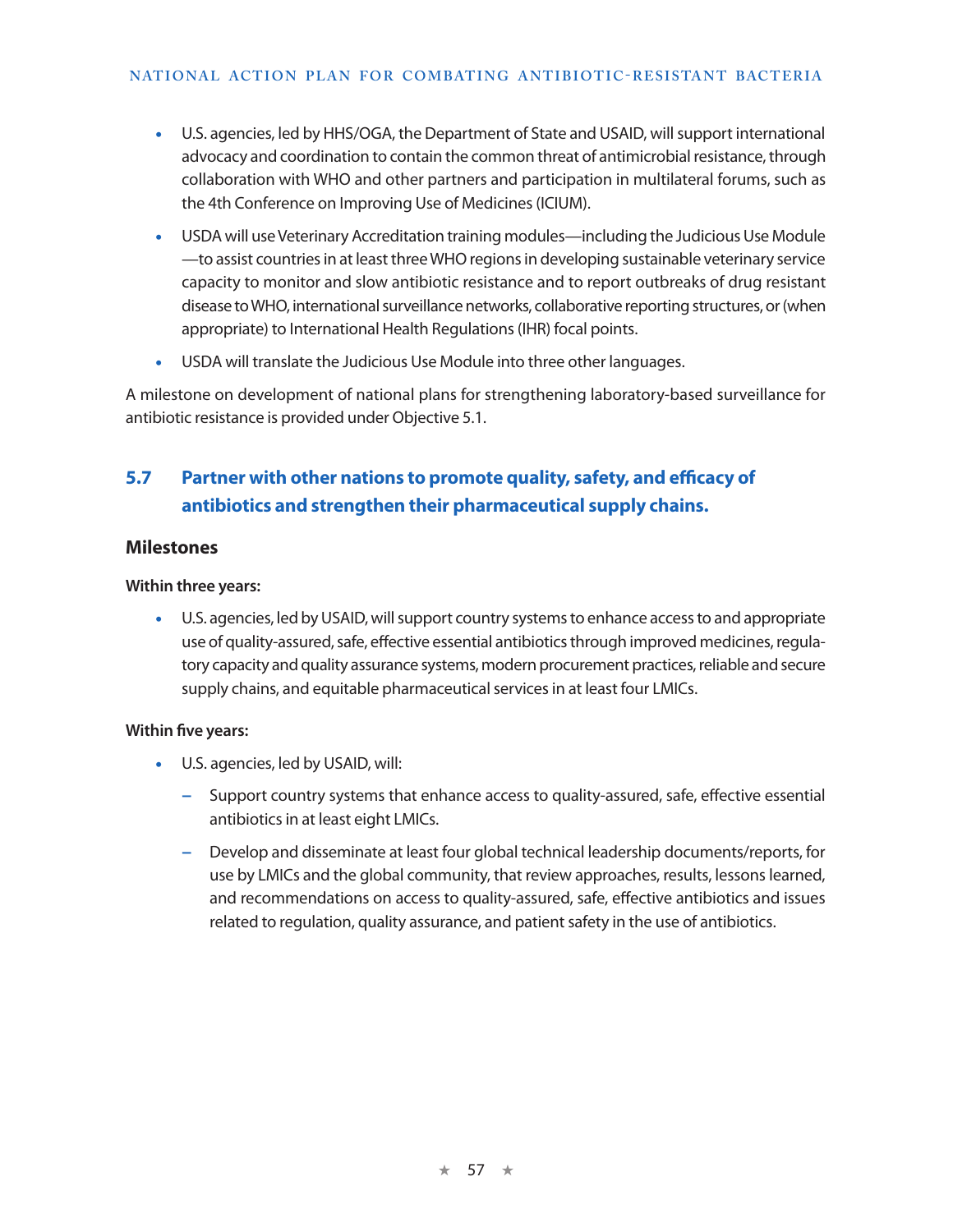# **5.8 Coordinate regulatory approaches by collaborating with international organizations such as FAO and OIE to harmonize international data submission requirements and risk assessment guidelines related to the licensure and/or approval of veterinary medicinal products, including antibacterial agents, vaccines, and diagnostics, to the extent possible.**

U.S. agencies are working in partnership with TATFAR, the WHO Advisory Group on Integrated Surveillance of Antimicrobial Resistance (AGISAR), the International Conference on Harmonization of Technical Requirements for Registration of Pharmaceuticals for Human Use (ICH), the International Cooperation on Harmonization of Technical Requirements for Veterinary Medicinal Products (VICH), the Institute for International Cooperation in Animal Biologics (IICAB), and the [International Medical Device](http://www.google.com/url?url=http://www.imdrf.org/&rct=j&frm=1&q=&esrc=s&sa=U&ei=Y4CQVI-GPKW1sQTfsYCgBQ&ved=0CBUQFjAA&usg=AFQjCNFtM2tq0xGN2DrpgB-W4ERoIwUMvg)  [Regulators Forum](http://www.google.com/url?url=http://www.imdrf.org/&rct=j&frm=1&q=&esrc=s&sa=U&ei=Y4CQVI-GPKW1sQTfsYCgBQ&ved=0CBUQFjAA&usg=AFQjCNFtM2tq0xGN2DrpgB-W4ERoIwUMvg) (IMDRF) to facilitate the development of antibacterial drugs for human and agricultural use, diagnostic tests for human and animal bacterial diseases, vaccines for human and animal bacterial diseases, and risk assessments on the use of medically-important antibacterial drugs in agriculture.

## **Milestones**

#### **Within one year:**

- FDA and USDA will contribute to and participate in global or regional cooperation with international organizations, including AGISAR, VICH, IICAB, and IMDRF, regarding development of vaccines, antibacterial drugs, and diagnostic tests for use in agriculture, and regarding risk assessments of the use of medically-important antibiotics in agriculture.
- USDA will maintain the U.S. commitment to VICH and IICAB, expanding the Global Outreach Forum to:
	- **−** Promote the use of VICH guidance for safety, quality, potency and effective use of vaccines outside of the three cooperating major regions (the U.S., Japan, and the European Union).
	- **−** Facilitate input from a broadened base of participating countries and economies.
- USDA will plan and participate in at least three VICH Global Outreach Forums over the first two years.
- USDA will hold at least one international meeting in collaboration with IICAB to discuss U.S. regulatory policy in a workshop setting.

#### **Within three years:**

• FDA and USDA will consult with regional health authorities about their processes for achieving regulatory approval of new antibacterial drugs, diagnostics, and vaccines for use in medicine and agriculture and for conducting risk assessments on the use of medically-important antibiotics in agriculture.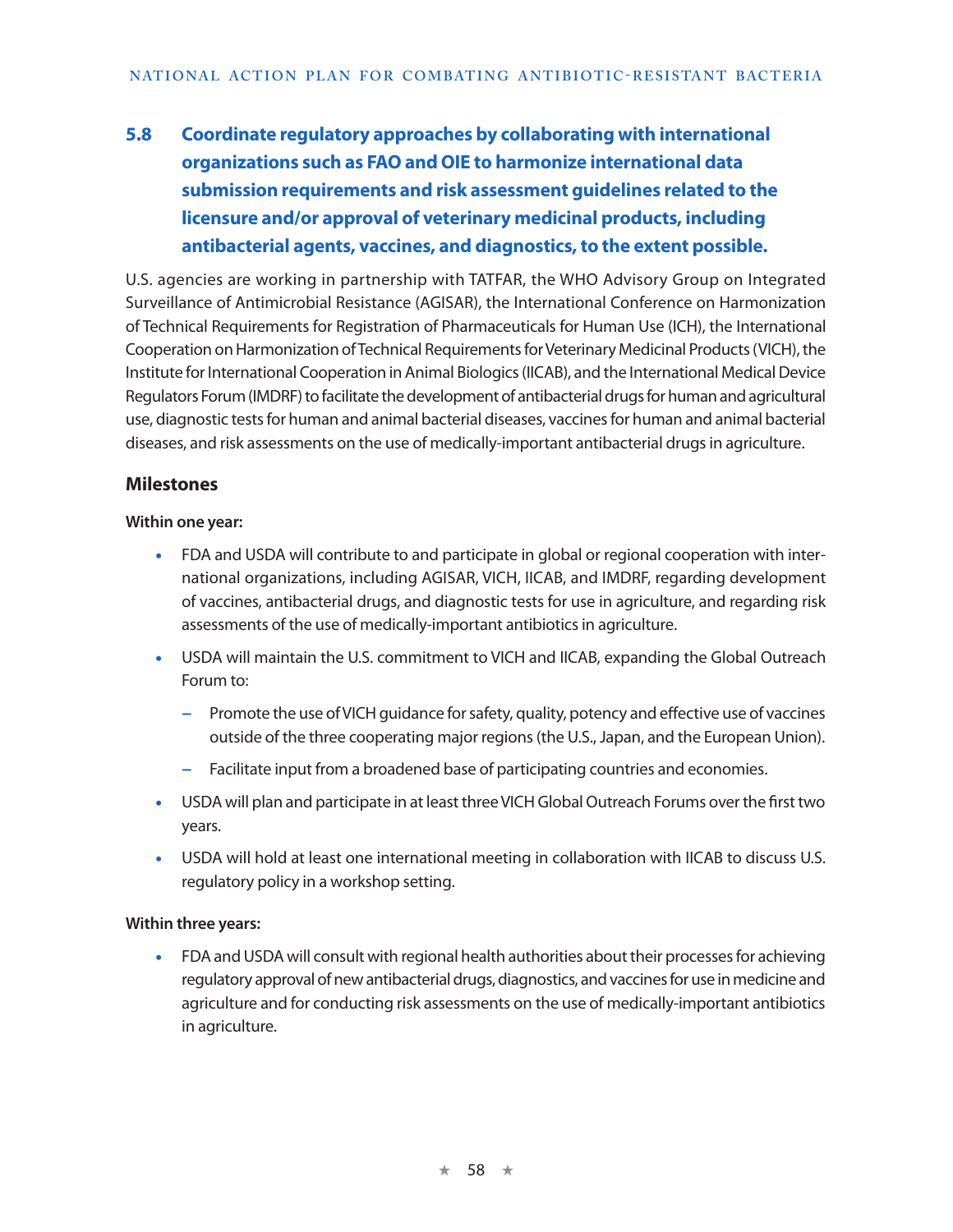- FDA and USDA will engage China and additional interested partner countries to exchange technical information and harmonize approaches for risk assessment and regulation of veterinary medicinal products.
- FDA and USDA will work with OIE and other international partners on development of standardized methods of reporting antimicrobial drug use in animals.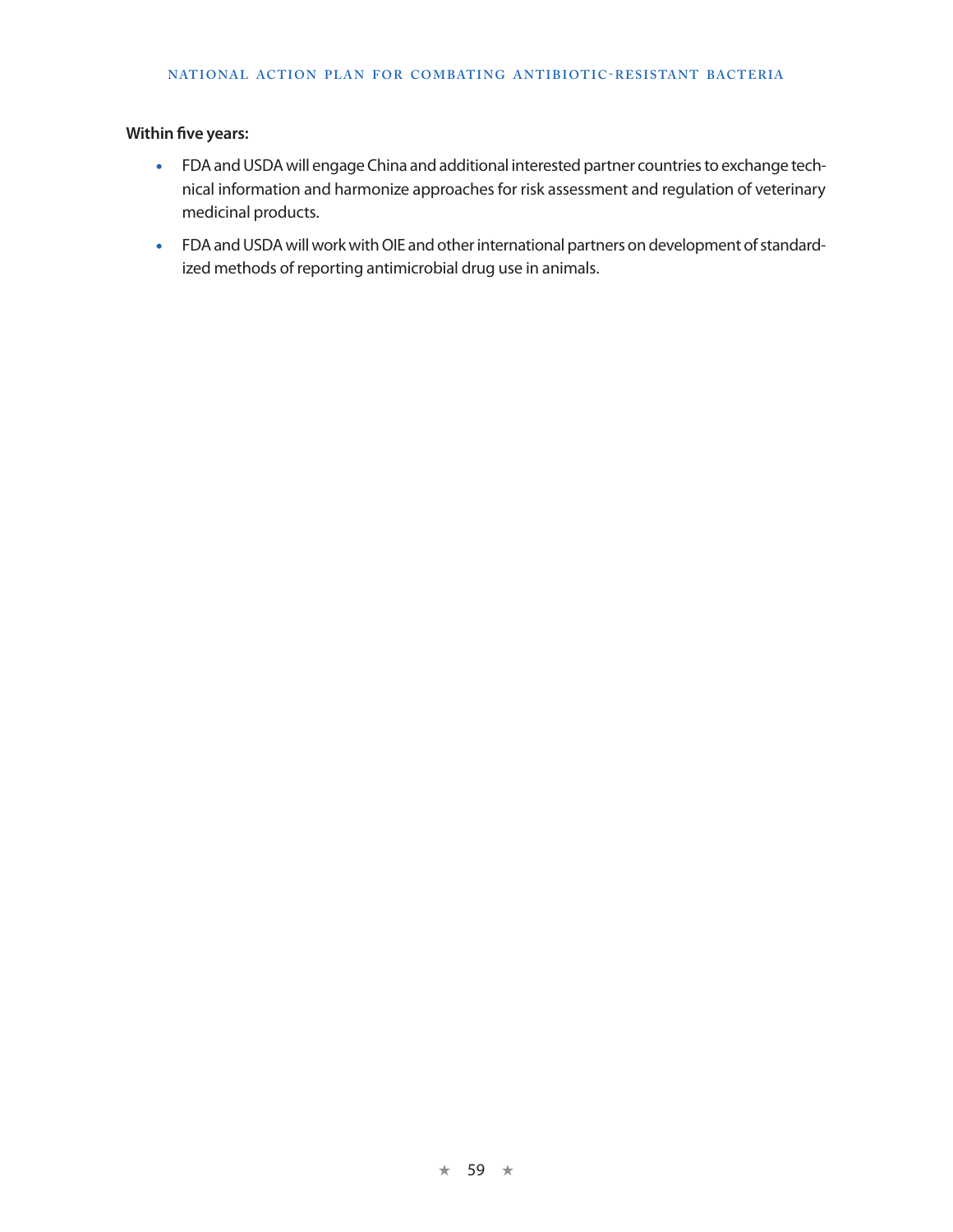

#### **TABLE 3: CDC's Antibiotic-Resistant Threats in the United States, 2013**

#### **URGENT Threat Level Pathogens (3)**

#### *Clostridium difficile*

250,000 infections per year requiring hospitalization or affecting hospitalized patients.

14,000 deaths per year.

At least \$1 Billion in excess medical costs per year.

*C. difficile* deaths increased 400% between 2000-2007 because of the emergence of a strain resistant to a common antibiotic class (fluoroquinolones).

Almost half of infections occur in people younger than 65, but more than 90% of deaths occur in people 65 and older.

Half of *C. difficile i*nfections first show symptoms in hospitalized or recently hospitalized patients, and half show symptoms in nursing home patients or in people recently cared for in doctors' offices and clinics who received antibiotics.

The majority (71%) of pediatric *Clostridium difficile* infections, which are bacterial infections that cause severe diarrhea and are potentially life-threatening, occur among children in the general community, 73% were found to have recently taken antibiotics prescribed in doctor's offices for other outpatient settings.<sup>6</sup>

**Carbapenem-Resistant** *Enterobacteriaceae***\***

Out of ~140,000 healthcare-associated *Enterobacteriaceae* infections per year, more than 9,000 are caused by CRE (7,900 *CR-Klebsiella sp*p; 1,400 CR-E. coli.).

Out of ~140,000 healthcare-associated *Enterobacteriaceae* infections per year, more than 9,000 are caused by CRE (7,900 *CR-Klebsiella sp*p; 1,400 CR-E. coli.).

44 States have had at least one type of CRE confirmed by CDC testing.

CRE are resistant to nearly all antibiotics including carbapenems—the antibiotic of last resort.

*Neisseria gonorrhoeae***\* (Notifiable to CDC)**

*Neisseria gonorrhoeae ca*uses gonorrhea, is the second most common reportable infection in the United States, and is developing resistance to the cephalosporin antibiotics, the last line treatment option for this infection.

Of the 820,000 cases per year, 30% (246,000) now demonstrate resistance to at least one antibiotic.

If cephalosporin-resistant *N. gonorrhoeae* becomes widespread, the public health impact during a 10-year period is estimated to be 75,000 additional cases of pelvic inflammatory disease, 15,000 cases of epididymitis, and 222 additional HIV infections, with an estimated direct medical cost of at least \$235 million.

#### **SERIOUS Threat Level Pathogens (12)**

**Multidrug-Resistant** *Acinetobacter*

12,000 healthcare-associated *Acinetobacter* infections occur in the U.S. of which 7,000 are multidrug-resistant

~ 500 deaths per year.

At least three different classes of antibiotics no longer cure resistant *Acinetobacter* infections.

**Drug-Resistant** *Campylobacter*

*Campylobacter* causes ~1.3 Million infections, 13, 000 hospitalizations and 120 deaths each year; 310,000 (25%) drugresistant *Campylobacter* infections are found each year.

*Campylobacter* drug resistance increased from 13% in 1997 to 25% in 2011.

*Campylobacter* spreads from animals to people through contaminated food, particularly raw or undercooked chicken and unpasteurized milk.

Antibiotic use in food animals can results in resistant *Campylobacter* than can spread to humans.

**Fluconazole-Resistant** *Candida*

Out of 46,000 *Candida* yeast infections per year, 3,400 (30%) of patients with bloodstream infections with drug-resistant (DR)-Candida die during their hospitalization.

CDC estimates that each case of *Candida* infection results in 3-13 days of additional hospitalization and a total of \$6,000- \$29,000 in direct healthcare costs per patient.

6. Wendt, J.M. et al. *Clostridium difficile* Infection Among Children Across Diverse US Geographic Locations. *Pediatrics.* January 3, 2014

 $\star$  60  $\star$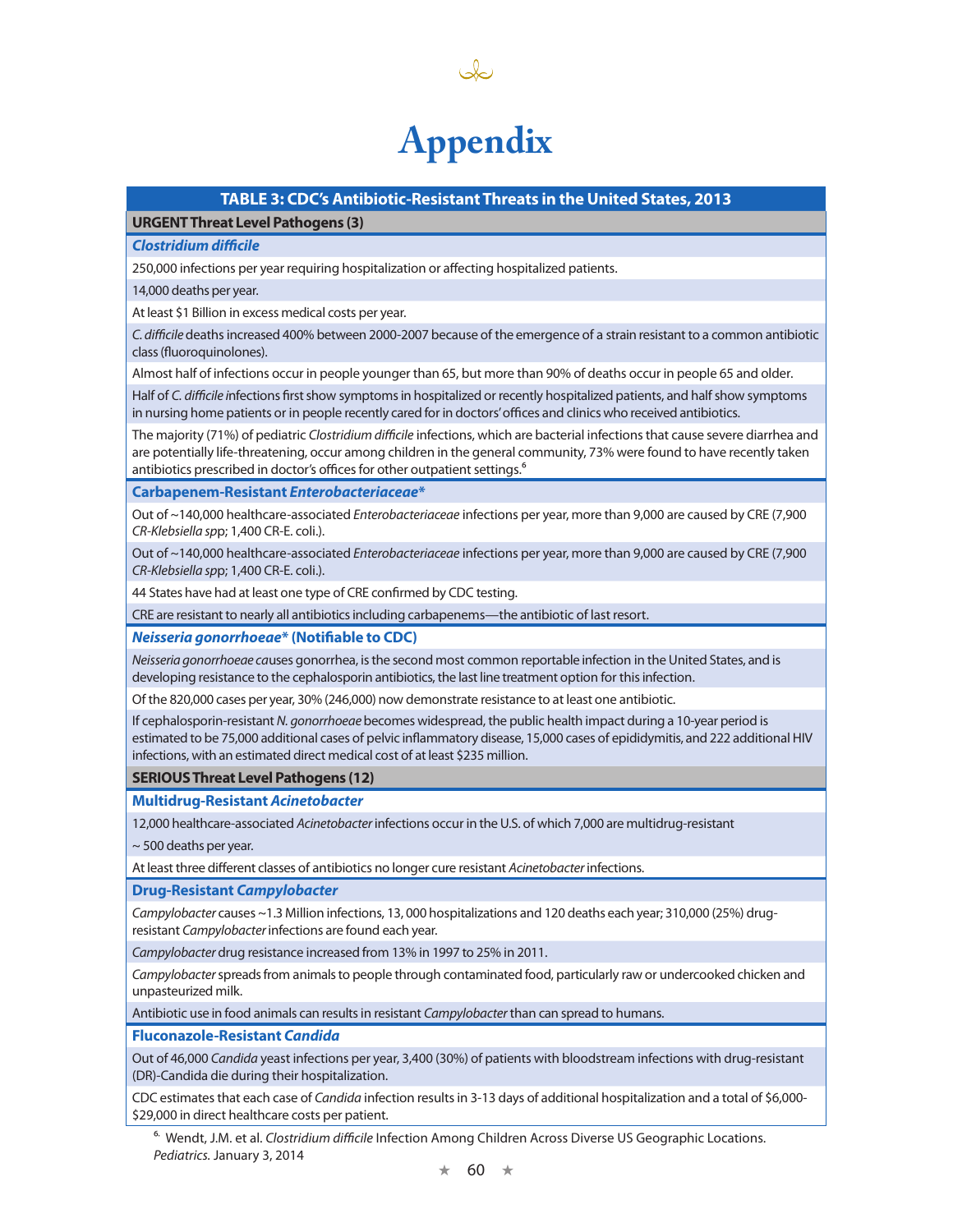#### **TABLE 3: CDC's Antibiotic-Resistant Threats in the United States, 2013**

#### **SERIOUS Threat Level Pathogens (12), continued**

**Extended Spectrum β-Lactamase (ESBL) Producing** *Enterobacteriaceae\**

Extended Spectrum β-Lactamase (ESBL) is an enzyme that allows bacteria to become resistant to a wide spectrum of penicillins and cephalosporins.

Of 140,000 *Enterobacteriaceae* infections per year, 26,000 are drug resistant causing 1,700 deaths.

26,000 healthcare-associated *Enterobacteriaceae* infections are caused by ESBL-Enteorbacteriaceae.

26,000 healthcare-associated *Enterobacteriaceae* infections are caused by ESBL-Enteorbacteriaceae.

**Vancomycin-Resistant** *Enterococcus*

Of 66,000 *Enterococcus* infections per year, 20,000 are drug resistant causing 1,300 deaths.

*Enterococcus* strains resistant to vancomycin leave few or no treatment options.

#### **Multidrug-Resistant** *Pseudomonas aeruginosa*

Of 51,000 *Pseudomonas* infections per year, 6,700 are multidrug resistant causing 440 deaths.

13% of severe healthcare-associated infections caused by Pseudomonas are multidrug resistant, meaning nearly all or all antibiotics no longer cure these infections.

**Drug-Resistant Non-Typhoidal** *Salmonella\** **(Notifiable to CDC)**

Non-typhoidal *Salmonella* causes 1.2 million infections per year, of which 100,000 are drug- resistant resulting in 23,000 hospitalizations and 450 deaths each year.

Non-typhoidal *Salmonella* results in higher number of hospital stays, length of stay, and treatment costs.

#### **Drug-Resistant** *Salmonella typhi* **(Notifiable to CDC)**

Of 21.7 M *Salmonella typhi* infections worldwide, 5,700 illnesses in the U.S. with 3,800 (67%) of infections are drug-resistant resulting in 620 hospitalizations each year.

Before the antibiotic era or in areas where antibiotics are unavailable, *Salmonella typhi* results in up to 20% deaths.

#### **Drug-Resistant** *Shigella\** **(Notifiable to CDC)**

*Shigella* causes ~ 500,000 illnesses, 5,500 hospitalizations, and 40 deaths each year in the U.S.

Since 2006, *Shigella* resistance to traditional first-line antibiotics has become so high that physicians must now rely on alternative drugs (ciprofloxacin and azithromycin) to treat infections.

**Methicillin-Resistant** *Staphylococcus aureus* **(MRSA)\***

Over 80,000 invasive MRSA infections and 11,285 related deaths per year (in 2011).

Severe MRSA infections most commonly occur during or soon after inpatient medical care.

Between 2005 and 2001, overall rates of invasive MRSA dropped 31% predominantly due to appropriate medical procedures implemented in central-line maintenance.

**Drug-Resistant** *Streptococcus pneumoniae\** **(Notifiable to CDC)**

Of 4 million disease incidents and 22,000 deaths; 1.2 M are drug resistant (to amoxicillin and azithromycin (Z-Pak) resulting in 19,000 excess hospitalizations and 7,900 deaths.

In 30% of *S. pneumoniae* cases, the bacteria are fully resistant to one or more antibiotics causing complications in treatment and death.

Pneumococcal pneumonia accounts for 72% of all direct medical costs for treatment of pneumococcal disease and in excess of \$96 million in medical costs per year.

Pneumococcal conjugate vaccine (PCV) prevents disease, reduces antibiotic-resistance by blocking the transmission of resistant *S. pneumoniae* strains, and protects against 13 strains of *Streptococcus*.